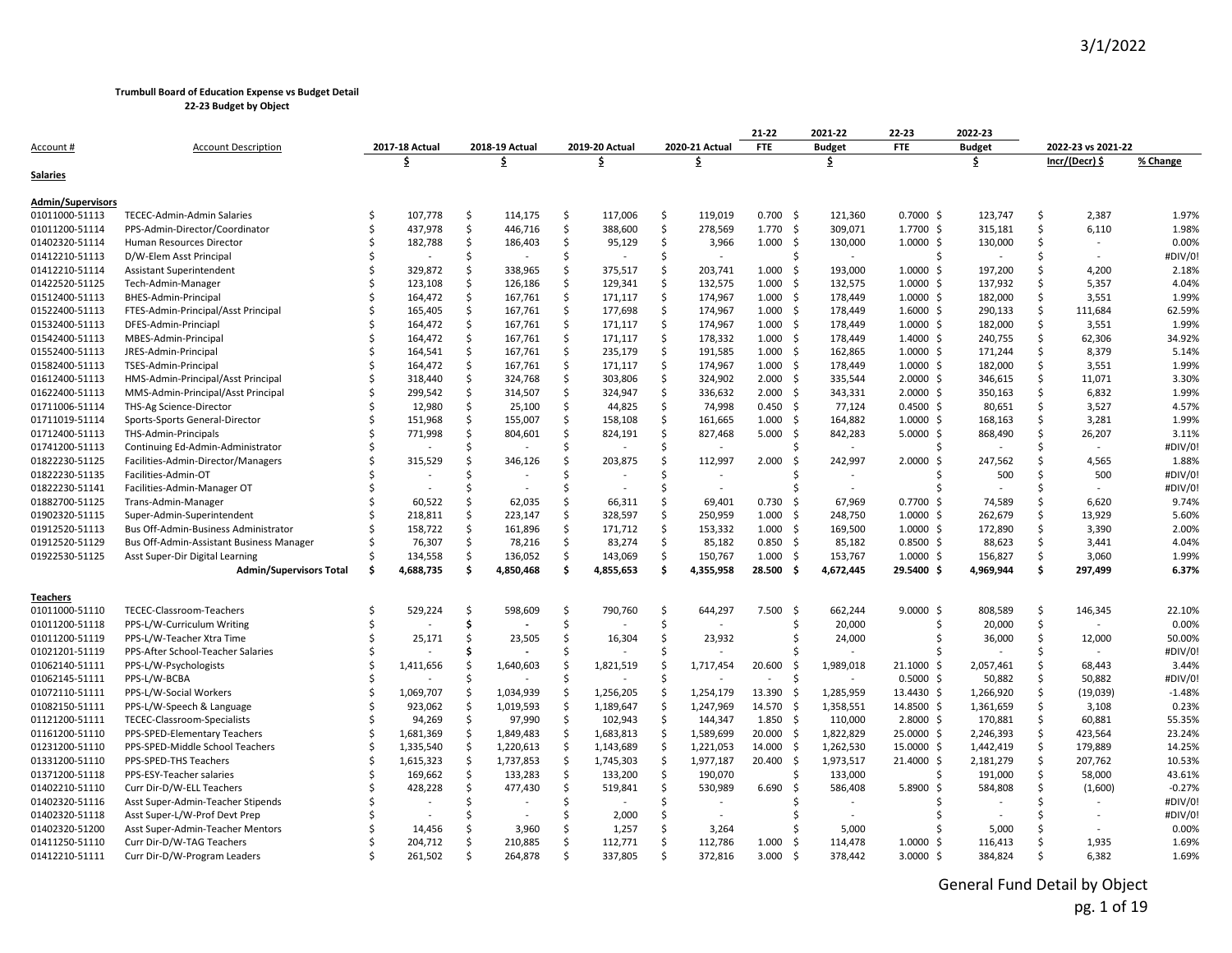|                               |                                        |    |                |    |                |    |                |    |                | 21-22            |     | 2021-22       | 22-23             | 2022-23       |     |                    |            |
|-------------------------------|----------------------------------------|----|----------------|----|----------------|----|----------------|----|----------------|------------------|-----|---------------|-------------------|---------------|-----|--------------------|------------|
| Account #                     | <b>Account Description</b>             |    | 2017-18 Actual |    | 2018-19 Actual |    | 2019-20 Actual |    | 2020-21 Actual | <b>FTE</b>       |     | <b>Budget</b> | <b>FTE</b>        | <b>Budget</b> |     | 2022-23 vs 2021-22 |            |
|                               |                                        |    |                |    | \$             |    |                |    |                |                  |     | \$            |                   |               |     | $Incr/(Decr)$ \$   | % Change   |
| 01412210-51117                | Curr Dir-D/W-Teacher Training          | Ŝ  | 72,060         | \$ | 14,187         | \$ | 2,541          | \$ | 10,487         |                  | -\$ | 50,000        |                   | 50,000        | Ŝ   | $\sim$             | 0.00%      |
| 01412210-51118                | Curr Dir-D/W-Prof Devt Prep            |    | 12,125         | Ś. | 25,300         | \$ | 22,945         | \$ | 34,488         |                  | Ŝ.  | 30,000        |                   | 30,000        | Ŝ   |                    | 0.00%      |
| 01412210-51119                | Curr Dir-Admin-Curriculum Writing      |    | 89,566         | \$ | 188,855        | Ś. | 116,202        | \$ | 39,113         |                  | Ŝ.  | 80,104        |                   | 83,555        | Ŝ.  | 3,451              | 4.31%      |
| 01511001-51110                | BHES-Classroom-Teachers                |    | 1,913,951      | \$ | 2,063,154      | \$ | 2,157,343      | \$ | 2,228,681      | 24.000           | Ŝ.  | 2,167,873     | 25.0000 \$        | 2,269,116     | Ś.  | 101,243            | 4.67%      |
| 01511002-51110                | BHES-Classroom-Specialists             |    | 666,113        | \$ | 693,846        | \$ | 507,463        | \$ | 381,612        | 4.710            | -\$ | 394,182       | 7.3763 \$         | 668,894       | Ŝ.  | 274,712            | 69.69%     |
| 01512220-51110                | <b>BHES Library-Teachers-Salaries</b>  |    | 63,562         | \$ | 75,832         | Ś. | 87,507         | Ś. | 90,430         | $1.000 \quad $$  |     | 93,385        | $1.0000 \;$ \$    | 96,273        | Ś.  | 2,888              | 3.09%      |
| 01521001-51110                | FTES-Classroom-Teachers                |    | 2,151,021      | \$ | 2,016,456      | \$ | 2,171,289      | \$ | 2,380,927      | 28.000           | -\$ | 2,585,110     | 26.5000 \$        | 2,481,988     | \$  | (103, 122)         | $-3.99%$   |
| 01521002-51110                | FTES-Classroom-Specialists             |    | 722,246        | \$ | 843,841        | Ś. | 879,706        | \$ | 738,258        | 7.790            | -\$ | 889,845       | $9.3670 \text{ }$ | 975,790       | Ŝ.  | 85,945             | 9.66%      |
| 01522220-51110                | FTES Library-Teachers-Salaries         |    | 86,508         | \$ | 89,876         | \$ | 93,255         | Ŝ. | 98,231         | 1.000            | -\$ | 105,496       | $1.0000 \;$ \$    | 107,279       | Ŝ.  | 1,783              | 1.69%      |
| 01531001-51110                | DFES-Classroom-Teachers                |    | 1,996,176      | \$ | 2,196,459      | Ś. | 2,294,516      | \$ | 2,456,303      | 24.000           | -\$ | 2,402,500     | 24.0000 \$        | 2,364,243     | Ŝ.  | (38, 257)          | $-1.59%$   |
| 01531002-51110                | DFES-Classroom-Specialists             |    | 700,981        | Ŝ. | 696,086        | \$ | 679,520        | \$ | 537,858        | $6.310 \quad$ \$ |     | 551,263       | $6.3067$ \$       | 618,171       | Ŝ   | 66,908             | 12.14%     |
| 01532220-51110                | DFES Library-Teachers-Salaries         |    | 74,550         | \$ | 72,434         | \$ | 75,157         | \$ | 77,782         | 1.000            | -\$ | 80,442        | $1.0000$ \$       | 83,051        | Ŝ.  | 2,609              | 3.24%      |
| 01541001-51110                | MBES-Classroom-Teachers                |    | 2,169,413      | Ś  | 2,261,038      | \$ | 2,348,207      | Ś. | 2,366,843      | 25.000           | -\$ | 2,402,936     | 24.0000 \$        | 2,383,050     | Ŝ.  | (19, 886)          | $-0.83%$   |
| 01541002-51110                | MBES-Classroom-Specialists             |    | 732,901        | \$ | 783,053        | \$ | 701,066        | \$ | 641,627        | $8.320$ \$       |     | 812,223       | $9.3150 \;$ \$    | 909,472       | \$  | 97,249             | 11.97%     |
| 01542220-51110                | MBES Library-Teachers-Salaries         |    | 94,287         | Ś. | 97,815         | \$ | 103,522        | \$ | 112,786        | 1.000            | - Ś | 114,478       | $1.0000 \;$ \$    | 116,413       | Ŝ.  | 1,935              | 1.69%      |
| 01551001-51110                | JRES-Classroom-Teachers                |    | 1,558,902      | \$ | 1,769,333      | \$ | 1,864,579      | \$ | 1,951,478      | 21.000           | -Ś  | 1,957,727     | 21.0000 \$        | 1,975,733     | S   | 18,006             | 0.92%      |
| 01551002-51110                | JRES-Classroom-Specialists             |    | 684,465        | \$ | 705,766        | \$ | 676,078        | \$ | 467,235        | 4.470            | -\$ | 477,992       | $5.6670$ \$       | 609,591       | Ŝ.  | 131,599            | 27.53%     |
| 01552220-51110                | JRES Library-Teachers-Salaries         |    | 100,506        | \$ | 101,397        | \$ | 111,251        | \$ | 112,786        | $1.000 \div$     |     | 114,478       | $1.0000 \;$ \$    | 116,413       | \$  | 1,935              | 1.69%      |
| 01581001-51110                | TES-Classroom-Teachers                 |    | 1,655,218      | Ŝ. | 1,728,453      | Ś. | 1,824,323      | Ŝ. | 1,755,619      | 20.000           | -\$ | 1,798,582     | 20.0000 \$        | 1,804,357     | Ŝ.  | 5,775              | 0.32%      |
| 01581002-51110                | TES-Classroom-Specialists              |    | 622,596        | \$ | 642,000        | \$ | 576,881        | \$ | 410,083        | $5.170 \quad $$  |     | 420,582       | $6.1650$ \$       | 568,020       | S   | 147,438            | 35.06%     |
| 01582220-51110                | TES Library-Teachers-Salaries          |    | 94,287         | Ś  | 97,815         | \$ | 86,825         | Ś. | 85,274         | $1.000 \quad$ \$ |     | 88,060        | $1.0000 \;$ \$    | 90,783        | Ś.  | 2,723              | 3.09%      |
| 01611001-51110                | HMS-Classroom-Teacher Salaries         |    | 3,742,806      | Ś  | 3,717,561      | Ś. | 3,713,795      | Ŝ. | 3,629,947      | 42.900           | -Ś  | 3,969,616     | 42.1000 \$        | 3,883,900     | Ŝ.  | (85, 716)          | $-2.16%$   |
| 01611016-51110                | HMS-Music-Teacher Salaries             |    | 305,927        | \$ | 313,862        | \$ | 327,137        | \$ | 331,648        | 3.000            | -\$ | 337,268       | $3.0000$ \$       | 333,180       | Ŝ   | (4,088)            | $-1.21%$   |
| 01611019-51110                | HMS-PE/Health-Teacher Salaries         |    | 344,397        | \$ | 355,456        | \$ | 372,782        | Ŝ. | 381,249        | $4.000$ \$       |     | 390,096       | $4.0000$ \$       | 399,827       | Ŝ.  | 9,731              | 2.49%      |
| 01612120-51110                | HMS-Guidance-Teacher Salaries          |    | 279,574        | \$ | 293,185        | \$ | 272,452        | \$ | 279,214        | 3.000            | -\$ | 286,244       | $3.0000$ \$       | 293,419       | Ŝ.  | 7,175              | 2.51%      |
| 01612220-51110                | HMS-Library-Teacher Salaries           |    | 86,338         | \$ | 89,568         | Ś. | 92,799         | \$ | 95,899         | 1.000            | - Ś | 99,033        | $1.0000 \;$ \$    | 104,290       | Ŝ.  | 5,257              | 5.31%      |
| 01612400-51110                | HMS-Admin-Teacher Xtra days            |    | 5,147          | Ŝ. | 2,228          | \$ |                | Ś  | $\sim$         |                  | ς   |               |                   |               | Ŝ   |                    | #DIV/0!    |
| 01621001-51110                | MMS-Classroom-Teacher Salaries         |    | 4,301,972      | \$ | 4,350,148      | \$ | 4,341,454      | \$ | 4,098,731      | 43.300           | -\$ | 4,239,485     | 43.7000 \$        | 4,250,701     | \$  | 11,216             | 0.26%      |
| 01621016-51110                | MMS-Music-Teacher Salaries             |    | 276,939        | Ś. | 285,542        | \$ | 300,412        | \$ | 308,244        | 3.000            | - Ś | 318,661       | $3.0000 \;$ \$    | 302,714       | Ŝ.  | (15, 947)          | $-5.00%$   |
| 01621019-51110                | MMS-PE/Health-Teacher Salaries         |    | 380,131        | \$ | 395,785        | \$ | 380,718        | \$ | 391,912        | 4.000 \$         |     | 399,307       | 4.0000 \$         | 413,343       | Ŝ.  | 14,036             | 3.52%      |
| 01622120-51110                | MMS-Guidance-Teacher Salaries          |    | 261,018        | \$ | 270,638        | \$ | 280,254        | \$ | 293,825        | 3.000            | -\$ | 317,719       | 3.0000 \$         | 324,258       | Ŝ.  | 6,539              | 2.06%      |
| 01622220-51110                | MMS-Library-Teacher Salaries           |    | 88,910         | \$ | 92,236         | \$ | 95,564         | \$ | 98,757         | 1.000            | -\$ | 104,176       | $1.0000 \;$ \$    | 116,413       | \$  | 12,237             | 11.75%     |
| 01622400-51110                | MMS-Admin-Teacher Xtra days            |    | 4,161          | \$ | 6,490          | \$ | 2,264          | \$ | 2,292          |                  | Ś   | 2,366         |                   |               | Ŝ   | (2, 366)           | $-100.00%$ |
| 01711001-51110                | THS-Classroom-Teacher Salaries         |    | 9,982,632      | \$ | 10,467,418     | \$ | 10,709,930     | \$ | 10,743,315     | 114.400          | -\$ | 11,004,604    | 117.1960 \$       | 11,399,689    | S   | 395,085            | 3.59%      |
| 01711003-51110                | THS-Admin-Detention Duty               |    | 3,696          | \$ | 5,015          | Ś. | 2,866          | \$ |                |                  |     | 3,000         |                   | 3,000         | Ŝ.  |                    | 0.00%      |
| 01711006-51110                | THS-Ag Science-Teachers Salaries       |    | 643,716        | \$ | 663,218        | \$ | 688,008        | \$ | 576,636        | 6.000            | - Ś | 590,970       | $6.0000$ \$       | 613,002       | Ŝ.  | 22,032             | 3.73%      |
| 01711016-51110                | THS-Music-Teacher Salaries             |    | 261,683        | \$ | 238,395        | \$ | 327,472        | Ś. | 300,099        | 6.000            | -\$ | 458,728       | 3.0000 \$         | 242,048       | Ś.  | (216, 680)         | -47.23%    |
| 01711019-51110                | THS-PE/Health-Teacher Salaries         |    | 665,570        | Ŝ. | 785,442        | \$ | 720,999        | \$ | 771,232        | 9.230            | - Ś | 854,514       | 8.7250 \$         | 870,251       | S   | 15,737             | 1.84%      |
| 01711022-51110                | THS-Alternate School-Teachers Salaries |    | 414,501        | \$ | 344,544        | \$ | 369,672        | \$ | 386,375        | 4.260            | -\$ | 398,956       | 4.1620 \$         | 405,751       | S   | 6,795              | 1.70%      |
| 01711028-51110                | THS-Admin-Teacher Xtra Tme             |    |                | Ś  |                | \$ |                | Ś  |                |                  |     |               |                   |               | ς.  |                    | #DIV/0!    |
| 01712120-51110                | THS-Guidance-Teacher Salaries          |    | 1,085,655      | Ś  | 1,181,445      | Ś. | 1,228,048      | Ŝ. | 1,286,779      | 13.000           | -Ś  | 1,318,017     | 13.0000 \$        | 1,350,082     | Ŝ.  | 32,065             | 2.43%      |
| 01712220-51110                | THS-Library-Teacher Salaries           |    | 146,452        | Ś. | 152,042        | \$ | 162,647        | Ŝ. | 82,806         | 1.000            | Ŝ.  | 85,513        | $1.0000$ \$       | 90,927        | Ŝ.  | 5,414              | 6.33%      |
| 01802320-51119                | Super-Personnel-Teacher Xtra Time      |    | 7,351          | Ŝ. | 11,774         | \$ | 11,481         | \$ | 5,166          |                  | Ś   | 11,998        |                   |               | Ŝ   | (11,998)           | $-100.00%$ |
| 01912520-51196                | D/W-Admin-Retirement/LOA Savings       |    |                | Ś  |                | Ś. |                | Ś. |                |                  |     |               |                   | (300,000)     | \$  | (300,000)          | #DIV/0!    |
| 01912520-51197                | D/W-Admin-Degree Changes               |    |                | ς. |                | ς. |                |    |                |                  |     | 70,000        |                   | 70,000        | Ŝ.  |                    | 0.00%      |
|                               | <b>Teachers Total</b>                  | Ŝ  | 49,313,891     | S  | 51,498,609     | Ś  | 52,637,985     |    | 52,072,072     | 569.860          | .\$ | 54,603,505    | 584.5630          | 56,493,515    | \$. | 1,890,010          | 3.46%      |
|                               |                                        |    |                |    |                |    |                |    |                |                  |     |               |                   |               |     |                    |            |
| <b>Custodians/Maintenance</b> |                                        |    |                |    |                |    |                |    |                |                  |     |               |                   |               |     |                    |            |
| 01842610-51140                | Facilities-Custodial-Salaries          | -S | 2,417,190      | \$ | 2,515,500      | \$ | 2,602,591      | \$ | 2,728,068      | 53.000           | -\$ | 2,719,708     | 53,0000 \$        | 2,929,013     | \$  | 209,305            | 7.70%      |
| 01842610-51141                | Facilities-Custodial-Custodial OT      |    | 74,274         | \$ | 55,365         | \$ | 49,591         | \$ | 82,224         |                  | Ś   | 51,410        |                   | 55,000        | Ś.  | 3,590              | 6.98%      |
| 01842610-51142                | Facilities-Custodial-School OT         |    | 97,154         | Ŝ. | 101,054        | Ś. | 72,382         | \$ | 30,370         |                  | Ŝ.  | 74,545        | Ŝ                 | 68,000        | \$  | (6, 545)           | $-8.78%$   |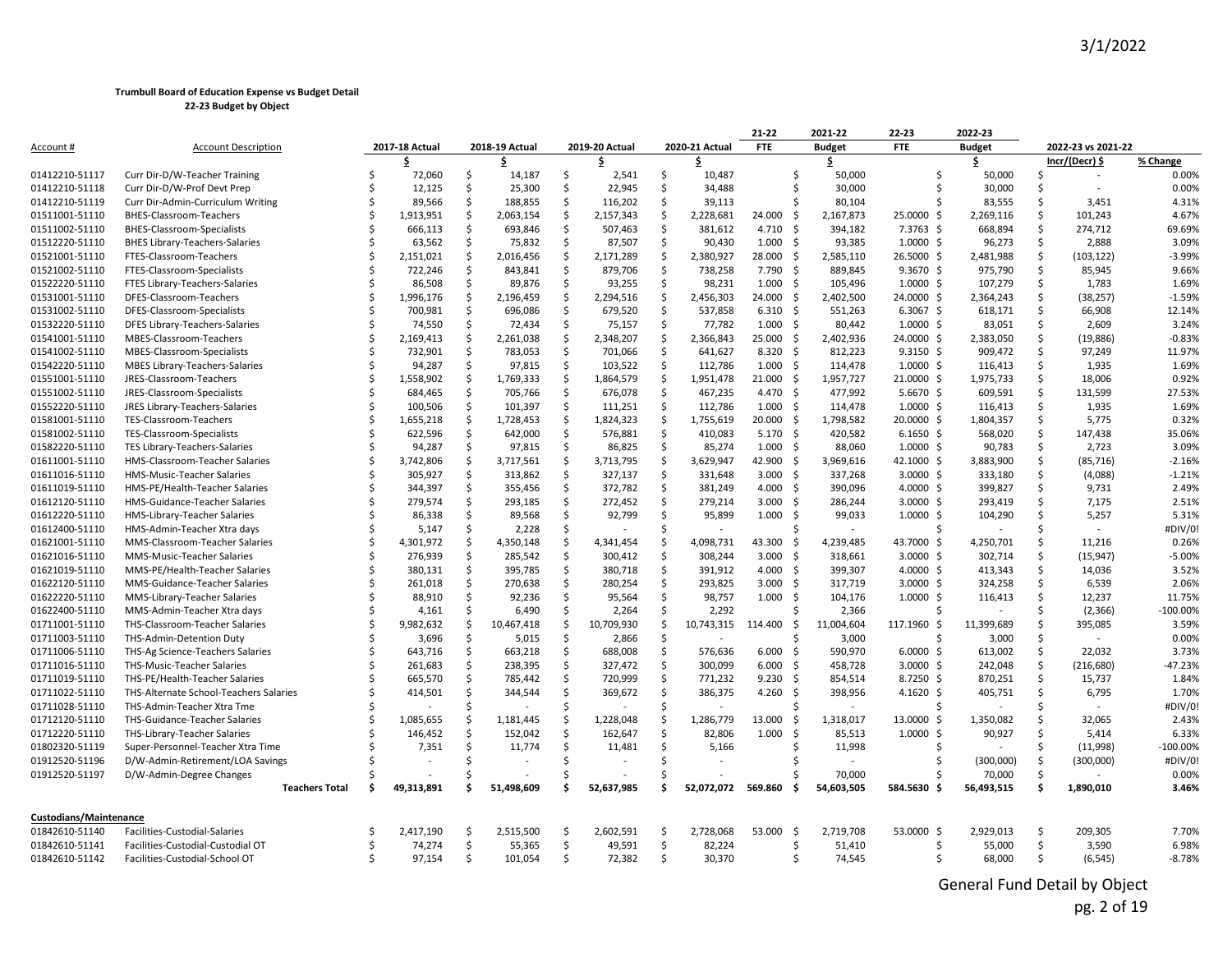|                                  |                                                  |    |                |         |                          |          |                |         |                                    | $21 - 22$  |     | 2021-22                  | 22-23                                  | 2022-23       |          |                    |                  |
|----------------------------------|--------------------------------------------------|----|----------------|---------|--------------------------|----------|----------------|---------|------------------------------------|------------|-----|--------------------------|----------------------------------------|---------------|----------|--------------------|------------------|
| Account #                        | <b>Account Description</b>                       |    | 2017-18 Actual |         | 2018-19 Actual           |          | 2019-20 Actual |         | 2020-21 Actual                     | <b>FTE</b> |     | <b>Budget</b>            | <b>FTE</b>                             | <b>Budget</b> |          | 2022-23 vs 2021-22 |                  |
|                                  |                                                  |    | S              |         | \$                       |          | \$             |         | \$                                 |            |     | \$                       |                                        | \$            |          | $Incr/(Decr)$ \$   | % Change         |
| 01842610-51143                   | Facilities-Snow Removal-Salaries                 | \$ | 42,340         | Ŝ.      | 25,191                   | \$       | 13,509         | \$      | 17,465                             |            | Ś   | 20,000                   |                                        | 19,000        | Ŝ.       | (1,000)            | $-5.00%$         |
| 01842610-51145                   | Facilities-Custodial- Custodial Support          | -Ŝ | 6,143          | Ŝ       | 5,926                    | \$       | 6,514          | Ŝ.      | 6,802                              | 0.2500     | -\$ | 6,698                    | $0.2500$ \$                            | 8,736         | Ŝ        | 2,038              | 30.43%           |
| 01842610-51149                   | Facilities-Custodial-Custodial Night Diff        |    | 9,427          | Ŝ       | 9,112                    | Ś.       | 6,633          | Ŝ.      | 6,917                              |            | Ś   | 6,820                    |                                        | 6,900         | Ŝ.       | 80                 | 1.17%            |
| 01852620-51140                   | Facilities-Maintenance-Salaries                  |    | 647,943        | Ŝ.      | 701,416                  | \$       | 735,940        | \$      | 762,040                            | 11.000     | Ś   | 769,057                  | 11.0000<br>-S                          | 801,924       | \$       | 32,867             | 4.27%            |
| 01852620-51141                   | Facilities-Maintenance-Maint OT                  |    | 11,194         | Ŝ.      | 41,320                   | \$       | 22,221         | Ŝ.      | 15,229                             |            |     | 22,848                   |                                        | 25,000        | S        | 2,152              | 9.42%            |
| 01852620-51142                   | Facilities-Maintenance-Security Checks           |    | 921            | Ŝ.      | 1,527                    | \$       | 550            | Ś.      |                                    |            |     | 574                      |                                        |               | Ŝ.       | (574)              | $-100.00%$       |
| 01852620-51145                   | Facilities-Maintenance-Summer Help               | Ŝ. | 39,226         | Ŝ       | 41,006                   | \$       | 39,389         | Ś.      | 13,605                             |            |     | 41,000                   |                                        | 32,000        | Ś.       | (9,000)            | $-21.95%$        |
|                                  | <b>Custodians/Maintenance Total</b>              | Ŝ. | 3,345,812      | Ŝ       | 3,497,417                | Ś.       | 3,549,320      | Ś.      | 3,662,721                          | 64.250     | .s  | 3,712,660                | 64.2500                                | 3,945,573     | Ŝ        | 232,913            | 6.27%            |
| <b>Tech Support</b>              |                                                  |    |                |         |                          |          |                |         |                                    |            |     |                          |                                        |               |          |                    |                  |
| 01422220-51124                   | Tech-Dist A/V/Ch 17-Technician                   | Ŝ. | 65,909         | \$      | 67,597                   | \$       | 37,988         | \$      |                                    |            | \$  | 39,698                   | Ŝ                                      |               | \$       | (39, 698)          | $-100.00%$       |
| 01422520-51129                   | Tech-Admin-Other Technical                       | Ŝ. | 631,709        | Ś       | 611,671                  | \$       | 585,749        | \$      | 456,910                            | 6.000      | -\$ | 479,714                  | $6.0000$ \$                            | 499,173       | Ś.       | 19,459             | 4.06%            |
| 01422520-51141                   | Tech-Admin-Xtra Time/Help                        |    | 10,619         | Ŝ.      | 4,549                    | \$       | 8,682          | \$      | 25,375                             |            |     | 15,000                   |                                        | 15,000        | Ŝ        |                    | 0.00%            |
|                                  | <b>Tech Support Total</b>                        | Ŝ. | 708,237        | \$.     | 683,817                  | \$       | 632,419        | \$      | 482,285                            | 6.000      | - S | 534,412                  | $6.0000$ \$                            | 514,173       | \$.      | (20, 239)          | $-3.79%$         |
| <b>Administrative Support</b>    |                                                  |    |                |         |                          |          |                |         |                                    |            |     |                          |                                        |               |          |                    |                  |
| 01011000-51130                   | TECEC-Admin-Secy 12 Mth                          |    |                | Ś       |                          | \$       |                | Ś       |                                    |            | Ś   |                          |                                        |               | Ŝ.       |                    | #DIV/0!          |
| 01011000-51131                   | TECEC-Admin-Secy 10 Mth                          |    | 39,906         | Ś.      | 43,315                   | Ś        | 47,013         | Ś       | 48,862                             | 1.000      | -\$ | 48,862                   | $1.0000$ \$                            | 48,862        | Ś.       | $\Omega$           | 0.00%            |
| 01011000-51135                   | TECEC-Admin-Clerical Xtra Time                   | \$ | 347            | Ŝ.      | 766                      | \$       | 832            | \$      |                                    |            |     |                          |                                        | 1,344         | Ŝ.       | 1,344              | #DIV/0!          |
| 01011200-51130                   | PPS-Admin-Secy 12 Mth                            |    | 148,132        | Ŝ       | 160,800                  | \$       | 161,512        | \$      | 121,159                            | 2.000      | -Ś  | 121,107                  | 2.5000S                                | 128,479       | Ŝ        | 7,372              | 6.09%            |
| 01011200-51135                   | PPS-Admin-Clerical Xtra Time                     |    |                | Ŝ       | 688                      | \$       |                | Ś.      |                                    |            |     |                          |                                        |               | Ŝ        |                    | #DIV/0!          |
| 01402320-51130                   | Asst Super-Admin-Secy 12 Mth                     |    | 84,237         | Ŝ       | 88,574                   | \$       | 84,484         | \$      | 72,758                             | 1.000      | -Ś  | 70,660                   | 1.0000<br>-S                           | 72,260        | Ŝ.       | 1,600              | 2.26%            |
| 01402320-51135                   | Asst Super-Admin-Clerical Xtra Time              |    |                |         |                          | Ś.       |                | Ś       | 431                                |            |     |                          |                                        |               |          |                    | #DIV/0!          |
| 01412210-51130                   | Curr Dir-Admin-Secy 12 Mth                       |    | 47,965         | Ŝ       | 52,146                   | \$       | 44,380         | Ś       | 53,684                             | 1.000      | -\$ | 56,607                   | $1.0000 \;$ \$                         | 60,011        | S        | 3,404              | 6.01%            |
| 01412210-51135                   | Curr Dir-Admin-Clerical Xtra Time                |    | 124            | Ŝ       |                          | \$.      |                | Ś       | $\overline{\phantom{a}}$           |            | ς   |                          |                                        |               |          |                    | #DIV/0!          |
| 01422520-51130                   | Tech-Admin-Secy 12 Mth                           |    | 56,697         | Ŝ.      | 58,594                   | Ś.       | 60,050         | Ŝ.      | 62,248                             | 1.000      | -\$ | 61,786                   | $1.0000 \;$ \$                         | 51,867        | Ŝ.       | (9, 919)           | $-16.05%$        |
| 01512400-51130                   | BHES-Admin-Secy 12 Mth                           |    | 51,223         | Ś.      | 58,594                   | \$       | 60,050         | \$      | 62,248                             | 1.000      | -Ś  | 61,786                   | $1.0000$ \$                            | 62,036        | Ŝ.       | 250                | 0.40%            |
| 01512400-51131                   | BHES-Admin-Secy 10 Mth                           |    | 27,823         | Ŝ.      | 31,267                   | \$       | 34,064         | \$      | 36,972                             | 1.000      | -\$ | 39,149                   | $1.0000 \; \text{S}$                   | 39,149        | S        | (0)                | 0.00%            |
| 01512400-51135                   | BHES-Admin-Clerical Xtra Time                    |    | 170            | Ś.      |                          | \$       |                | Ś       |                                    |            | Ś   |                          |                                        |               | Ŝ        |                    | #DIV/0!          |
| 01522400-51130                   | FTES-Admin-Secy 12 Mth                           |    | 57,468         | Ŝ       | 58,861                   | Ś.       | 60,650         | Ŝ.      | 62,648                             | 1.000      | -Ś  | 61,786                   | 1.0000<br>-S                           | 62,286        | Ŝ        | 500                | 0.81%            |
| 01522400-51131                   | FTES-Admin-Secy 10 Mth                           |    | 37,447         | Ŝ       | 38,388                   | Ś.       | 39,397         | Ś       | 40,420                             | 1.000      | - S | 40,070                   | $1.0000 \;$ \$                         | 40,520        | Ŝ        | 450                | 1.12%            |
| 01522400-51135                   | FTES-Admin-Clerical Xtra Time                    |    |                | Ŝ       |                          | Ś.       |                | Ś       |                                    |            | Ś   |                          |                                        | 500           | Ŝ.       | 500                | #DIV/0!          |
| 01532400-51130                   | DFES-Admin-Secy 12 Mth                           |    | 57,658         | Ŝ.      | 59,144                   | \$       | 60,050         | Ś       | 62,848                             | 1.000      | -Ś  | 61,786                   | $1.0000 \;$ \$                         | 62,286        | Ŝ        | 500                | 0.81%            |
| 01532400-51131                   | DFES-Admin-Secy 10 Mth                           |    | 37,709         | Ŝ       | 38,640                   | Ś.       | 39,599         | Ś       | 40,572                             | 1.000      | -\$ | 40,072                   | $1.0000 \;$ \$                         | 39,334        | Ŝ.       | (738)              | $-1.84%$         |
| 01532400-51135                   | DFES-Admin-Clerical Xtra Time                    |    |                | ς.      | 528                      | Ś        |                | Ŝ.      |                                    |            | ۹   |                          |                                        | 500           | Ŝ.       | 500                | #DIV/0!          |
| 01542400-51130                   | MBES-Admin-Secy 12 Mth                           |    | 51,623         | Ŝ       | 59,144                   | Ś.       | 60,650         | Ś       | 62,848                             | 1.000      | -Ś  | 61,786                   | $1.0000$ \$                            | 61,786        | Ŝ        | (0)                | 0.00%            |
| 01542400-51131                   | MBES-Admin-Secy 10 Mth                           |    | 27,823         | Ŝ.<br>Ŝ | 31,267                   | \$<br>\$ | 34,064         | \$      | 36,972                             | 1.000      | -\$ | 39,149                   | $1.0000 \; \text{S}$                   | 31,767        | \$       | (7, 382)           | $-18.86%$        |
| 01542400-51135<br>01552400-51130 | MBES-Admin-Clerical Xtra Time                    |    | 57,708         | Ŝ       | 59,194                   | Ś.       | 60,650         | Ś<br>Ŝ. | $\overline{\phantom{a}}$<br>62,848 | 1.000      | - Ś | 61,786                   |                                        | 500<br>62,386 | Ŝ.<br>Ŝ. | 500<br>600         | #DIV/0!<br>0.97% |
| 01552400-51131                   | JRES-Admin-Secy 12 Mth<br>JRES-Admin-Secy 10 Mth |    | 34,290         | Ś.      | 36,065                   | Ś        | 38,586         | \$      | 39,220                             | 1.000      | -Ś  | 39,703                   | $1.0000 \; \text{S}$<br>$1.0000 \;$ \$ | 39,703        | Ŝ        | $\Omega$           | 0.00%            |
| 01552400-51135                   | JRES-Admin-Clerical Xtra Time                    |    |                | ς.      | $\overline{\phantom{a}}$ | Ś.       |                | Ŝ.      | $\overline{a}$                     |            |     | $\overline{\phantom{a}}$ |                                        | 500           | Ŝ        | 500                | #DIV/0!          |
| 01582400-51130                   | TES-Admin-Secy 12 Mth                            |    | 57,158         | Ŝ       | 58,594                   | \$       | 60,050         | \$      | 62,248                             | 1.000      | - S | 61,786                   | $1.0000 \;$ \$                         | 62,056        | S        | 270                | 0.44%            |
| 01582400-51131                   | TES-Admin-Secy 10 Mth                            |    | 15,009         | Ŝ.      | 27,125                   | Ś.       | 32,052         | Ś.      | 34,919                             | 1.000      | -\$ | 36,972                   | $1.0000 \;$ \$                         | 39,149        | Ŝ        | 2,177              | 5.89%            |
| 01582400-51135                   | TES-Admin-Clerical Xtra Time                     |    |                | Ŝ       | 417                      | \$       |                | Ś       | $\overline{a}$                     |            |     | $\sim$                   |                                        | 500           | Ŝ        | 500                | #DIV/0!          |
| 01612120-51131                   | HMS-Guidance-Secy 10 Mth                         |    | 39,906         | Ś.      | 43,315                   | \$       | 47,013         | Ś.      | 48,862                             | 1.000      | -Ś  | 48,862                   | $1.0000$ \$                            | 48,862        | Ŝ        |                    | 0.00%            |
| 01612400-51130                   | HMS-Admin-Secy 12 Mth                            |    | 57,508         | Ŝ       | 58,994                   | Ś.       | 60,500         | Ŝ.      | 62,958                             | 1.000      | - S | 61,786                   | $1.0000 \;$ \$                         | 62,056        | S        | 270                | 0.44%            |
| 01612400-51131                   | HMS-Admin-Secy 10 Mth                            |    | 45,371         | Ŝ       | 46,506                   | Ś.       | 47,676         | Ś       | 36,672                             | 1.000      | -Ś  | 39,100                   | $1.0000 \;$ \$                         | 42,976        | Ŝ        | 3,876              | 9.91%            |
| 01612400-51135                   | HMS-Admin-Clerical Xtra Time                     |    |                | .S      |                          | Ś.       |                | Ŝ.      |                                    |            | ς   |                          |                                        |               | S        |                    | #DIV/0!          |
| 01622120-51131                   | MMS-Guidance-Secy 10 Mth                         |    | 46,216         |         | 47,442                   | Ś.       | 48,622         | Ś       | 49,820                             | 1.000      | - S | 49,320                   | $1.0000$ \$                            | 49,820        | Ŝ        | 500                | 1.01%            |
| 01622400-51130                   | MMS-Admin-Secy 12 Mth                            |    | 57,488         | Ŝ       | 58,944                   | \$       | 60,450         | Ŝ.      | 62,698                             | 1.000      | -\$ | 61,786                   | $1.0000 \;$ \$                         | 62,336        | Ŝ        | 550                | 0.89%            |
| 01622400-51131                   | MMS-Admin-Secy 10 Mth                            |    | 45.371         | $\zeta$ | 46,506                   | \$       | 47.676         | Ś.      | 48.862                             | 1.000      | Ŝ.  | 48.862                   | 1.0000S                                | 49.062        | ς.       | 200                | 0.41%            |
|                                  |                                                  |    |                |         |                          |          |                |         |                                    |            |     |                          |                                        |               |          |                    |                  |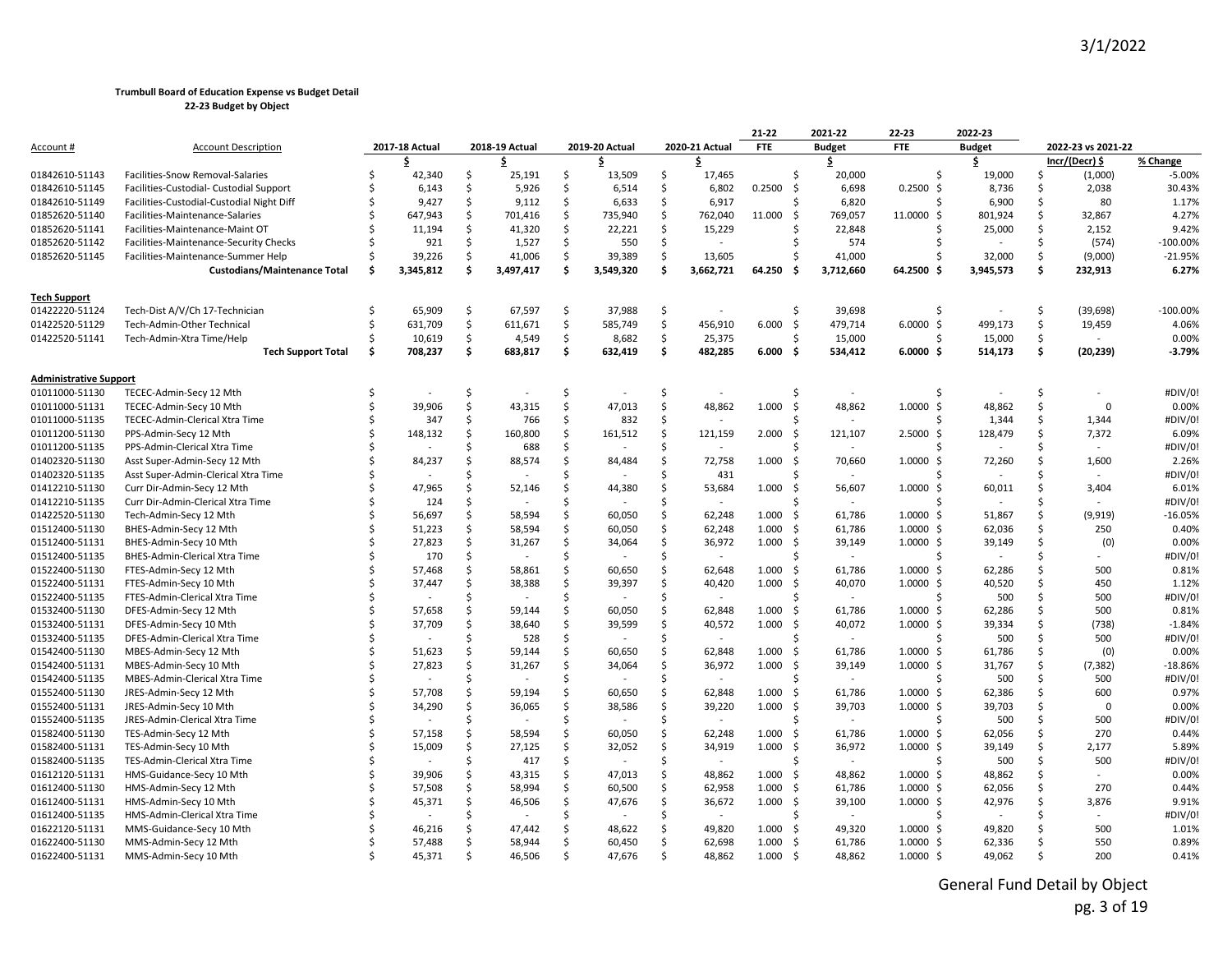|                |                                          |     |                |          |                          |          |                |          |                | $21 - 22$                | 2021-22          | $22 - 23$                 | 2022-23        |          |                    |            |
|----------------|------------------------------------------|-----|----------------|----------|--------------------------|----------|----------------|----------|----------------|--------------------------|------------------|---------------------------|----------------|----------|--------------------|------------|
| Account #      | <b>Account Description</b>               |     | 2017-18 Actual |          | 2018-19 Actual           |          | 2019-20 Actual |          | 2020-21 Actual | <b>FTE</b>               | <b>Budget</b>    | <b>FTE</b>                | <b>Budget</b>  |          | 2022-23 vs 2021-22 |            |
|                |                                          |     | \$.            |          | S                        |          | \$             |          | £              |                          | \$               |                           | \$             |          | Incr/(Decr) \$     | % Change   |
| 01622400-51135 | MMS-Admin-Clerical Xtra Time             |     |                | Ś        |                          | Ś.       |                | Ś.       |                |                          | \$               | Ŝ.                        |                | Ŝ        | $\sim$             | #DIV/0!    |
| 01711006-51131 | THS-Ag Science-Secy 10 Mths              |     | 34,559         | Ŝ.       | 35,428                   | Ŝ.       | 36,324         | Ŝ.       | 37,232         | 1.000                    | -Ś<br>36,992     | 1.0000<br>Ŝ.              | 37,292         | Ŝ        | 300                | 0.81%      |
| 01711006-51135 | THS-Ag Science-Secy Xtra Time            |     | 422            | Ŝ.       | 514                      | Ŝ.       | 471            | \$       | 597            |                          | 492<br>ς.        | <sub>S</sub>              |                | Ŝ        | (492)              | $-100.00%$ |
| 01711022-51131 | THS-Alternate School-Secy 10 Mths        |     |                | Ś        |                          | Ŝ.       |                | Ś        | $\sim$         |                          |                  | Ŝ                         |                |          |                    | #DIV/0!    |
| 01712120-51130 | THS-Guidance-Secy 12 Mths                |     | 164,611        | Ś.       | 168,730                  | Ś.       | 173,223        | Ŝ.       | 179,112        | 3.000                    | 177,966<br>- S   | $3.0000$ \$               | 178,276        | Ŝ.       | 310                | 0.17%      |
| 01712220-51131 | THS-Library-Secy 10 Mths                 |     | 21,608         | \$       | 22,268                   | \$       | 24,427         | \$       | 26,182         | 1.000                    | 25,682<br>-Ś     | $1.0000 \;$ \$            | 26,182         | Ś.       | 500                | 1.95%      |
| 01712400-51130 | THS-Admin-Secy 12 Mth                    |     | 112,919        | \$       | 115,747                  | \$       | 118,637        | \$       | 122,963        | $2.000 \quad$ \$         | 121,107          | $2.0000 \,$ \$            | 112,165        | Ŝ        | (8,942)            | $-7.38%$   |
| 01712400-51131 | THS-Admin-Secy 10 Mth                    |     | 120,631        | \$       | 128,959                  | \$       | 137,290        | \$       | 143,926        | 3.000                    | -\$<br>146,365   | $3.0000 \;$ \$            | 146,665        | Ŝ        | 300                | 0.21%      |
| 01712400-51135 | THS-Admin-Clerical Xtra Time             |     | 335            | \$       | 191                      | Ś.       | 229            | \$       |                |                          | 239              | Ŝ.                        | 250            | Ŝ.       | 11                 | 4.60%      |
| 01713201-51131 | Sports-Sports General-Secy 10 Mths       |     | 46,196         | Ś.       | 47,392                   | Ś.       | 48,622         | Ŝ        | 49,820         | 1.000                    | 49,320<br>Ś,     | 1.0000<br>Ŝ.              | 49,820         | Ŝ.       | 500                | 1.01%      |
| 01713201-51135 | Sports-Sports Gen-Clerical Xtra Time     |     | 3,000          | \$       | 4,500                    | \$       | 3,000          | Ŝ.       | 4,500          |                          | 3,135            | Ŝ                         | 4,500          | Ś.       | 1,365              | 43.54%     |
| 01741200-51130 | Continuing Ed-Admin-Secy                 |     |                | \$.      |                          | Ŝ.       |                | Ś        |                |                          |                  |                           |                | Ŝ        | $\sim$             | #DIV/0!    |
| 01802320-51115 | Super-Personnel-Support Staff            |     | 146,031        | \$       | 155,448                  | Ŝ.       | 162,500        | \$       | 166,559        | 2.000                    | 165,629<br>S,    | $2.0000 \;$ \$            | 173,320        | Ŝ        | 7,691              | 4.64%      |
| 01802320-51131 | Super-Personnel-Support Staff-10 Mth     |     | 38,393         | \$       | 41,806                   | \$       | 42,845         | \$       | 44,529         | 1.000                    | 44,529<br>-Ś     | $1.0000 \;$ \$            | 44,529         | Ŝ.       | 0                  | 0.00%      |
| 01802320-51135 | Super-Personnel-Clerical Xtra Time       |     | 3,950          | Ś.       | 5,712                    | \$       | 1,782          | \$       | 3,800          |                          | 1,863            | Ŝ.                        |                | Ŝ.       | (1,863)            | $-100.00%$ |
| 01822230-51130 | Facilities-Admin-Secy 12 Mth             |     | 93,052         | \$       | 72,740                   | Ś.       | 122,796        | \$       | 127,354        | 2.000                    | 125,367<br>-Ś    | $2.0000$ \$               | 126,517        | Ś.       | 1,150              | 0.92%      |
| 01882700-51130 | Trans-Admin-Secy 12 Mth                  |     | 95,169         | \$       | 100,438                  | Ŝ.       | 94,646         | \$       | 101,590        | 1.600                    | 96,886<br>- S    | $1.7500 \text{ }$         | 106,417        | Ŝ        | 9,531              | 9.84%      |
| 01882700-51131 | Trans-Admin-Secy 10 Mth                  |     | $\sim$         | Ś        | $\overline{\phantom{a}}$ | Ŝ.       |                | Ŝ        | $\sim$         |                          |                  |                           |                | .S       |                    | #DIV/0!    |
| 01882700-51135 | Trans-Admin-Clerical Xtra Time           |     | 1,504          | \$       | 5,305                    | \$       | 3,723          | \$       | 2,215          |                          | ς.<br>3,890      | Ŝ.                        | 3,890          | \$       |                    | 0.00%      |
| 01902310-51136 | Super-BOE-Secy-BOE Mtgs                  |     | 4,000          | \$       | 4,000                    | Ś.       | 3,275          | Ś.       | 3,150          |                          | 4,500            |                           | 4,000          | Ŝ.       | (500)              | $-11.11%$  |
| 01902320-51130 | Super-Admin-Support Staff                |     | 126,947        | Ś.       | 130,065                  | Ś.       | 133,604        | Ŝ.       | 150,014        | 2.000                    | 144,306<br>-Ś    | $2.0000$ \$               | 156,298        | Ś.       | 11,992             | 8.31%      |
| 01902320-51135 | Super-Admin-Clerical Xtra Time           |     | 1,744          | \$       | 3,141                    | \$       | 729            | Ŝ        | 646            |                          |                  | S,                        |                | .S       |                    | #DIV/0!    |
| 01912520-51130 | Bus Off-Admin-Support 12 Mth             |     | 289,885        | Ŝ.       | 304,105                  | \$       | 263,445        | Ŝ        | 272,108        | 4.0000                   | Ś,<br>286,467    | 4.0000<br>Ŝ.              | 288,532        | Ŝ.       | 2,065              | 0.72%      |
| 01912520-51135 | Bus Off-Admin-Support-Clerical Xtra Time |     | 4,806          | \$       | 6,213                    | \$       | 4,725          | \$       | 4,958          |                          | 1,500            | Ŝ                         | 1,500          | \$       |                    | 0.00%      |
| 01922530-51135 | Asst Super-Admin-Clerical Xtra Time      |     | 200            | Ś.       | 6,628                    | \$       | 1,746          | \$       |                |                          |                  |                           | 3,000          | Ś.       | 3,000              | #DIV/0!    |
|                | <b>Administrative Support Total</b>      | .\$ | 2,492,339      | Ŝ.       | 2,623,144                | Ś.       | 2,668,104      | Ś.       | 2,715,029      | 47.600                   | 2,710,804<br>.\$ | 48.2500 \$                | 2,746,045      | \$       | 35,241             | 1.30%      |
|                |                                          |     |                |          |                          |          |                |          |                |                          |                  |                           |                |          |                    |            |
| Paras & Aides  |                                          |     |                |          |                          |          |                |          |                |                          |                  |                           |                |          |                    |            |
| 01011000-51120 | TECEC-Classroom-Paras                    |     | 154,254        | \$       | 158,489                  | \$       | 170,486        | -\$      | 164,141        | $6.660$ \$               | 178,158          | $8.0000 \;$ \$            | 213,351        | \$       | 35,193             | 19.75%     |
| 01011000-51122 | TECEC-Classroom-ABA Paras                | Ś   | 203,030        | \$       | 216,227                  | \$       | 207,061        | \$       | 228,594        | 8.000                    | 216,379<br>-\$   | $8.5000$ \$               | 255,146        | \$       | 38,767             | 17.92%     |
| 01011200-51120 | PPS-L/W-Instructional Paras              |     | 1,703,454      | Ś.       | 1,915,619                | Ś.       | 1,845,315      | \$       | 1,803,698      | 92.190 \$                | 1,928,354        | 92.1900 \$                | 2,414,091      | Ŝ.       | 485,737            | 25.19%     |
| 01011200-51121 | PPS-D/W-Para Xtra Time                   |     | 101,061        | \$       | 306,085                  | \$       | 441,582        | \$       | 93,099         |                          | Ŝ.<br>200,000    | Ŝ                         | 200,000        | Ŝ.       |                    | 0.00%      |
| 01011200-51122 | PPS-L/W-ABA Paras                        |     | 760,756        | \$       | 915,031                  | \$       | 986,810        | \$       | 1,035,940      | 41.000                   | 1,031,217<br>-\$ | 46.0000 \$                | 1,548,142      | \$       | 516,925            | 50.13%     |
| 01032130-51128 | PPS-L/W-Health Aides                     |     | 96,025         | \$       | 72,160                   | \$       | 75,846         | \$       | 81,700         | 3.000                    | -\$<br>79,259    | $3.0000$ \$               | 87,044         | \$       | 7,785              | 9.82%      |
| 01371200-51122 | PPS-ESY-ABA Paras                        |     | 76,393         | \$       | 70,968                   | \$       | 80,694         | \$       | 37,396         |                          | 80,000<br>Ŝ.     | Ŝ.                        | 80,000         | \$       |                    | 0.00%      |
| 01371200-51128 | PPS-ESY-Health Aides                     |     | 8,471          | \$       | 5,945                    | Ś.       | 6,868          | Ŝ.       |                |                          | 7,000            |                           |                | Ŝ.       | (7,000)            | $-100.00%$ |
| 01371200-51129 | PPS-ESY-Para                             |     | 58,342         | \$       | 45,428                   | \$       | 43,260         | \$       | 1,313          |                          | 47,000<br>S,     |                           | 50,000         | Ŝ.       | 3,000              | 6.38%      |
| 01412210-51120 | PPS-D/W-Para Training                    |     | 7,260          | \$       | 7,859                    | \$       | 6,589          | Ŝ.       | 256            |                          | 14,250           |                           | $\overline{a}$ | Ŝ        | (14, 250)          | $-100.00%$ |
| 01511001-51120 | BHES-Classroom-Instructional Aides       |     | 44,645         | \$       | 43,235                   | \$       | 61,525         | \$       | 26,023         | 1.320                    | - Ś<br>64,293    | $3.3000 \div$             | 72,675         | Ŝ.       | 8,382              | 13.04%     |
| 01512400-51120 | BHES-Admin-Paras                         |     | 33,176         | \$       | 8,392                    | \$       | 16,941         | \$       | 16,827         | 1.000                    | 19,315<br>- Ś    | $1.0000 \;$ \$            | 19,689         | \$       | 374                | 1.94%      |
| 01521001-51120 | FTES-Classroom-Instructional Aides       |     | 58,445         | \$       | 51,115                   | Ŝ.       | 68,913         | \$       | 21,427         | $0.990$ \$               | 72,014           | $3.3000 \div$             | 69,460         | Ŝ.       | (2, 554)           | $-3.55%$   |
| 01522400-51120 | FTES-Admin-Paras                         |     | 55,263         | \$       | 34,392                   | \$       | 35,717         | \$       | 35,677         | $1.000 \quad$ \$         | 18,278           | $1.5800 \text{ }$         | 36,236         | Ŝ.       | 17,958             | 98.25%     |
| 01531001-51120 | DFES-Classroom-Instructional Aides       |     | 54,851         | \$       | 46,143                   | \$       | 52,190         | \$       | 29,034         | $1.320 \div$             | 54,539           | $2.6700$ \$               | 51,867         | \$       | (2,672)            | $-4.90%$   |
| 01532400-51120 | DFES-Admin-Paras                         |     | 27,475         | \$       | 19,157                   | Ś.       | 20,707         | Ŝ        | 21,003         | $0.500$ \$               | 9,443            | $1.0000 \;$ \$            | 21,812         | Ŝ.       | 12,369             | 130.99%    |
| 01541001-51120 | MBES-Classroom-Instructional Aides       |     | 56,110         | \$       | 58,825                   | \$       | 63,568         | \$       | 23,146         | $1.320 \div$             | 66,429           | $3.3000 \div$             | 64,834         | \$       |                    | $-2.40%$   |
| 01542400-51120 | MBES-Admin-Paras                         |     | 31,792         | \$       |                          | Ś.       | 9,119          | Ś.       | 10,543         | $0.500$ \$               | 9,655            | $0.5000$ \$               |                | Ŝ.       | (1, 595)           | 23.88%     |
| 01551001-51120 | JRES-Classroom-Instructional Aides       |     | 33,931         | \$       | 8,813<br>52,143          | Ŝ.       | 44,961         | \$       | 23,372         | $1.320 \quad$ \$         | 46,984           | $2.6700$ \$               | 11,961         | Ŝ.       | 2,306<br>8,822     | 18.78%     |
| 01552400-51120 | JRES-Admin-Paras                         |     | 41,346         | \$       | 18,067                   | Ŝ.       | 18,679         | \$       | 16,750         | $0.500$ \$               | 10,094           | $1.0000 \;$ \$            | 55,806         | Ŝ.       | 11,143             | 110.39%    |
|                |                                          |     |                |          |                          |          |                |          |                |                          |                  |                           | 21,237         |          |                    |            |
| 01581001-51120 | TES-Classroom-Instructional Aides        |     | 33,594         | \$<br>\$ | 49,635                   | Ŝ.<br>Ś. | 54,831         | Ŝ.<br>\$ | 21,230         | $0.990$ \$<br>$0.500$ \$ | 57,299           | $2.0000$ \$               | 45,952         | Ŝ.<br>Ś. | (11, 347)          | $-19.80%$  |
| 01582400-51120 | TES-Admin-Paras                          |     | 37,442         | Ŝ.       | 17,489                   | Ŝ.       | 16,591         | Ś        | 17,187         |                          | 9,443<br>\$      | $1.0000 \;$ \$<br>$\zeta$ | 21,237         | Ŝ.       | 11,794             | 124.89%    |
| 01612220-51120 | HMS-Library-Paras                        |     | 25,672         |          | 26,388                   |          |                |          |                |                          | $\overline{a}$   |                           |                |          |                    | #DIV/0!    |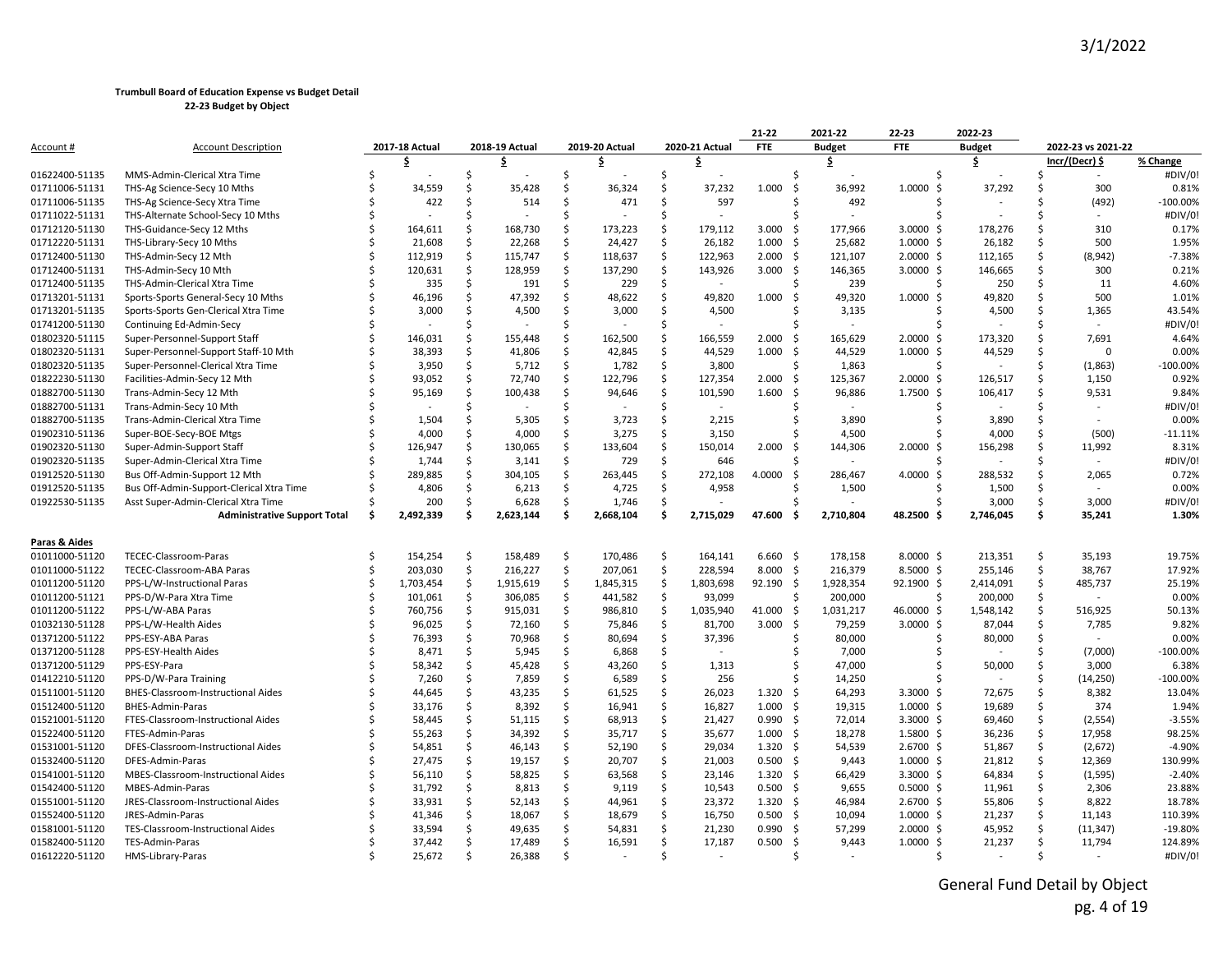|                               |                                                        |     |                   |               |                   |          |                   |          |                          | $21 - 22$          | 2021-22       | 22-23                | 2022-23       |     |                    |                   |
|-------------------------------|--------------------------------------------------------|-----|-------------------|---------------|-------------------|----------|-------------------|----------|--------------------------|--------------------|---------------|----------------------|---------------|-----|--------------------|-------------------|
| Account #                     | <b>Account Description</b>                             |     | 2017-18 Actual    |               | 2018-19 Actual    |          | 2019-20 Actual    |          | 2020-21 Actual           | <b>FTE</b>         | <b>Budget</b> | <b>FTE</b>           | <b>Budget</b> |     | 2022-23 vs 2021-22 |                   |
|                               |                                                        |     | \$                |               | \$                |          |                   |          | \$                       |                    | \$            |                      | \$            |     | Incr/(Decr) \$     | % Change          |
| 01612400-51120                | HMS-Admin-Admin Para                                   | \$  |                   | Ŝ.            | 12,057            | \$       | 12,911            | \$       | 12,914                   | 0.500%             | 11,961        | $0.5000$ \$          | 12,229        | Ŝ.  | 268                | 2.24%             |
| 01622220-51120                | MMS-Library-Paras                                      |     | 25,672            | Ŝ.            | 26,388            | Ŝ.       |                   | Ŝ        | $\overline{\phantom{a}}$ | Ś                  |               |                      |               |     | $\sim$             | #DIV/0!           |
| 01622400-51120                | MMS-Admin-Admin Para                                   |     | 23,290            | Ŝ.            | 40,820            | Ś.       | 45,205            | Ŝ        | 46,513                   | 0.500<br>-\$       | 12,504        | $1.5000 \text{ }$ \$ | 47,459        | Ŝ   | 34,955             | 279.55%           |
| 01712400-51120                | THS-L/W-Paras                                          |     | 192,221           | \$            | 116,058           | \$       | 120,649           | Ś.       | 73,057                   | -\$<br>3.000       | 126,078       | $3.0000$ \$          | 80,911        | Ś.  | (45, 167)          | $-35.83%$         |
|                               | Paras & Aides Total                                    | .\$ | 3,943,971         | Ŝ.            | 4,342,924         | \$       | 4,507,018         | \$.      | 3,840,839                | 166.110<br>- S     | 4,369,946     | 186.0100 \$          | 5,481,140     | \$. | 1,111,194          | 25.43%            |
| Substitutes                   |                                                        |     |                   |               |                   |          |                   |          |                          |                    |               |                      |               |     |                    |                   |
| 01802320-51117                | Super-Personnel-Substitute Teachers                    | -Ś  | 1,005,492         | \$            | 861,264           | \$       | 677,712           | \$       | 767,296                  | $\mathsf{\hat{S}}$ | 708,209       | Ŝ.                   | 684,900       | \$  | (23, 309)          | $-3.29%$          |
| 01802320-51129                | Super-Personnel-Substitute Paras                       | Ś   | 225,677           | \$            | 163,568           | \$       | 84,800            | Ŝ        | 118,894                  | Ś                  | 88,616        | Ŝ.                   | 95,000        | Ŝ.  | 6,384              | 7.20%             |
| 01802320-51139                | Super-Personnel-Substitute Secys                       |     | 32,763            | Ś.            | 17,266            | \$       | 13,981            | \$       | 10,797                   | \$                 | 14,610        |                      |               | \$  | (14, 610)          | $-100.00%$        |
| 01802320-51140                | Facilities-Admin-Substitutes                           |     | 52,636            | Ś.            | 77,123            | \$       | 53,205            | \$       | 48,533                   | Ś                  | 61,000        | Ŝ.                   | 55,000        | \$  | (6,000)            | $-9.84%$          |
|                               | <b>Substitutes Total</b>                               | Ś   | 1,316,568         | Š.            | 1,119,222         | Ś        | 829,699           | \$       | 945,520                  | Ś                  | 872,435       | \$                   | 834,900       | \$  | (37, 535)          | $-4.30%$          |
| <b>Coaches &amp; Advisors</b> |                                                        |     |                   |               |                   |          |                   |          |                          |                    |               |                      |               |     |                    |                   |
| 01613202-51116                | <b>HMS-Activities-Advisors</b>                         | Ŝ.  | 36,890            | Ŝ.            | 38,974            | Ś.       | 36,544            | Ŝ        | 18,578                   | Ś                  | 35,000        | Ŝ.                   | 40,000        | Ŝ.  | 5,000              | 14.29%            |
| 01623202-51116                | MMS-Activities-Advisors                                | Ś   | 39,862            | \$            | 38,753            | \$       | 38,743            | \$       | 24,897                   | \$                 | 35,000        | Ŝ.                   | 40,000        | \$  | 5,000              | 14.29%            |
| 01711016-51116                | THS-Music-Directors                                    | Ś   | 21,312            | \$            | 21,684            | \$       | 17,626            | \$       |                          | \$                 | 18,419        | Ś                    |               | \$  | (18, 419)          | $-100.00%$        |
| 01713202-51116                | THS-Activities-Advisors                                | Ś   | 96,666            | \$            | 118,353           | \$       | 111,261           | Ś.       | 109,298                  | Ś                  | 115,000       | Ŝ.                   | 128,578       | Ś.  | 13,578             | 11.81%            |
| 01713201-51116                | Sports-Sports General-Coaches                          |     | 14,449            | \$            | 14,736            | Ś        | 13,976            | Ś.       | 13,129                   | Ś                  | 491,626       | Ŝ                    | 637,583       | Ś.  | 145,957            | 29.69%            |
| 01723301-51116                | Sports-Baseball-Coaches                                |     | 17,405            | \$            | 17,709            | \$       |                   | Ŝ        | 18,218                   | Ś                  |               | \$                   |               | Ŝ.  |                    | #DIV/0!           |
| 01723302-51116                | Sports-Basketball-Coaches                              |     | 30,122            | \$            | 43,270            | Ŝ.       | 38,190            | Ŝ.       | 38,666                   | Ś                  |               |                      |               |     |                    | #DIV/0!           |
| 01723303-51116                | Sports-Field Hockey-Coaches                            |     | 16,482            | \$            | 17,239            | \$       | 17,993            | \$       | 17,029                   | S                  |               |                      |               |     |                    | #DIV/0!           |
| 01723304-51116                | Sports-Football-Coaches                                |     | 48,308            | \$            | 54,935            | Ś        | 45,166            | \$       | 45,730                   | Ś                  |               |                      |               |     |                    | #DIV/0!           |
| 01723305-51116                | Sports-Ice Hockey-Coaches                              |     | 25,574            | \$            | 26,020            | \$       | 20,562            | \$       | 32,717                   | Ś                  |               |                      |               |     |                    | #DIV/0!           |
| 01723306-51116                | Sports-Lacrosse-Coaches                                |     | 34,349            | \$            | 35,418            | Ś        |                   | Ŝ.       | 35,479                   |                    |               |                      |               |     |                    | #DIV/0!           |
| 01723307-51116                | Sports-Soccer-Coaches                                  |     | 34,810            | Ŝ.            | 29,635            | Ś.       | 35,986            | Ŝ        | 36,436                   | Ś                  |               |                      |               |     |                    | #DIV/0!           |
| 01723308-51116                | Sports-Swimming-Coaches                                |     | 25,574            | \$            | 24,863            | Ŝ.       | 25,263            | \$.      | 19,630                   | ۹                  |               |                      |               |     |                    | #DIV/0!           |
| 01723309-51116                | Sports-Tennis-Coaches                                  |     | 15,525            | \$            | 20,025            | Ś        |                   | Ś        | 21,566                   | Ś                  |               |                      |               |     |                    | #DIV/0!           |
| 01723310-51116                | Sports-Indoor Track-Coaches                            |     | 22,730            | \$            | 22,692            | \$       | 23,498            | Ŝ        | 23,792                   | S                  |               |                      |               |     |                    | #DIV/0!           |
| 01723311-51116                | Sports-Volleyball-Coaches                              |     | 25,574            | \$            | 26,020            | Ś.       | 13,219            | Ś.       | 26,768                   | Ś                  |               |                      |               |     |                    | #DIV/0!           |
| 01723312-51116                | Sports-Wrestling-Coaches                               |     | 17,903            | \$            | 18,845            | Ś        | 19,095            | Ŝ        | 19,333                   | ۹                  |               |                      |               |     |                    | #DIV/0!           |
| 01723313-51116                | Sports-Outdoor Track-Coaches                           |     | 36,942            | Ŝ.            | 31,803            | Ŝ        |                   | Ŝ.       | 38,666                   | S                  |               |                      |               |     |                    | #DIV/0!           |
| 01723314-51116                | Sports-Softball-Coaches                                |     | 17,405            | \$            | 17,709            | Ś.       |                   | S        | 17,029                   | ۹                  |               |                      |               |     |                    | #DIV/0!           |
| 01723315-51116                | Sports-Gymnastics-Coaches                              |     | 10,657            | \$            | 10,843            | Ś        | 11,017            | Ś        | 11,154                   | Ś                  |               |                      |               |     |                    | #DIV/0!           |
| 01723316-51116                | Sports-Golf-Coaches                                    |     | 10,800            | \$            | 11,566            | Ś.       |                   | Ŝ        | 11,898                   | Ś                  |               |                      |               |     |                    | #DIV/0!           |
| 01723317-51116                | Sports-Cross Country-Coaches                           |     | 25,006            | \$            | 25,442            | \$       | 26,438            | \$       | 26,768                   | Ś                  |               |                      |               |     |                    | #DIV/0!           |
| 01723318-51116                | Sports-Cheerleading-Coaches                            |     | 27,062            | \$            | 23,852            | Ś        | 24,234            | Ś.       | 19,704                   | Ś                  |               |                      |               |     |                    | #DIV/0!           |
| 01723319-51116                | Sports-Weight Training-Coaches<br><b>Coaches Total</b> | \$. | 13,331<br>470,008 | \$<br>\$      | 19,048<br>491,670 | Ś.<br>\$ | 13,781<br>328,418 | Ś.<br>\$ | 19,597<br>493,309        | Ś<br>Ŝ             | 491,626       | \$                   | 637,583       | Ŝ   | 145,957            | #DIV/0!<br>29.69% |
|                               |                                                        |     |                   |               |                   |          |                   |          |                          |                    |               |                      |               |     |                    |                   |
|                               | <b>Coaches &amp; Advisors Total</b>                    | Ś.  | 664,738           | -\$           | 709,435           | \$       | 532,591           | \$       | 646,082                  | Ś                  | 695,045       | Ś.                   | 846,161       | \$  | 151,116            | 21.74%            |
| <b>Salaries Other</b>         |                                                        |     |                   |               |                   |          |                   |          |                          |                    |               |                      |               |     |                    |                   |
| 01011201-51117                | PPS-L/W-Tutors Homebound                               | Ś   |                   | Ŝ             |                   | Ŝ        |                   | Ŝ        |                          | \$                 | 105,738       | Ŝ                    | 106,000       | \$  | 262                | 0.25%             |
| 01011203-51117                | PPS-L/W-Tutors Tutorial                                |     |                   | $\zeta$       |                   | Ŝ.       |                   | Ŝ.       | $\overline{a}$           | Ś                  | 61,684        |                      | 75,000        | \$  | 13,316             | 21.59%            |
| 01011204-51117                | PPS-L/W-Tutors Expulsions                              |     |                   | Ŝ             |                   | Ŝ.       |                   | Ŝ        |                          | \$                 | 12,668        | Ŝ                    | 13,000        | \$  | 332                | 2.62%             |
| 01032130-51123                | PPS-L/W-OT/PT Therapists                               |     | 479,882           | Ŝ.            | 485,146           | Ś.       | 507,323           | Ś        | 506,579                  | 7.000<br>S.        | 506,579       | 7.0000<br>Ŝ.         | 553,077       |     | 46,498             | 9.18%             |
| 01331200-51126                | PPS-SPED-Work Experience                               |     | 4,258             | Ŝ.            | 5,387             | Ś.       | 4,209             | Ŝ        | 1,392                    | Ś                  | 5,500         |                      | 5,800         |     | 300                | 5.45%             |
| 01401201-51117                | Asst Super-L/W-Tutors Homebound                        |     | 94,589            | Ŝ.            | 101,043           | Ś        | 101,184           | Ŝ        | 20,726                   | Ś                  |               |                      |               |     |                    | #DIV/0!           |
| 01401203-51117                | Asst Super-L/W-Tutors Tutorial                         |     | 54,172            | $\hat{\zeta}$ | 58,987            | $\zeta$  | 59.028            | ς.       | 23.869                   |                    |               |                      |               |     |                    | #DIV/0!           |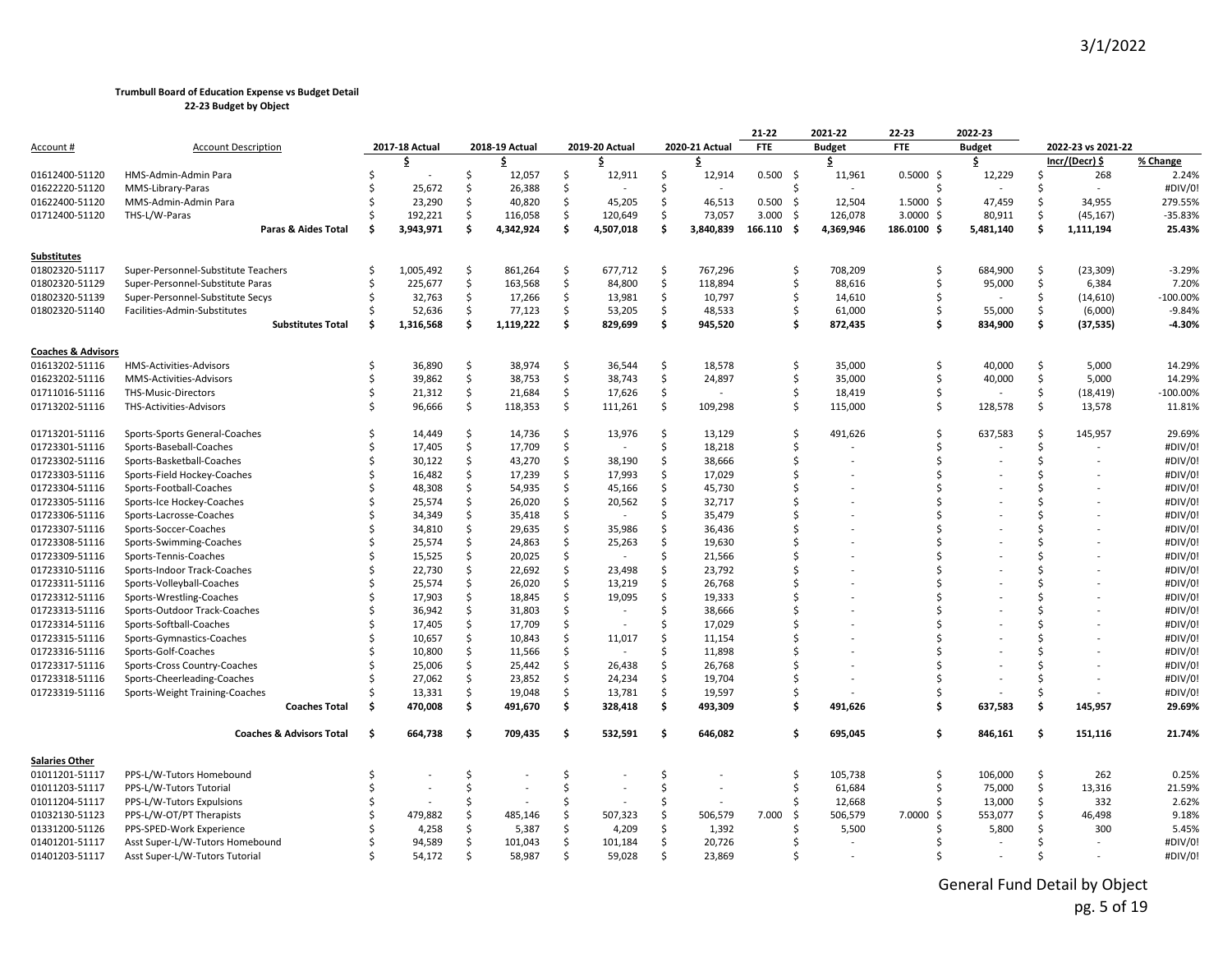|                                           |                                         |     |                |    |                |     |                          |    |                          | $21 - 22$     | 2021-22       | 22-23         | 2022-23       |     |                    |           |
|-------------------------------------------|-----------------------------------------|-----|----------------|----|----------------|-----|--------------------------|----|--------------------------|---------------|---------------|---------------|---------------|-----|--------------------|-----------|
| <u>Account</u> #                          | <b>Account Description</b>              |     | 2017-18 Actual |    | 2018-19 Actual |     | 2019-20 Actual           |    | 2020-21 Actual           | <b>FTE</b>    | <b>Budget</b> | <b>FTE</b>    | <b>Budget</b> |     | 2022-23 vs 2021-22 |           |
|                                           |                                         |     | \$             |    | \$             |     | \$                       |    | \$                       |               | \$            |               | \$            |     | Incr/(Decr) \$     | % Change  |
| 01401204-51117                            | Asst Super-L/W-Tutors Expulsions        | Ś   | 54,562         | \$ | 35,803         | \$  | 12,122                   | \$ |                          | Ś             |               | Ŝ.            |               | Ŝ   | $\sim$             | #DIV/0!   |
| 01412210-51129                            | Curr Dir-D/W-Other Non-Certified        |     | 66,186         | Ś. | 69,181         | Ś   | 70,928                   | \$ | 73,523                   | 1.000<br>Ŝ.   | 72,978        | 1.0000<br>Š.  | 75,922        | Ŝ   | 2,944              | 4.03%     |
| 01512400-51121                            | BHES-Admin-Lunch Aides                  |     |                | \$ |                | \$  |                          | \$ |                          |               |               | Ŝ             |               |     |                    | #DIV/0!   |
| 01522400-51121                            | FTES-Admin-Lunch Aides                  |     |                | Ś  |                | Ś   |                          | Ś  |                          |               |               |               |               |     |                    | #DIV/0!   |
| 01532400-51121                            | DFES-Admin-Lunch Aides                  |     |                | Ś  |                | Ś   |                          | Ś  |                          |               |               |               |               |     |                    | #DIV/0!   |
| 01542400-51121                            | MBES-Admin-Lunch Aides                  |     |                | Ś  |                | \$  |                          | Ś  |                          |               |               |               |               |     |                    | #DIV/0!   |
| 01552400-51121                            | JRES-Admin-Lunch Aides                  |     |                | \$ |                | \$  |                          | \$ |                          |               |               |               |               |     |                    | #DIV/0!   |
| 01582400-51121                            | TES-Admin-Lunch Aides                   |     |                | Ś  |                | Ś   |                          | Ś  |                          |               |               |               |               |     |                    | #DIV/0!   |
| 01711006-51129                            | THS-Ag Science-Misc Salaries            |     | 5,306          | Ś  | 4,575          | Ś   | 4,512                    | Ś  | 4,028                    |               | 8,500         |               | 6,000         | Ŝ   | (2,500)            | $-29.41%$ |
| 01741200-51110                            | Continiung Ed-Classroom Instructors     |     |                | \$ |                | Ś   |                          | Ś  |                          |               |               |               |               | Ŝ   |                    | #DIV/0!   |
| 01822230-51127                            | Facilities-D/W-Security Guards          |     | 547,347        | \$ | 633,869        | Ś.  | 661,357                  | Ś. | 651,850                  | 17.0000<br>-Ś | 691,118       | 17.0000<br>Ŝ. | 723,946       | Ŝ.  | 32,828             | 4.75%     |
| 01822230-51128                            | Facilities-D/W-Security Guards OT       |     | 128,927        | Ś. | 119,566        | Ś   | 93,965                   | Ś. | 47,970                   | Ś             | 70,000        | Ŝ.            | 60,000        | Ŝ.  | (10,000)           | $-14.29%$ |
| 01882700-51150                            | <b>Bus Monitors</b>                     |     |                | \$ |                | Ś.  |                          | \$ |                          |               |               | Ŝ.            |               | Ś.  |                    | #DIV/0!   |
| 01922530-51129                            | Asst Super-Info Svcs-Oth Non-Certified  |     | 61,473         | \$ | 63,010         | \$  | 64,585                   | \$ | $\overline{\phantom{a}}$ | 1.000<br>-\$  | 50,000        | 1.0000<br>Ŝ.  | 71,558        | Ś.  | 21,558             | 43.12%    |
|                                           | <b>Salaries Other</b>                   | Ŝ   | 1,496,702      | \$ | 1,576,567      | \$  | 1,579,214                | \$ | 1,329,937                | 26.000<br>-\$ | 1,584,765     | 26.0000<br>-S | 1,690,303     | Ŝ   | 105,538            | 6.66%     |
| <b>Misc Salary Items</b>                  |                                         |     |                |    |                |     |                          |    |                          |               |               |               |               |     |                    |           |
| 01912520-51198                            | D/W-Admin-Retiree Payments              | Ś   | 905,802        | \$ | 418,879        | Ś.  | 477,194                  | \$ | 292,286                  | Ś             | 283,668       | Ŝ.            | 300,000       | Ś.  | 16,332             | 5.76%     |
| 01912520-51199                            | D/W-Admin-Reserve For Negotiations      | S,  |                | \$ |                | Ś.  |                          | \$ | 1,250,000                | Ś             | 25,000        | Ŝ.            | 98,000        | Ś.  | 73,000             | 292.00%   |
|                                           | <b>Misc Salary Items Total</b>          | \$  | 905,802        | \$ | 418,879        | \$  | 477,194                  | \$ | 1,542,286                | Ś             | 308,668       | Ŝ.            | 398,000       | \$  | 89,332             | 28.94%    |
|                                           | <b>Salaries Total</b>                   | Ś   | 68,876,795     | \$ | 71,320,483     | \$  | 72,269,197               | Ś. | 71,592,730               | 908.320<br>Ŝ. | 74,064,685    | 944.6130 \$   | 77,919,755    | \$. | 3,855,070          | 5.21%     |
| <b>Employee Benefits</b>                  |                                         |     |                |    |                |     |                          |    |                          |               |               | 36.2930       |               |     |                    |           |
|                                           |                                         |     |                |    |                |     |                          |    |                          |               |               |               |               |     |                    |           |
| <u>Health Insurance</u><br>01912520-52002 | Benefits-Health & Dental                | Ŝ.  | 16,007,105     | \$ | 16,958,387     | \$  | 18,293,582               | \$ | 19,495,960               | Ś             | 16,201,647    | S             | 17,478,864    | \$  | 1,277,217          | 7.88%     |
| 01912520-52009                            | Benefits-Health Premium Share           | Ś   | (3,586,808)    | \$ | (3,689,426)    | \$  | (0)                      | \$ | (4, 127, 934)            | Ś             |               |               |               | Ś.  |                    | #DIV/0!   |
| 01912520-52011                            | Benefits-Health Premium Share - Medical | Ŝ   |                | \$ |                | Ś.  | (3,703,706)              | \$ |                          | Ś             |               |               |               | Ŝ.  |                    | #DIV/0!   |
|                                           | Benefits-Health Premium Share - Dental  |     |                | ς. |                | Ś   |                          | \$ |                          |               |               |               |               |     |                    | #DIV/0!   |
| 01912520-52012                            | <b>Health Insurance Total</b>           | Ś   | 12,420,297     | Ś  | 13,268,961     | Ś   | (225, 110)<br>14,364,765 | \$ | 15,368,026               | Ś             | 16,201,647    | \$.           | 17,478,864    | Ŝ   | 1,277,217          | 7.88%     |
|                                           |                                         |     |                |    |                |     |                          |    |                          |               |               |               |               |     |                    |           |
| FICA                                      |                                         |     |                |    |                |     |                          |    |                          |               |               |               |               |     |                    |           |
| 01912520-52001                            | Benefits-FICA                           | Ś   | 1,736,266      | \$ | 1,776,371      | \$  | 1,779,133                | \$ | 1,735,472                | Ś             | 1,882,323     | Ŝ.            | 1,932,381     | \$  | 50,058             | 2.66%     |
|                                           | <b>FICA</b>                             | \$  | 1,736,266      | \$ | 1,776,371      | \$. | 1,779,133                | \$ | 1,735,472                | \$            | 1,882,323     | \$            | 1,932,381     | \$  | 50,058             | 2.66%     |
| <b>Other Insurance</b>                    |                                         |     |                |    |                |     |                          |    |                          |               |               |               |               |     |                    |           |
| 01912520-52004                            | Benefits-Disability Insurance           | Ŝ.  | 21,035         | \$ | 21,453         | \$  | 19,285                   | Ś. | 18,810                   | Ś             | 20,403        | Ŝ.            | 22,000        | Ś.  | 1,597              | 7.83%     |
| 01912520-52003                            | D/W-Admin-Medical Waiver                | Ŝ   | 222,338        | \$ | 214,966        | \$  | 201,227                  | \$ | 191,277                  | Ś.            | 200,983       | \$            | 200,000       | Ś   | (983)              | $-0.49%$  |
| 01912520-52005                            | Benefits-Life Insurance                 |     | 108,825        | \$ | 110,086        | \$  | 108,805                  | \$ | 103,962                  | Ś.            | 115,115       | \$            | 117,000       | \$  | 1,885              | 1.64%     |
|                                           | <b>Other Insurance Total</b>            | Ŝ   | 352,198        | \$ | 346,505        | \$  | 329,317                  | \$ | 314,049                  | Ś             | 336,501       | Ŝ.            | 339,000       | Ś   | 2,499              | 0.74%     |
| Unemployment                              |                                         |     |                |    |                |     |                          |    |                          |               |               |               |               |     |                    |           |
| 01912520-52006                            | D/W-Admin-Unemployment                  | Ŝ.  | 27,068         | \$ | 9,829          | \$  | 128,781                  | \$ | 72,128                   | Ś             | 130,000       | Ŝ.            | 50,000        | Ś.  | (80,000)           | $-61.54%$ |
|                                           | <b>Unemployment Total</b>               | \$  | 27,068         | \$ | 9,829          | \$  | 128,781                  | \$ | 72,128                   | \$            | 130,000       | \$            | 50,000        | \$  | (80,000)           | $-61.54%$ |
| Benefits Other                            |                                         |     |                |    |                |     |                          |    |                          |               |               |               |               |     |                    |           |
| 01912520-52008                            | Benefits-Administrative Fees            | S   | 13,481         | \$ | 16,663         | Ŝ.  | 17,790                   | Ś  | 13,529                   | Ś             | 18,821        | Ŝ.            | 18,000        | Ŝ   | (821)              | $-4.36%$  |
| 01912520-52010                            | Benefits-TBOE 401a Contribution         |     | 91,098         | \$ | 122,702        | \$  | 165,193                  | \$ | 172,982                  | Ś             | 174,774       | Ŝ.            | 180,000       | Ś.  | 5,226              | 2.99%     |
|                                           | <b>Benefits Other Total</b>             | \$. | 104,579        | Ś. | 139,364        | \$  | 182,982                  | Ś  | 186,511                  |               | 193,595       |               | 198,000       | ¢.  | 4,405              | 2.28%     |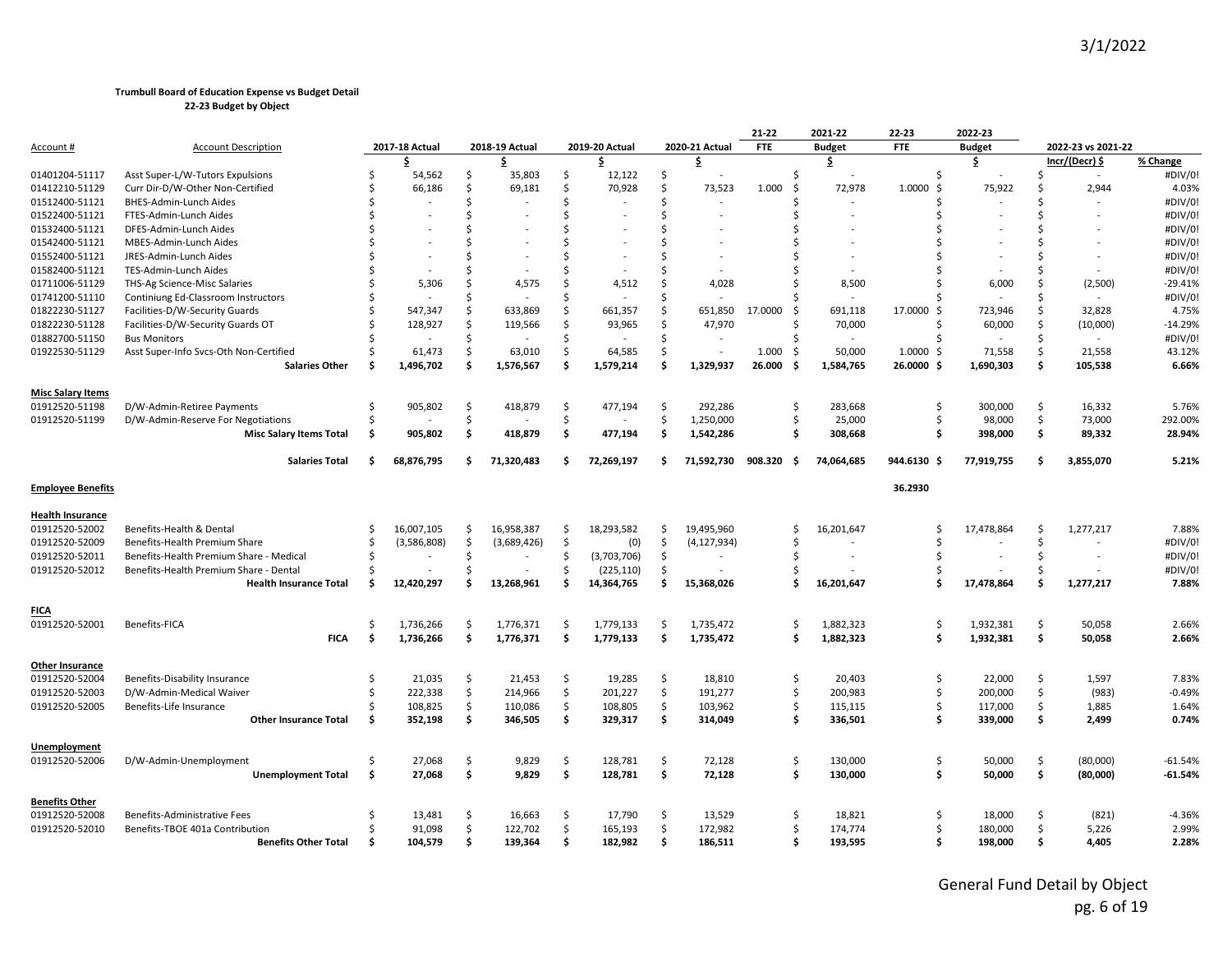**22-23 Budget by Object**

|                                        |                                       |    |                          |    |                |    |                |    |                | 21-22      | 2021-22       | 22-23      |     | 2022-23       |    |                    |           |
|----------------------------------------|---------------------------------------|----|--------------------------|----|----------------|----|----------------|----|----------------|------------|---------------|------------|-----|---------------|----|--------------------|-----------|
| <u>Account #</u>                       | <b>Account Description</b>            |    | 2017-18 Actual           |    | 2018-19 Actual |    | 2019-20 Actual |    | 2020-21 Actual | <b>FTE</b> | <b>Budget</b> | <b>FTE</b> |     | <b>Budget</b> |    | 2022-23 vs 2021-22 |           |
|                                        |                                       |    | \$                       |    | \$             |    | \$             |    | \$             |            | \$            |            |     | \$            |    | Incr/(Decr) \$     | % Change  |
|                                        | <b>Employee Benefits Total</b>        | \$ | 14,640,408               | \$ | 15,541,030     | \$ | 16,784,979     | \$ | 17,676,186     | \$         | 18,744,066    |            | Ŝ   | 19,998,245    | \$ | 1,254,179          | 6.69%     |
| <b>Purchased Professional Services</b> |                                       |    |                          |    |                |    |                |    |                |            |               |            |     |               |    |                    |           |
| <u>Legal</u>                           |                                       |    |                          |    |                |    |                |    |                |            |               |            |     |               |    |                    |           |
| 01011200-53308                         | PPS-Admin-Legal SPED                  | Ŝ. | 200,428                  | \$ | 133,167        | \$ | 73,166         | \$ | 73,149         | \$         | 140,000       |            | \$  | 140,000       | \$ |                    | 0.00%     |
| 01902310-53308                         | Super-BOE-Legal-Reg Ed                |    | 131,809                  | \$ | 112,654        | Ś  | 168,031        | Ś. | 113,263        | Ś.         | 120,000       |            | Ś.  | 110,000       | Ś. | (10,000)           | $-8.33%$  |
|                                        | Legal Total                           | \$ | 332,237                  | \$ | 245,820        | \$ | 241,197        | \$ | 186,412        | Ŝ          | 260,000       |            | \$. | 250,000       | \$ | (10,000)           | $-3.85%$  |
| <b>Service Contracts</b>               |                                       |    |                          |    |                |    |                |    |                |            |               |            |     |               |    |                    |           |
| 01011200-53300                         | PPS-Admin-Prof Purch'd Services       |    | 15,708                   | \$ | 73,667         | Ś  | 20,829         | \$ | 24,217         | Ś          | 69,525        |            | Ś.  | 65,000        | \$ | (4, 525)           | $-6.51%$  |
| 01052130-53305                         | PPS-Health Services-Service Contracts |    | $\overline{\phantom{a}}$ | \$ | 56,699         | Ś  | 18,260         | Ŝ. | 63,192         | Ś          | 55,000        |            | Ŝ.  | 60,000        | Ś. | 5,000              | 9.09%     |
| 01422520-53305                         | Tech-Admin-Maintenance Contracts      |    | 44,052                   | \$ | 37,980         | \$ | 18,967         | \$ | 20,364         | Ś          | 31,000        |            | Ś   | 59,900        | Ś. | 28,900             | 93.23%    |
| 01882700-53303                         | Trans-Admin-Software Support          |    | 6,215                    | \$ | 6,526          | \$ | 6,787          | \$ | 7,126          | Ś          | 7,000         |            | Ŝ.  | 7,000         | \$ |                    | 0.00%     |
| 01922530-53301                         | Bus off-Admin-Prof Purch'd Svcs       |    | 75,862                   | \$ | 80,545         | \$ | 78,078         | \$ | 81,665         | Ś          | 80,000        |            | Ś   | 82,000        | \$ | 2,000              | 2.50%     |
| 01922530-53302                         | Asst Super-Info Svcs-Dbase Students   |    | 148,849                  | \$ | 173,461        | \$ | 165,844        | \$ | 163,878        | Ś          | 172,562       |            | Ś.  | 190,767       | Ś. | 18,205             | 10.55%    |
|                                        | <b>Service Contracts Total</b>        | Ŝ  | 290,686                  | \$ | 428,877        | \$ | 308,763        | \$ | 360,442        | Ŝ.         | 415,087       |            | \$  | 464,667       | \$ | 49,580             | 11.94%    |
| <u>Consultants</u>                     |                                       |    |                          |    |                |    |                |    |                |            |               |            |     |               |    |                    |           |
| 01011200-53230                         | PPS-L/W-Consultants                   | Ś  | 208,000                  | \$ | 200,497        | \$ | 243,807        | \$ | 442,551        | Ŝ.         | 225,000       |            | \$  | 275,000       | \$ | 50,000             | 22.22%    |
|                                        | <b>Consultants Total</b>              | \$ | 208,000                  | \$ | 200,497        | \$ | 243,807        | \$ | 442,551        | Ŝ.         | 225,000       |            | \$  | 275,000       | \$ | 50,000             | 22.22%    |
| <b>Other Professional Services</b>     |                                       |    |                          |    |                |    |                |    |                |            |               |            |     |               |    |                    |           |
| 01011000-53301                         | <b>PPS-Police Services</b>            | Ś  |                          | \$ |                | Ś  |                | Ś  |                | Ś          |               |            | Ś   |               | Ś  |                    | #DIV/0!   |
| 01412210-53300                         | Curr Dir-D/W-Other Professional Svcs  | Ŝ  | 25,792                   | \$ | 14,571         | \$ | 2,317          | \$ | 10,236         | \$         | 19,000        |            | \$  | 19,000        | \$ |                    | 0.00%     |
| 01422214-53300                         | Tech-L/W-Other Professional Svcs      |    | 3,104                    | \$ | 5,023          | \$ | 6,525          | \$ | 1,871          | Ś          | 4,800         |            | Ŝ.  | 4,600         | \$ | (200)              | $-4.17%$  |
| 01422220-53300                         | Tech-Dist AV/Ch17-Other Prof Svcs     |    | 560                      | Ś. | 9,926          | Ś  | 4,711          | Ś. |                | Ś          | 4,100         |            | \$  | 3,500         | Ś. | (600)              | $-14.63%$ |
| 01422520-53300                         | Tech-Admin-Other Professional Svcs    |    | 4,320                    | \$ | 11,019         | Ś  | 16,496         | Ś  | 3,821          |            | 10,600        |            | Ŝ.  | 8,500         | Ś  | (2, 100)           | $-19.81%$ |
| 01512400-53301                         | <b>BH-Police Services</b>             |    |                          | Ś  |                | Ś  |                | Ś  |                |            |               |            |     |               | Ś  |                    | #DIV/0!   |
| 01522400-53301                         | <b>FT-Police Services</b>             |    |                          | Ś  |                |    |                | ς  |                |            |               |            |     |               | Ŝ  |                    | #DIV/0!   |
| 01532400-53301                         | <b>DF-Police Services</b>             |    |                          | Ś  |                |    |                |    |                |            |               |            |     |               | Ś  |                    | #DIV/0!   |
| 01542400-53301                         | <b>MB-Police Services</b>             |    |                          | \$ |                |    |                |    |                |            |               |            |     |               | Ś  |                    | #DIV/0!   |
| 01552400-53301                         | JR-Police Services                    |    |                          | Ś  |                |    |                | Ś  |                |            |               |            |     |               | Ś  |                    | #DIV/0!   |
| 01582400-53301                         | <b>TA-Police Services</b>             |    |                          | Ś  |                |    |                | Ś  |                | ς          |               |            |     |               | Ŝ  |                    | #DIV/0!   |
| 01613202-53301                         | HMS-Activities-Police                 |    | 544                      | Ś  | 272            | Ś  |                | Ś  | 576            | Ś          | 700           |            |     | 700           | Ś  |                    | 0.00%     |
| 01623202-53301                         | MMS-Activities-Police                 |    | 816                      | \$ | 1,242          | Ś  | 276            | \$ | 1,152          | Ś          | 700           |            |     | 700           | Ś. | $\sim$             | 0.00%     |
| 01711016-53300                         | THS-Music-Other Professional Svcs     |    | 44,900                   | \$ | 45,250         | \$ | 39,050         | \$ | 40,349         | Ś          | 43,500        |            | \$  | 47,575        | \$ | 4,075              | 9.37%     |
| 01712120-53220                         | THS-Guidance-Career Guidance          |    | 3,016                    | \$ | 3,098          | Ś  | 808            | Ś  | 1,502          | Ś          | 1,000         |            | \$  | 920           | Ś. | (80)               | $-8.00%$  |
| 01712400-53301                         | THS-Admin-Police Services             |    | 104,975                  | \$ | 108,141        | \$ | 75,590         | \$ | 89,712         | Ś          | 65,000        |            | \$  | 65,000        | \$ |                    | 0.00%     |
| 01713201-53300                         | Sports-Sports GeneraL-Purch'd Svcs    |    | 247,883                  | \$ | 211,744        | Ś  | 217,258        | Ś  | 150,410        | Ś          | 189,000       |            |     | 282,000       | Ś. | 93,000             | 49.21%    |
| 01713201-53301                         | Athletics - Police Services           |    |                          | Ś  |                | Ś  |                | Ś  |                |            |               |            |     | 15,000        | \$ | 15,000             | #DIV/0!   |
| 01723301-53300                         | Sports-Baseball-Purch'd Svcs          |    |                          | Ś  |                | Ś  |                | Ś  |                |            |               |            |     |               | Ś  |                    | #DIV/0!   |
| 01723302-53300                         | Sports-Basketball-Purch'd Svcs        |    |                          | Ś  |                |    |                |    |                |            |               |            |     |               | Ś  |                    | #DIV/0!   |
| 01723304-53300                         | Sports-Field Hockey-Purch'd Svcs      |    |                          | Ś  |                |    |                |    |                |            |               |            |     |               | Ś  |                    | #DIV/0!   |
| 01723304-53300                         | Sports-Football-Purch'd Svcs          |    |                          | \$ |                |    |                |    |                |            |               |            |     |               | ς. |                    | #DIV/0!   |
| 01723305-53300                         | Sports-Ice Hockey-Purch'd Svcs        |    |                          | \$ |                |    |                |    |                |            |               |            |     |               | Ś  |                    | #DIV/0!   |
| 01723306-53300                         | Sports-Lacrosse-Purch'd Svcs          |    |                          | Ś  |                |    |                |    |                |            |               |            |     |               | Ŝ  |                    | #DIV/0!   |
| 01723307-53300                         | Sports-Soccer-Purch'd Svcs            |    |                          | Ś  |                |    |                |    |                |            |               |            |     |               |    |                    | #DIV/0!   |
| 01723308-53300                         | Sports-Swimming-Purch'd Svcs          |    |                          | Ś  |                |    |                |    |                |            |               |            |     |               |    |                    | #DIV/0!   |
| 01723312-53300                         | Sports-Wrestling-Purch'd Svcs         |    |                          | Ś  |                |    |                |    |                |            |               |            |     |               |    |                    | #DIV/0!   |
| 01723315-53300                         | Sports-Gymnastics-Purch'd Svcs        |    |                          | ς. |                |    |                |    |                |            |               |            |     |               |    |                    | #DIV/0!   |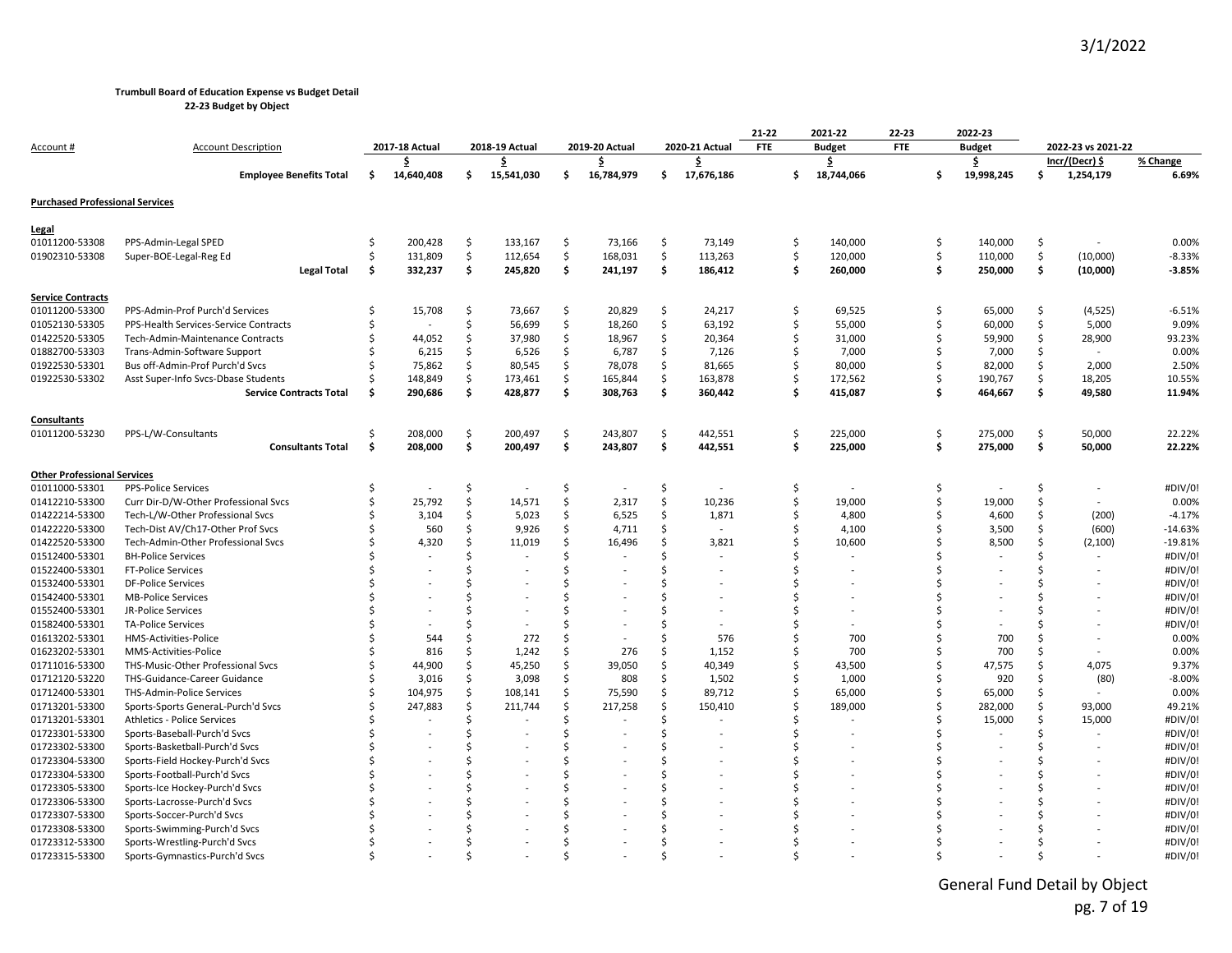|                                    |                                                                                |    |                  |         |                |          |                  |          |                          | 21-22      | 2021-22       | 22-23      |          | 2022-23           |         |                    |                  |
|------------------------------------|--------------------------------------------------------------------------------|----|------------------|---------|----------------|----------|------------------|----------|--------------------------|------------|---------------|------------|----------|-------------------|---------|--------------------|------------------|
| Account #                          | <b>Account Description</b>                                                     |    | 2017-18 Actual   |         | 2018-19 Actual |          | 2019-20 Actual   |          | 2020-21 Actual           | <b>FTE</b> | <b>Budget</b> | <b>FTE</b> |          | <b>Budget</b>     |         | 2022-23 vs 2021-22 |                  |
|                                    |                                                                                |    | \$               |         | \$             |          | \$               |          | \$                       |            | \$            |            |          | \$                |         | Incr/(Decr) \$     | % Change         |
| 01723317-53300                     | Sports-Cross Country-Purch'd Svcs                                              |    |                  | Ś.      |                | Ś        |                  | \$       |                          | Ś          |               |            |          |                   | Ŝ.      | $\sim$             | #DIV/0!          |
| 01723318-53300                     | Sports-Cheerleading-Purch'd Svcs                                               |    |                  | Ś.      |                | Ś        |                  | Ś.       |                          | Ś          |               |            |          |                   | Ŝ.      |                    | #DIV/0!          |
| 01741200-53300                     | Continuing Ed-Admin-In Service                                                 |    |                  | Ś.      |                | Ŝ        |                  | Ś.       |                          | Ś          |               |            | ς.       |                   | Ś       |                    | #DIV/0!          |
| 01852647-53300                     | Facilities-Bldg Improvement-Oth Prof Svcs                                      |    |                  | Ś.      | 5,700          | Ŝ        |                  | Ś.       |                          | Ś          | 7,000         |            |          | 3,000             | Ŝ.      | (4,000)            | $-57.14%$        |
| 01882700-53300                     | <b>Transportation-Professional Svcs</b>                                        |    |                  | Ś       |                | Ś        |                  | Ś        |                          | Ś          |               |            |          |                   |         |                    | #DIV/0!          |
| 01902310-53300                     | Super-BOE-Professional Services                                                |    | 21,159           | Ś.      | 29,283         | Ś.       | 52,144           | Ś        | 25,351                   | Ś          | 24,000        |            |          | 24,000            |         |                    | 0.00%            |
| 01912520-53300                     | Bus Off-Admin-Professional Svcs                                                |    |                  | Ś       |                | Ś.       |                  | Ś.       |                          |            | 500           |            |          | 500               | Š.      |                    | 0.00%            |
| 01912520-53310                     | Bus Off-Admin-Athletic Insurance                                               |    | 55,737           | \$      | 60,592         | \$       | 78,390           | Ś.       | 88,192                   | Ś          | 90,000        |            | ς.       | 92,000            | Ś.      | 2,000              | 2.22%            |
|                                    | <b>Other Professional Services Total</b>                                       |    | 512,806          | \$      | 505,860        | \$       | 493,565          | \$       | 413,171                  | \$         | 459,900       |            | Ŝ.       | 566,995           | Ŝ.      | 107,095            | 23.29%           |
|                                    | <b>Purchased Professional Services Total</b>                                   | Ŝ. | 1,343,729        | Ŝ.      | 1,381,054      | Ŝ        | 1,287,332        | \$       | 1,402,577                | \$         | 1,359,987     |            | Ŝ.       | 1,556,662         | \$.     | 196,675            | 14.46%           |
| <b>Purchased Property Services</b> |                                                                                |    |                  |         |                |          |                  |          |                          |            |               |            |          |                   |         |                    |                  |
| <b>Utilities</b>                   |                                                                                |    |                  |         |                |          |                  |          |                          |            |               |            |          |                   |         |                    |                  |
| 01842611-54101                     | Facilities-D/W-Electricity                                                     | -S | 990.021          | \$      | 1,161,533      | \$       | 1,043,020        | Ŝ.       | 1,051,729                | \$         | 1,160,000     |            | -\$      | 1,034,705         | .s      | (125, 295)         | $-10.80%$        |
| 01842611-54105                     | Facilities-D/W-Water                                                           |    | 121,729          | \$      | 126,749        | \$       | 123,300          | \$       | 115,890                  | \$         | 129,000       |            | \$       | 125,000           | \$      | (4,000)            | $-3.10%$         |
|                                    | <b>Utilities Total</b>                                                         | Ŝ. | 1,111,750        | Ŝ.      | 1,288,282      | \$       | 1,166,320        | \$       | 1,167,619                | \$         | 1,289,000     |            | Ŝ.       | 1,159,705         | Ś.      | (129, 295)         | $-10.03%$        |
| <b>Repairs &amp; Service Fees</b>  |                                                                                |    |                  |         |                |          |                  |          |                          |            |               |            |          |                   |         |                    |                  |
| 01052130-54300                     | PPS-Health Svcs-Repairs & Svc Fees                                             |    | 715              | \$      | 1,556          | \$       |                  | \$       | 940                      | Ś          | 5,000         |            | Ŝ.       | 2,000             | \$      | (3,000)            | $-60.00%$        |
| 01422214-54300                     | Tech-L/W-Repairs & Svc Fees                                                    |    | 351              | \$      | 770            | Ś.       | 674              | \$       | 381                      | \$         | 1,200         |            | Ś        | 1,200             | Ś.      | $\sim$             | 0.00%            |
| 01422220-54300                     | Tech-Dist AV/Ch17-Repairs & Svc Fees                                           |    |                  | Ś.      |                | Ś        |                  | Ŝ.       | $\overline{\phantom{a}}$ | Ś          | 500           |            | \$       | 500               | Ŝ.      |                    | 0.00%            |
| 01422520-54300                     | Tech-Admin-Repairs & Svc Fees                                                  |    | 270              | Ś.      |                | Ś        | 60               | Ś.       | $\overline{\phantom{a}}$ | Ś          | 1,800         |            | \$       | 1,500             | Ŝ.      | (300)              | $-16.67%$        |
| 01711006-54300                     | THS-Ag Science-Repairs & Svc Fees                                              |    | 1.481            | Ś.      | 1,480          | Ś        | 895              | Ś.       | 395                      | Ś          | 3,000         |            | ¢.       | 3,000             | Ŝ.      |                    | 0.00%            |
| 01842610-54300                     | Facilities-Custodial-Repairs                                                   |    | 4,296            | Ś.      | 485            | Ś        | 2,515            | Ś        | 4,091                    | Ś          | 8,000         |            |          | 8,000             | Ŝ.      |                    | 0.00%            |
| 01852622-54300                     | Facilities-Snow Removal-Repairs & Svc Fees                                     |    | 670              | Ś.      |                | Ś        |                  | Ś.       | 6,940                    | Ś          | 20,000        |            |          | 10,000            | Ś.      | (10,000)           | $-50.00%$        |
| 01852623-54300                     | Facilities-Vehicles-Repairs & Svc Fees                                         |    | 6,545            | \$      | 6,936          | Ś.       | 520              | Ś.       | 6,740                    | \$         | 14,000        |            |          | 10,000            | \$      | (4,000)            | $-28.57%$        |
| 01852625-54300                     | Facilities-Grounds-Repairs & Svc Fees                                          |    | 6,713            | Ś.      | 9,471          | Ś.       | 6,482            | Ś        | 6,699                    | Ś          | 20,000        |            |          | 8,000             | Ś.      | (12,000)           | $-60.00%$        |
| 01852627-54300                     | Facilities-Lawn-Repairs & Svc Fees                                             |    |                  | Ś.      |                | Ŝ        |                  | Ŝ.       |                          | Ś          |               |            |          | 5,000             | Ŝ.      | 5,000              | #DIV/0!          |
| 01852631-54300                     | Facilities-Maintenance-Repairs & Svc Fees                                      |    | 32,207           | Ś.      | 33,206         | Ś.       | 51,575           | Ś        | 59,176                   | Ś.         | 35,000        |            |          | 45,000            | Ś.      | 10,000             | 28.57%           |
| 01852632-54300                     | Facilities-Inside Maint-Repairs & Svcs Fees                                    |    | 14,547           | Ś.      | 13,370         | Ś        | 14,046           | Ś.       | 2,905                    | Ś          | 15,000        |            |          | 10,000            | Ŝ.      | (5,000)            | -33.33%          |
| 01852633-54300                     | Facilities-Electrical-Repairs & Svc Fees                                       |    | 52,158           | Ś.      | 41,754         | Ŝ        | 48,435           | Ś.       | 63,148                   | Ś          | 50,000        |            | ς.       | 50,000            | Ŝ.      |                    | 0.00%            |
| 01852633-54301                     | Facilities-Security-Service Contracts                                          |    |                  | Ś.      |                | Ś        |                  | \$       | $\overline{a}$           |            |               |            |          | 1,000             | Ś.      | 1,000              | #DIV/0!          |
| 01852634-54300                     | Facilities-Fire Protection-Service Contracts                                   |    |                  | Ś       |                | Ś        |                  | Ś.       |                          | Ś          |               |            |          | 20,000            | Ś.      | 20,000             | #DIV/0!          |
| 01852635-54300                     | Facilities-Floor Repair-Service Contracts                                      |    |                  | ς.      |                | ς.       |                  | Ś        | $\overline{a}$           | ς          |               |            |          | 50,000            | Ŝ.      | 50,000             | #DIV/0!          |
| 01852637-54300                     |                                                                                |    |                  | Ś       |                | Ś        |                  | Ś        |                          | Ś          |               |            | ς.       | 5,000             | Ŝ.      |                    | #DIV/0!          |
| 01852639-54300                     | Facilities-Glass&Putty-Service Contracts<br>Facilities-HVAC-Repairs & Svc Fees |    | 88,826           | Ś.      | 191,063        | Ś        | 64,904           | Ś        | 56,522                   | Ś          | 100,000       |            | Ś        | 100,000           | Ś.      | 5,000              | 0.00%            |
|                                    |                                                                                |    |                  | Ś.      |                | Ŝ        |                  | Ś.       |                          | Ś          |               |            | \$       |                   | Ŝ.      |                    | #DIV/0!          |
| 01852642-54300                     | Facilities-Painting-Service Contracts                                          |    |                  | \$.     |                | Ś        |                  | Ś.       |                          | Ś          |               |            | \$       | 10,000            | Ŝ.      | 10,000             | 0.00%            |
| 01852644-54300                     | Facilities-Plumbing-Repairs & Svc Fees                                         |    | 8,158            |         | 8,792          |          | 1,829            |          | 12,445                   |            | 10,000        |            |          | 10,000            |         |                    |                  |
| 01852645-54300                     | Facilities-Roofing-Repairs & Svc Fees                                          |    | 28,244           | Ś.      | 40,931         | Ś.       | 39,959           | Ŝ.       | 35,411                   | Ś          | 40,000        |            | \$       | 40,000            | Ŝ.      | $\sim$             | 0.00%            |
| 01852646-54300                     | Facilities-Pest Control-Service Contracts                                      |    |                  | \$.     |                | Ś        |                  | \$       |                          | Ś          |               |            | Ś        | 10,000            | \$      | 10,000             | #DIV/0!          |
| 01852647-54300                     | Facilities-Bldg Improve-Repairs & Svc Fees                                     |    | 51,595           | \$.     | 3,809          | Ŝ        | $\sim$           | Ś.       | 10,482                   | Ś          | 15,000        |            | \$       | 10,000            | Ŝ.      | (5,000)            | $-33.33%$        |
| 01852648-54300                     | Facilities-IAQ-Repairs & Svc Fees                                              |    | 3,740<br>300,516 | \$<br>Ś | 666            | \$<br>\$ | 1,425<br>233,318 | Ŝ.<br>\$ | 975                      | Ś<br>\$.   | 10,000        |            | \$<br>\$ | 15,000<br>425,200 | Ś.<br>Ś | 5,000              | 50.00%<br>22.01% |
|                                    | <b>Repairs &amp; Service Fees Total</b>                                        |    |                  |         | 354,289        |          |                  |          | 267,250                  |            | 348,500       |            |          |                   |         | 76,700             |                  |
| Copiers                            |                                                                                |    |                  |         |                |          |                  |          |                          |            |               |            |          |                   |         |                    |                  |
| 01422520-54409                     | D/W Copiers                                                                    |    |                  | \$      |                | s        |                  | Ŝ        |                          | S          |               |            | Ŝ        | 265,000           | .s      | 265,000            | #DIV/0!          |
| 01902320-54409                     | D/W-Admin-Copiers                                                              |    | 310,110          | \$      | 303,378        | \$       | 261,287          | \$       | 254,912                  | \$         | 265,000       |            | Ś        |                   | Ś.      | (265,000)          | $-100.00%$       |
|                                    | <b>Copiers Total</b>                                                           |    | 310,110          | Ŝ.      | 303,378        | Ś.       | 261,287          | Ś.       | 254,912                  |            | 265,000       |            | ¢        | 265,000           | Ŝ.      |                    | 0.00%            |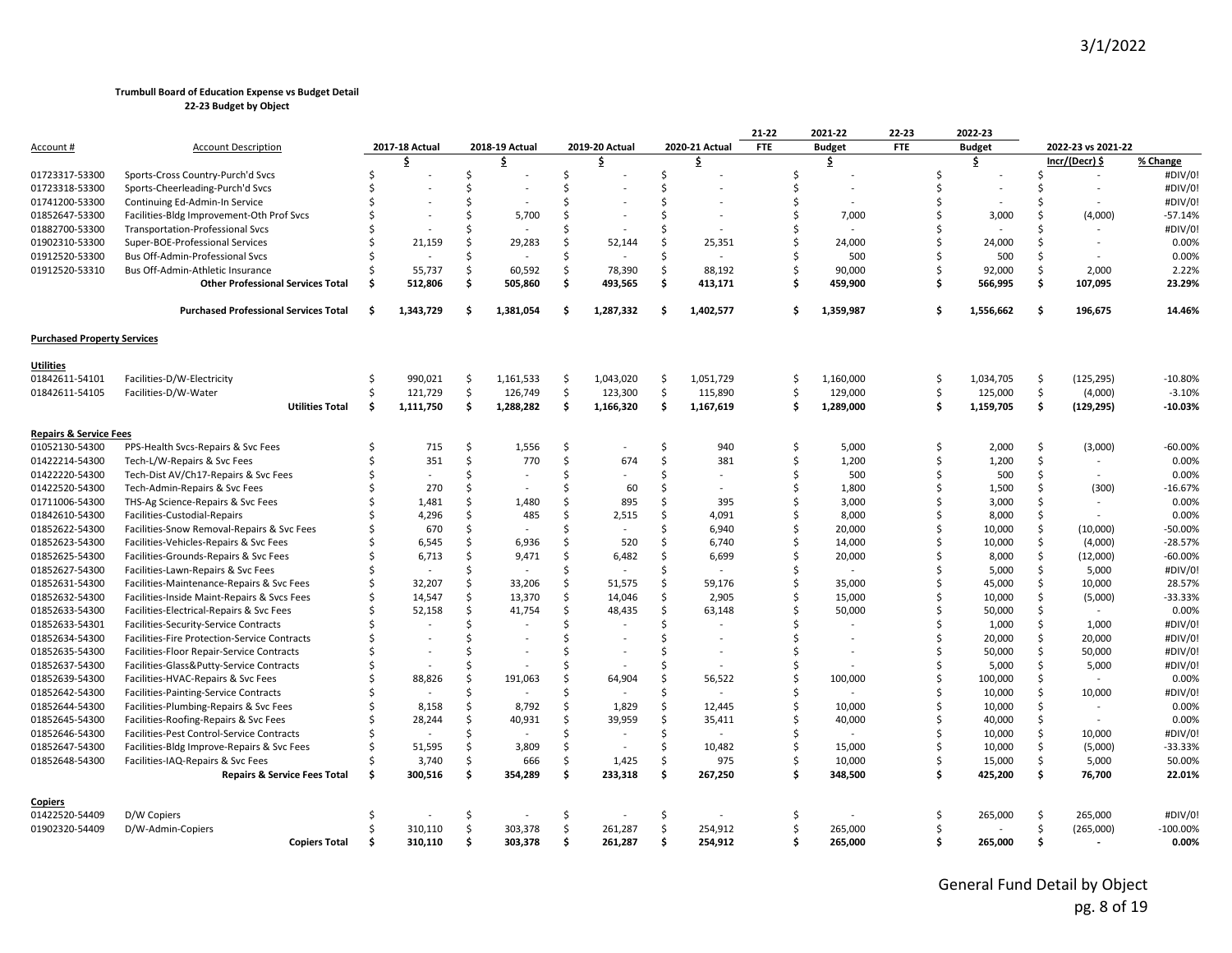|                                          |                                             |               |                |     |                |     |                |    |                | 21-22         | 2021-22         | 22-23      |    | 2022-23       |    |                    |            |
|------------------------------------------|---------------------------------------------|---------------|----------------|-----|----------------|-----|----------------|----|----------------|---------------|-----------------|------------|----|---------------|----|--------------------|------------|
| <u>Account</u> #                         | <b>Account Description</b>                  |               | 2017-18 Actual |     | 2018-19 Actual |     | 2019-20 Actual |    | 2020-21 Actual | <b>FTE</b>    | <b>Budget</b>   | <b>FTE</b> |    | <b>Budget</b> |    | 2022-23 vs 2021-22 |            |
|                                          |                                             |               | \$             |     | \$             |     | \$             |    | .\$            |               | \$              |            |    | \$            |    | Incr/(Decr) \$     | % Change   |
| <b>Other Purchased Property Services</b> |                                             |               |                |     |                |     |                |    |                |               |                 |            |    |               |    |                    |            |
| 01512400-54900                           | BHES-Admin-Other Purch'd Svcs               |               | 84             | Ś   | 122            | Ŝ.  | 24             | Ś  |                | -Ś            | 300             |            | Ŝ  | 300           | Ś  | $\overline{a}$     | 0.00%      |
| 01522400-54900                           | FTES-Admin-Other Purch'd Svcs               |               |                | Ś   |                | \$  |                | Ŝ. |                | Ŝ.            | 300             |            | ς. | 300           | \$ | $\sim$             | 0.00%      |
| 01532400-54900                           | DFES-Admin-Other Purch'd Svcs               |               | 267            | Ś   | 183            | \$  | 225            | Ś  |                | Ś             | 500             |            | Ś  | 300           | Ś  | (200)              | 40.00%     |
| 01542400-54900                           | MBES-Admin-Other Purch'd Svcs               |               |                | ς.  |                | Ś   |                | S  |                | Ŝ.            | 300             |            | Ŝ  | 300           | Ś  |                    | 0.00%      |
| 01552400-54900                           | JRES-Admin-Other Purch'd Svcs               |               |                |     |                | Ś   |                |    |                |               | Ś<br>500        |            |    | 500           | Ś  |                    | 0.00%      |
| 01582400-54900                           | TES-Admin-Other Purch'd Svcs                |               |                |     |                | ς.  |                |    |                |               | Ś<br>300        |            | S, | 300           | Ś  |                    | 0.00%      |
| 01611016-54900                           | HMS-Music-Other Purch'd Property Svcs       |               | 734            | Ś   | 900            | \$  |                |    | 283            |               | Ŝ.<br>1,200     |            | S  | 1,200         | Ś  |                    | 0.00%      |
| 01612400-54900                           | HMS-Classroom-Other Purch'd Svcs            |               | 255            | Ś   | 1,537          | \$  | 262            | Ś  | 684            |               | Ś<br>1,700      |            | Ŝ  | 1,700         | Ś  |                    | 0.00%      |
| 01621016-54900                           | MMS-Music-Other Purch'd Property Svcs       |               | 843            | Ś   | 1,293          | \$  | 570            | Ś  | 220            |               | Ś<br>1,200      |            | Ŝ. | 1,000         | Ś  | (200)              | $-16.67%$  |
| 01622400-54900                           | MMS-Classroom-Other Purch'd Svcs            |               | 843            | Ś   | 655            | Ś   | 650            | Ś  | 505            |               | Ŝ.<br>1,700     |            | S, | 1,700         | Ś  |                    | 0.00%      |
| 01711001-54900                           | THS-Classroom-Other Purch'd Property Svcs   |               |                | Ś   |                | Ś   |                | Ś  |                |               | Ś               |            | Ś  |               | Ś  |                    | #DIV/0!    |
| 01711006-54900                           | THS-Ag Science-Other Purch'd Prop Svcs      |               | 2,342          | Ś   | 2,935          | \$  | 738            | Ś  | 3,184          |               | Ŝ.<br>3,000     |            | Ŝ. | 3,000         |    |                    | 0.00%      |
| 01711014-54900                           | THS-Industrial Arts-Other Purch'd Prop Svcs |               | 809            | Ś   |                | \$  |                | Ś  |                |               | Ś               |            |    |               |    |                    | #DIV/0!    |
| 01711016-54201                           | <b>THS-Music-Uniform Cleaning</b>           |               | 2,000          | \$. | 1,686          | Ś.  | 1,865          | Ś  |                |               | Ś<br>1,500      |            | Ŝ  | 1,500         |    |                    | 0.00%      |
| 01713201-54200                           | Sports-Sports General-Cleaning Svcs         |               | 12,056         | Ś   | 9,947          | Ś.  | 11,424         | \$ | 11,924         |               | Ś<br>15,000     |            | Ŝ. | 15,000        | Ś  |                    | 0.00%      |
| 01842610-54103                           | Facilities-Custodial-Trash/Recycling        |               | 48,814         | \$  | 48,097         | \$  | 46,109         | \$ | 46,385         |               | Ŝ.<br>50,000    |            | Ś  | 50,000        | Ś  |                    | 0.00%      |
| 01842610-54202                           | Facilities-Custodial-Cleaning               |               | 3,823          | Ś.  | 3,823          | \$  | 3,715          | \$ | 3,964          |               | Ś<br>3,900      |            | S  | 3,900         | Ś  |                    | 0.00%      |
| 01852631-54301                           | Facilities-Maint-Elevator Services          |               | 24,681         | Ś   | 17,284         | \$  | 61,226         | Ŝ. | 29,430         | <sup>\$</sup> | 30,000          |            |    | 30,000        | Ś  |                    | 0.00%      |
| 01882700-54900                           | Trans-Admin-Purch'd Property Svcs           |               |                | Ś   | 663            | \$  |                | \$ | 96             | Ŝ.            | 500             |            | Ŝ  | 500           | \$ |                    | 0.00%      |
|                                          | Other Purch'd Property Services Total       | \$.           | 97,551         | Ś.  | 89,124         | \$  | 126,808        | \$ | 96,675         |               | \$<br>111,900   |            | Ś  | 111,500       | \$ | (400)              | $-0.36%$   |
|                                          | <b>Purchased Property Services Total</b>    | Ŝ             | 1,819,927      | Ŝ.  | 2,035,072      | \$. | 1,787,733      | Ŝ  | 1,786,456      |               | Ŝ.<br>2,014,400 |            | Ś  | 1,961,405     | Ŝ. | (52, 995)          | -2.63%     |
| <b>Purchased Other Services</b>          |                                             |               |                |     |                |     |                |    |                |               |                 |            |    |               |    |                    |            |
| Transportation                           |                                             |               |                |     |                |     |                |    |                |               |                 |            |    |               |    |                    |            |
| 01711006-55809                           | THS-Ag Science-Transportation               |               | 1,924          | \$  |                | Ś   | 160            | Ŝ. | 250            |               | Ŝ<br>2,629      |            | Ŝ  | 2,629         | Ŝ. |                    | 0.00%      |
| 01711016-55809                           | THS-Music-Transportation                    |               | 15,931         | \$  | 20,396         | \$  | 13,419         | \$ |                | Ś             | 15,000          |            | Ś. | 17,500        | \$ | 2,500              | 16.67%     |
| 01711022-55809                           | THS-Alternate School-Field Trips            |               | 539            | \$  | 643            | \$  |                | Ś  |                |               | Ŝ.<br>1,000     |            | Ś. |               | Ś  | (1,000)            | $-100.00%$ |
| 01713202-55807                           | THS-Activities-Competitions                 |               | 46,110         | Ś   | 36,527         | \$  | 875            | \$ | 1,066          |               | \$<br>45,000    |            | Ŝ  | 45,000        | \$ |                    | 0.00%      |
| 01882700-55101                           | <b>Trans-Admin-Reg Buses</b>                |               | 2,848,239      | Ś   | 3,086,134      | \$  | 3,096,519      | Ś  | 2,082,614      | Ś             | 3,354,190       |            | Ś  | 3,467,161     | Ś. | 112,971            | 3.37%      |
| 01882700-55102                           | <b>Trans-Admin-ACE Trips</b>                |               | 10,909         | \$  | 6,721          | \$  | 2,314          | \$ |                | <sup>\$</sup> | 3,000           |            | Ŝ. | 3,000         | \$ |                    | 0.00%      |
| 01882700-55105                           | Trans-Admin-SPED-Summer Buses               |               | 153,500        | Ś   | 159,376        | \$  | 160,000        | Ŝ  | 18,664         | Ś             | 163,200         |            | Ś  | 237,280       | Ŝ. | 74,080             | 45.39%     |
| 01882700-55109                           | Trans-Admin-Fuel                            |               | 215,069        | \$  | 199,989        | \$  | 192,428        | \$ | 182,542        |               | Ś<br>200,000    |            | Ŝ  | 200,000       | \$ |                    | 0.00%      |
| 01882700-55809                           | Trans-Admin-Field Trips                     |               | 11,599         | Ś   | 5,196          | \$  | 9,000          | \$ | 134            | <sup>\$</sup> |                 |            | Ŝ  | 8,000         | \$ | 8,000              | #DIV/0!    |
| 01882701-55101                           | Trans-Admin-SPED In District                |               | 882,500        | Ś   | 1,207,474      | \$  | 950,000        | \$ | 1,342,826      |               | \$<br>1,265,675 |            | Ś. | 1,389,649     | \$ | 123,974            | 9.80%      |
| 01882701-55105                           | Trans-Admin-SPED Out of District            |               | 479,000        | \$  | 678,080        | \$  | 648,169        | \$ | 432,427        |               | Ŝ.<br>721,900   |            | Ś  | 770,100       | \$ | 48,200             | 6.68%      |
| 01882701-55108                           | Trans-Admin-Monitors                        |               | 158,400        | \$  | 154,264        | \$  | 251,014        | \$ | 228,984        |               | \$<br>254,113   |            | Ś. | 263,000       | \$ | 8,887              | 3.50%      |
| 01713201-55809                           | THS-Activities-Sports                       |               |                | Ŝ   |                | \$  | 61,974         | \$ | 26,247         | \$            | 127,000         |            | S  | 130,810       | \$ | 3,810              | 3.00%      |
| 01723301-55809                           | Sports-Baseball-Buses                       |               | 3,614          | Ś.  | 4,903          | \$  |                | \$ |                | Ŝ.            |                 |            |    |               | Ś  |                    | #DIV/0!    |
| 01723302-55809                           | Sports-Basketball-Buses                     |               | 15,798         | \$  | 12,054         | \$  |                | Ś  |                | Ś             |                 |            |    |               | Ś  |                    | #DIV/0!    |
| 01723303-55809                           | Sports-Field Hockey-Buses                   |               | 3,335          | Ś   | 2,771          | \$  | 1,707          | Ś  |                |               | Ś               |            |    |               |    |                    | #DIV/0!    |
| 01723304-55809                           | Sports-Football-Buses                       |               | 4,690          | \$  | 3,762          | \$  | 1,865          | Ś  |                |               | ς               |            |    |               | ς  |                    | #DIV/0!    |
| 01723305-55809                           | Sports-Ice Hockey-Buses                     |               | 5,185          | \$  | 4,072          | \$  |                | Ś  |                |               |                 |            |    |               |    |                    | #DIV/0!    |
| 01723306-55809                           | Sports-Lacrosse-Buses                       |               | 6,207          | Ś.  | 8,297          | Ś.  |                | Ś  |                |               | Ś               |            |    |               |    |                    | #DIV/0!    |
| 01723307-55809                           | Sports-Soccer-Buses                         |               | 6,960          | Ś   | 8,024          | \$  | 4.743          |    |                |               |                 |            |    |               |    |                    | #DIV/0!    |
| 01723308-55809                           | Sports-Swimming-Buses                       |               | 13,168         | Ś.  | 9,554          | Ś.  | 1,266          | Ś  |                |               | Ś               |            |    |               |    |                    | #DIV/0!    |
| 01723309-55809                           | Sports-Tennis-Buses                         |               | 6,369          | \$  | 4,775          | \$  |                | Ś  |                |               |                 |            | Ŝ. |               | Ś  |                    | #DIV/0!    |
| 01723310-55809                           | Sports-Indoor Track-Buses                   | <sup>\$</sup> | 6,734          | Ś.  | 3,980          | \$  |                | Ś  |                |               | Ś               |            |    |               | Ś  |                    | #DIV/0!    |
|                                          |                                             |               |                |     |                |     |                |    |                |               |                 |            |    |               |    |                    |            |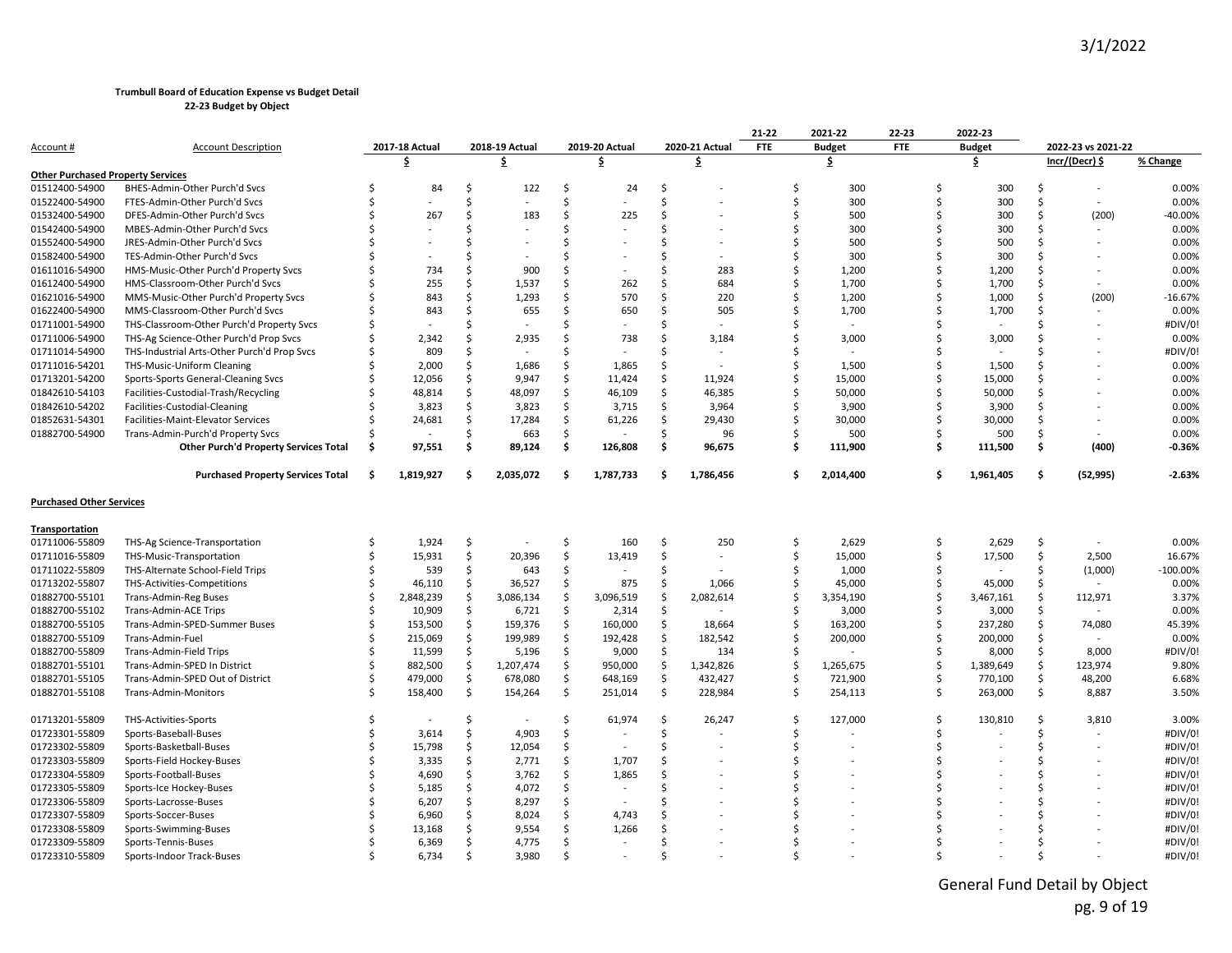|                 |                                    |     |                |     |                          |    |                |    |                          | 21-22      | 2021-22       | 22-23         |     | 2022-23       |         |                    |           |
|-----------------|------------------------------------|-----|----------------|-----|--------------------------|----|----------------|----|--------------------------|------------|---------------|---------------|-----|---------------|---------|--------------------|-----------|
| Account #       | <b>Account Description</b>         |     | 2017-18 Actual |     | 2018-19 Actual           |    | 2019-20 Actual |    | 2020-21 Actual           | <b>FTE</b> | <b>Budget</b> | <b>FTE</b>    |     | <b>Budget</b> |         | 2022-23 vs 2021-22 |           |
|                 |                                    |     | \$             |     | \$.                      |    | \$.            |    | \$.                      |            | \$            |               |     | \$            |         | Incr/(Decr) \$     | % Change  |
| 01723311-55809  | Sports-Volleyball-Buses            | Ŝ   | 7,014          | Ś.  | 6,709                    | \$ | 2,515          | \$ |                          | \$         |               | Ŝ.            |     |               | Ŝ.      | $\sim$             | #DIV/0!   |
| 01723312-55809  | Sports-Wrestling-Buses             |     | 4,910          | Ŝ.  | 5,217                    | Ś. |                | Ŝ. |                          | Ś          |               | Š,            |     |               |         |                    | #DIV/0!   |
| 01723313-55809  | Sports-Outdoor Track-Buses         |     | 7,487          | Ŝ.  | 4,625                    | Ŝ  |                | Ŝ  |                          | Ś          |               |               |     |               |         |                    | #DIV/0!   |
| 01723314-55809  | Sports-Softball-Buses              |     | 4,279          | Ś.  | 3,597                    | Ś. |                | Ś  |                          | Ś          |               |               |     |               |         |                    | #DIV/0!   |
| 01723315-55809  | Sports-Gymnastics-Buses            |     | 2,496          | Ŝ   | 1,859                    | Ŝ  |                | Ŝ  |                          | Ś          |               |               |     |               | Ŝ       |                    | #DIV/0!   |
| 01723316-55809  | Sports-Golf-Buses                  |     | 839            | Ŝ   | 1,162                    | Ś. |                | Ŝ  |                          | \$         |               |               |     |               |         |                    | #DIV/0!   |
| 01723317-55809  | Sports-Cross Country-Buses         |     | 11,389         | Ŝ.  | 6,295                    | \$ | 4,635          | Ŝ. |                          | Ś          |               |               |     |               |         |                    | #DIV/0!   |
| 01723318-55809  | Sports-Cheerleading-Buses          |     | 3,453          | Ŝ.  | 4,794                    | \$ | 894            | Ś  |                          | Ś          |               |               |     |               |         |                    | #DIV/0!   |
|                 | <b>Sports Transportation Total</b> | S   | 113,927        | \$  | 96,450                   | \$ | 79,599         | \$ | 26,247                   | Ś          | 127,000       | Ŝ.            |     | 130,810       | Ŝ.      | 3,810              | 3.00%     |
|                 | <b>Transportation Total</b>        | Ŝ.  | 4,937,647      | \$. | 5,651,249                | Ś  | 5,403,497      | Ś  | 4,315,755                | \$         | 6,152,707     |               | \$. | 6,534,129     | \$      | 381,422            | 6.20%     |
| Communications  |                                    |     |                |     |                          |    |                |    |                          |            |               |               |     |               |         |                    |           |
| 01422520-55903  | Tech-Admin-Telephone Cell          | \$  | 29.285         | \$  | 30,249                   | \$ | 32,286         | \$ | 33,362                   | \$         | 32,000        |               | \$  | 33,500        | \$      | 1,500              | 4.69%     |
| 01422520-55904  | Tech-Admin-Telephone LAN           | Ś   | 86,383         | \$  | 86,937                   | Ś. | 91,223         | \$ | 99,519                   | \$         | 88,000        |               | \$  | 68,100        | \$      | (19,900)           | $-22.61%$ |
| 01422520-55907  | Tech-Admin-WAN Communications      |     | 144,457        | \$  | 153,420                  | \$ | 155,428        | \$ | 154,869                  | \$         | 155,250       | Ś             |     | 198,100       | $\zeta$ | 42,850             | 27.60%    |
|                 | <b>Communications Total</b>        | .s  | 260,125        | \$  | 270,606                  | \$ | 278,937        | \$ | 287,750                  | Ś          | 275,250       |               | \$  | 299,700       | Ś       | 24,450             | 8.88%     |
| Postage         |                                    |     |                |     |                          |    |                |    |                          |            |               |               |     |               |         |                    |           |
| 01902320-55900  | Super-Admin-Postage                | Ŝ.  | 47,485         | \$  | 46,301                   | \$ | 44,192         | \$ | 25,227                   | \$         | 40,000        |               | \$  | 46,000        | $\zeta$ | 6,000              | 15.00%    |
|                 | <b>Postage Total</b>               | Ŝ.  | 47,485         | \$. | 46,301                   | \$ | 44,192         | \$ | 25,227                   | \$         | 40,000        |               | \$  | 46,000        | \$.     | 6,000              | 15.00%    |
| Advertising     |                                    |     |                |     |                          |    |                |    |                          |            |               |               |     |               |         |                    |           |
| 01802130-55903  | HR-Admin-Advertising               | Ŝ   |                | \$  | $\overline{\phantom{a}}$ | Ś  |                | \$ | $\overline{\phantom{a}}$ | \$         |               |               | \$  | 1,675         | \$      | 1,675              | #DIV/0!   |
| 01912520-55903  | Bus Off-Admin-Advertising          | Ŝ.  | 1,205          | \$  | 1,711                    | \$ | 1,282          | \$ | 1,307                    | \$         | 1,200         | Ś             |     | 1,300         | Ś.      | 100                | 8.33%     |
|                 | <b>Advertising Total</b>           | \$  | 1,205          | \$  | 1,711                    | \$ | 1,282          | \$ | 1,307                    | \$         | 1,200         |               | \$  | 2,975         | \$      | 1,775              | 147.92%   |
| <b>Interns</b>  |                                    |     |                |     |                          |    |                |    |                          |            |               |               |     |               |         |                    |           |
| 01401000-55502  | THS-Classroom-Interns              | -Ŝ  | 61,500         | \$  | 22,800                   | \$ | 46,800         | \$ | ÷                        | \$         | 46,800        | Ś             |     | 48,750        | \$      | 1,950              | 4.17%     |
| 01401000-55503  | TECEC-Classroom-Interns            | \$  |                | \$  |                          | \$ |                | \$ |                          | \$         |               | \$            |     |               | \$      | $\sim$             | #DIV/0!   |
| 01511001-55500  | BHES-Classroom-Interns             |     | 45,900         | \$  | 39,000                   | \$ | 31,200         | \$ | 31,300                   | \$         | 31,200        | Ś             |     | 32,500        | Ś.      | 1,300              | 4.17%     |
| 01521001-55500  | FTES-Classroom-Interns             |     | 46,200         | Ś.  | 46,200                   | Ś. | 31,200         | \$ | 31,300                   | Ś.         | 31,200        | <sup>\$</sup> |     | 32,500        | Ś.      | 1,300              | 4.17%     |
| 01531001-55500  | DFES-Classroom-Interns             |     | 39,900         | Ŝ.  | 36,400                   | \$ | 24,800         | \$ | 55,650                   | \$         | 31,200        | Ŝ.            |     | 32,500        | Ŝ.      | 1,300              | 4.17%     |
| 01541001-55500  | MBES-Classroom-Interns             |     |                | \$  |                          | \$ |                | \$ |                          | \$         |               | Ŝ.            |     |               | \$      |                    | 4.17%     |
|                 |                                    |     | 45,600         |     | 46,800                   |    | 23,400         |    | 15,650                   | \$         | 31,200        | <sup>\$</sup> |     | 32,500        |         | 1,300              |           |
| 01551001-55500  | JRES-Classroom-Interns             |     | 46,500         | \$  | 46,800                   | \$ | 31,200         | \$ | 31,125                   |            | 31,200        | <sup>\$</sup> |     | 32,500        | \$      | 1,300              | 4.17%     |
| 01581001-55500  | TES-Classroom-Interns              |     | 46,800         | Ś.  | 46,800                   | Ś. | 39,000         | \$ | 31,125                   | Ś.         | 31,200        |               |     | 32,500        | Ś.      | 1,300              | 4.17%     |
| 01611001-55500  | HMS-Classroom-Interns              |     | 31,200         | Ŝ.  | 31,200                   | Ś. | 20,020         | \$ | 19,475                   | Ś          | 31,200        | Ŝ.            |     | 48,750        | Ŝ.      | 17,550             | 56.25%    |
| 01621001-55500  | MMS-Classroom-Interns              |     | 31,200         | \$  | 31,200                   | \$ | 31,200         | \$ | 35,825                   | Ś          | 31,200        | Ś             |     | 48,750        | \$      | 17,550             | 56.25%    |
|                 | <b>Interns Total</b>               | Ś.  | 394,800        | \$  | 347,200                  | \$ | 278,820        | \$ | 251,450                  | \$         | 296,400       |               | \$  | 341,250       | \$      | 44,850             | 15.13%    |
| Tuition         |                                    |     |                |     |                          |    |                |    |                          |            |               |               |     |               |         |                    |           |
| 01396110-55600  | PPS-L/W-Tuition Outplaced          |     | 3,500,000      | \$  | 4,154,753                | \$ | 3,755,378      | \$ | 4,407,032                | \$         | 5,300,000     | \$            |     | 4,807,698     | \$      | (492, 302)         | $-9.29%$  |
| 01396110-55601  | PPS-EXCESS COST REFUND (ECR)       | Ŝ.  |                | Ś.  |                          | Ś. |                | Ś. |                          | \$         | (1,000,000)   | Ŝ.            |     | (1,300,000)   | \$      | (300,000)          | 30.00%    |
| 01402320-55600  | Asst Super-Admin-Tuition           | \$  | 303,272        | Ś.  | 186,982                  | \$ | 210,600        | \$ | 440,758                  | \$         | 450,000       |               | \$  | 454,000       | \$      | 4,000              | 0.89%     |
|                 | <b>Tuition Total</b>               | .\$ | 3,803,272      | Ŝ   | 4,341,735                | \$ | 3,965,978      | \$ | 4,847,790                | Ś.         | 4,750,000     | Ŝ.            |     | 3,961,698     | Ś.      | (788, 302)         | $-16.60%$ |
| <b>Printing</b> |                                    |     |                |     |                          |    |                |    |                          |            |               |               |     |               |         |                    |           |
| 01011000-55906  | <b>TECEC-Admin-Printing</b>        | S   | 836            | \$  | 871                      | \$ | 695            | \$ | 298                      | \$         | 200           | Ŝ.            |     | 200           | Ŝ.      |                    | 0.00%     |
| 01011200-55906  | PPS-Admin-Printing                 |     | 233            | Ŝ.  | 698                      | Ś. |                | Ŝ  | 385                      | Ś          | 500           | Ŝ.            |     | 500           | Ŝ.      |                    | 0.00%     |
| 01402320-55906  | Asst Super-Admin-Printing          |     |                | Ŝ   | 214                      | \$ | 392            | Ŝ  | 300                      | Ś          | 1,500         | Ŝ.            |     | 1,500         | Ŝ.      |                    | 0.00%     |
| 01412210-55906  | Curr Dir-Admin-Printing            |     | 2,751          | Ś.  | 2,512                    | Ś  | 1,570          | Ś. | 907                      | Ś          |               | $\zeta$       |     |               | Ŝ.      |                    | #DIV/0!   |
|                 |                                    |     |                |     |                          |    |                |    |                          |            |               |               |     |               |         |                    |           |

General Fund Detail by Object pg. 10 of 19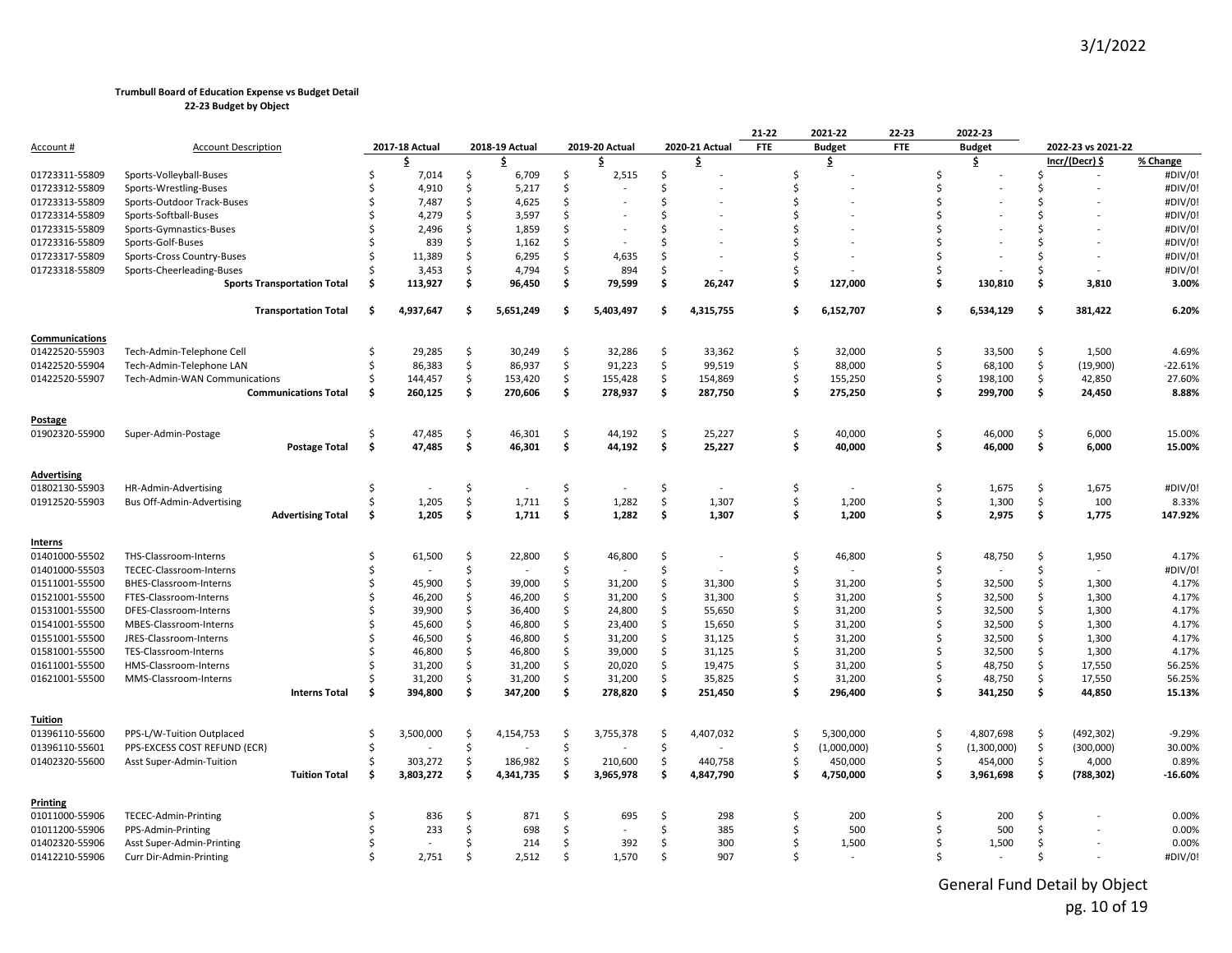|                               |                                            |    |                |    |                |               |                |    |                          | 21-22      | 2021-22       | 22-23      |   | 2022-23       |     |                    |            |
|-------------------------------|--------------------------------------------|----|----------------|----|----------------|---------------|----------------|----|--------------------------|------------|---------------|------------|---|---------------|-----|--------------------|------------|
| Account #                     | <b>Account Description</b>                 |    | 2017-18 Actual |    | 2018-19 Actual |               | 2019-20 Actual |    | 2020-21 Actual           | <b>FTE</b> | <b>Budget</b> | <b>FTE</b> |   | <b>Budget</b> |     | 2022-23 vs 2021-22 |            |
|                               |                                            |    | \$             |    | \$             |               | \$             |    | \$                       |            | \$            |            |   | \$.           |     | Incr/(Decr) \$     | % Change   |
| 01612400-55906                | HMS-Classroom-Printing                     |    |                |    |                | S             |                | S  |                          |            |               |            |   |               |     |                    | #DIV/0!    |
| 01622400-55906                | MMS-Classroom-Printing                     |    |                |    |                |               |                |    |                          |            |               |            |   |               |     |                    | #DIV/0!    |
| 01711006-55906                | THS-Ag Science-Printing                    |    | 219            |    |                |               | 283            |    |                          |            | 1,500         |            |   | 1,500         |     |                    | 0.00%      |
| 01712400-55906                | THS-Admin-Printing                         |    | 10,805         |    | 11,583         |               | 13,855         |    | 6,927                    |            | 9,000         |            |   | 9,000         |     |                    | 0.00%      |
| 01713202-55906                | <b>THS-Activities-Printing</b>             |    |                |    |                |               |                |    | $\overline{\phantom{a}}$ |            | 750           |            |   | 500           |     | (250)              | -33.33%    |
| 01902320-55905                | Super-Admin-Printing                       |    | 245            |    | 1,247          | Ŝ             |                |    | 544                      |            | 1,500         |            |   | 550           | -S  | (950)              | $-63.33%$  |
|                               | <b>Printing Total</b>                      | Ŝ. | 15,089         |    | 17,124         | \$            | 16,794         | \$ | 9,360                    | Ś          | 14,950        |            |   | 13,750        | \$. | (1,200)            | $-8.03%$   |
| <b>Other Purch'd Services</b> |                                            |    |                |    |                |               |                |    |                          |            |               |            |   |               |     |                    |            |
| 01011000-55800                | TECEC-Admin-Professional Devt              |    | 179            | Ŝ. | 389            | Ś.            | 50             | Ŝ. |                          | Ś          | 700           |            |   | 700           | .S  |                    | 0.00%      |
| 01011200-55800                | PPS-Admin-Professional Devt                |    | 42,436         | Ŝ. | 32,096         | Ś.            | 26,250         | Ŝ  | 668                      | Ś          | 30,000        |            |   | 30,000        |     |                    | 0.00%      |
| 01011200-55801                | PPS-D/W-Mileage                            |    | 13,781         | Ŝ. | 14,381         | Ś.            | 7,714          | Ŝ  | 3,933                    | Ś          | 15,000        |            |   | 15,000        |     |                    | 0.00%      |
| 01011000-55900                | TECEC-Admin-Other Purch'd Prop Svcs        |    | 1,676          |    | 114            | Ŝ             |                |    |                          |            | 500           |            |   | 23,824        |     | 23,324             | 4664.80%   |
| 01401203-55801                | Asst Super-L/W-Mileage                     |    | 14,231         |    | 19,275         | Ŝ             | 9,354          |    | 3,086                    |            | 20,000        |            |   | 12,000        |     | (8,000)            | $-40.00%$  |
| 01402320-55800                | Asst Super-Admin-Professional Devt         |    | 3,210          |    | 75             |               | 3,510          |    |                          |            | 20,000        |            |   | 20,000        |     |                    | 0.00%      |
| 01412210-55800                | Curr Dir-Admin-Professional Devt           |    | 78,993         |    | 154,237        | Ŝ             | 58,897         | Ŝ  | 23,682                   |            | 80,000        |            |   | 80,000        |     |                    | 0.00%      |
| 01412210-55802                | Curr Dir-Admin-Prof Devt Admin             |    |                |    |                |               |                |    | 1,828                    |            |               |            |   |               |     |                    | #DIV/0!    |
| 01422520-55800                | Tech-Admin-Professional Devt               |    | 6,652          |    | 491            | ς.            | 35             |    | 100                      |            | 2,850         |            |   | 2,500         |     | (350)              | $-12.28%$  |
| 01422520-55804                | Tech-Admin-Milelage                        |    | 4,304          |    | 3,493          |               | 2,324          |    | 2,099                    |            | 4,200         |            |   | 3,000         |     | (1,200)            | $-28.57%$  |
| 01512400-55800                | BHES-Admin-Professional Devt               |    | 63             |    | 1,120          | Ŝ             | 466            |    | 389                      |            | 500           |            |   | 500           |     |                    | 0.00%      |
| 01522400-55800                | FTES-Admin-Professional Devt               |    |                |    |                |               |                |    |                          |            | 500           |            |   | 500           |     |                    | 0.00%      |
| 01532400-55800                | DFES-Admin-Professional Devt               |    | 496            |    | 427            |               | 506            |    |                          |            | 500           |            |   | 500           |     |                    | 0.00%      |
| 01542400-55800                | MBES-Admin-Professional Devt               |    | 30             |    | 715            |               |                |    |                          |            | 500           |            |   | 250           |     | (250)              | $-50.00%$  |
| 01552400-55800                | JRES-Admin-Professional Devt               |    | 935            |    | 765            |               |                |    |                          |            | 500           |            |   | 500           |     |                    | 0.00%      |
| 01582400-55800                | TES-Admin-Professional Devt                |    | 435            |    | 1,401          |               | 79             |    | 274                      |            | 500           |            |   | 500           |     | $\sim$             | 0.00%      |
| 01612400-55800                | HMS-Admin-Professional Devt                |    | 570            |    | 1,064          | Ŝ.            | 675            |    | 830                      |            | 1,000         |            |   | 1,500         |     | 500                | 50.00%     |
| 01622400-55800                | MMS-Admin-Professional Devt                |    |                |    |                |               |                |    |                          |            | 1,000         |            |   | 1,500         |     | 500                | 50.00%     |
| 01711001-55800                | THS-Classroom-Professional Devt            |    |                |    |                |               |                |    |                          |            |               |            |   |               |     |                    | #DIV/0!    |
| 01711011-55800                | THS-Foreign Lang-Professional Devt         |    |                |    |                |               |                |    |                          |            |               |            |   |               |     |                    | #DIV/0!    |
| 01712400-55800                | THS-Admin-Professional Devt                |    | 10,287         |    | 417            | S             | 6,110          |    | 1,275                    |            | 2,000         |            |   | 3,500         |     | 1,500              | 75.00%     |
| 01712400-55901                | THS-Admin-Other Purch'd Svcs               |    | 1,871          |    | 2,404          | Ŝ.            | 1,638          | .S |                          |            | 2,000         |            |   | 1,750         |     | (250)              | $-12.50%$  |
| 01741200-55800                |                                            |    |                |    |                | Ŝ             |                |    |                          |            |               |            |   |               |     |                    | #DIV/0!    |
|                               | Continuing Ed-Admin-Professional Devt      |    |                |    | 10,000         | Ŝ.            |                |    |                          | Ś          |               |            |   | 61,050        |     |                    |            |
| 01741200-55900                | Continuing Ed-Other Purch'd Svcs           |    | 1,000          |    |                | Ŝ.            | 25,000         | .S | 40,000                   | Ś          | 40,000        |            |   |               | Ś   | 21,050             | 52.63%     |
| 01802130-55800                | HR-Personnel-Professional Devt             |    |                |    |                |               |                |    |                          |            |               |            |   | 16,550        |     | 16,550             | #DIV/0!    |
| 01802130-55900                | HR-Personnel-Other Purch'd Svcs            |    | 38,808         |    | 80,810         | \$            | 57,606         | Ŝ  | 114,883                  | Ś          | 61,702        |            |   | 115,800       | Ŝ.  | 54,098             | 87.68%     |
| 01822230-55800                | Facilities-Admin-Professional Devt         |    |                |    |                | Ś.            | 5,490          | Ŝ. | 187                      | Ś          | 2,500         |            |   | 2,000         | Ŝ.  | (500)              | -20.00%    |
| 01822230-55910                | Facilities-Admin-Other Purch'd Svcs        |    | 15,640         |    | 14,334         | Ŝ             | 14,160         | Ŝ  | 12,965                   |            | 20,900        |            |   | 21,000        | -S  | 100                | 0.48%      |
| 01842610-55803                | Facilities-Admin-Mileage                   |    | 1,775          |    | 2,645          | Ś.            | 2,170          | Ŝ. | 2,156                    |            | 2,600         |            |   | 2,500         | Ś   | (100)              | $-3.85%$   |
| 01852632-55910                | Facilities-Inside Maint-Other Purch'd Svcs |    |                |    | 719            | Ŝ             | 250            | Ŝ  |                          |            | 1,500         |            |   |               |     | (1,500)            | $-100.00%$ |
| 01882700-55800                | Trans-Admin-Professional Devt              |    | 697            |    |                | <sup>\$</sup> |                |    |                          |            |               |            |   |               |     |                    | #DIV/0!    |
| 01902310-55800                | Super-BOE-Professional Devt                |    | 1,360          |    | 1,224          | Ś.            | 801            |    | 130                      |            | 1,400         |            |   | 1,400         |     |                    | 0.00%      |
| 01902320-55800                | Super-Admin-Professional Devt              |    | 4,546          |    | 9,961          | Ŝ.            | 3,407          |    | 7,840                    | Ś          | 4,500         |            |   | 5,000         |     | 500                | 11.11%     |
| 01912520-55800                | Bus Off-Admin-Professional Devt            |    |                |    | 750            | Ś.            |                |    |                          | Ś          |               |            |   |               |     |                    | #DIV/0!    |
| 01922530-55804                | Asst Super-Info Svcs-Oth Purch Svcs        |    | 3,183          | Ŝ. | 10,035         | Ś.            | 1.440          | Ŝ  | 9,520                    | Ś          | 6,000         |            |   | 14,000        | Ŝ   | 8,000              | 133.33%    |
|                               | <b>Other Purch'd Services Total</b>        | Ŝ. | 247,158        | Ŝ. | 363,343        | \$            | 227,933        | \$ | 225,845                  | Ś          | 323,352       |            |   | 437,324       | Ś.  | 113,972            | 35.25%     |
|                               | <b>Purchased Other Services Total</b>      | Ŝ. | 9,706,781      | Ŝ. | 11,039,270     | \$            | 10,217,433     | Ŝ. | 9,964,484                | \$         | 11,853,859    |            | Ŝ | 11,636,826    | Ŝ   | (217, 033)         | $-1.83%$   |

**Supplies**

**Supplies Teaching**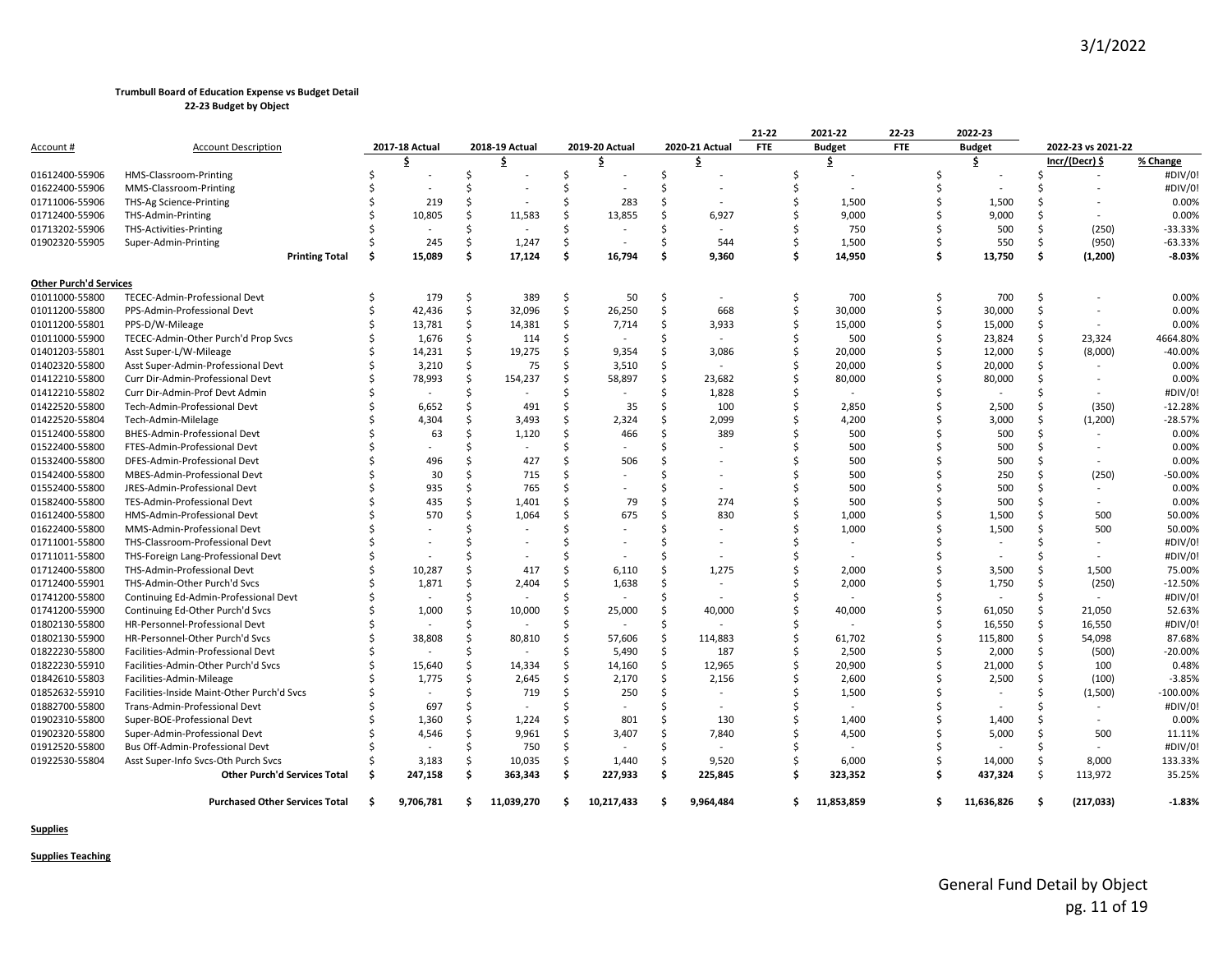|                |                                        |                |     |                |     |                          |    |                | 21-22      | 2021-22       | 22-23      |   | 2022-23       |    |                    |             |
|----------------|----------------------------------------|----------------|-----|----------------|-----|--------------------------|----|----------------|------------|---------------|------------|---|---------------|----|--------------------|-------------|
| Account #      | <b>Account Description</b>             | 2017-18 Actual |     | 2018-19 Actual |     | 2019-20 Actual           |    | 2020-21 Actual | <b>FTE</b> | <b>Budget</b> | <b>FTE</b> |   | <b>Budget</b> |    | 2022-23 vs 2021-22 |             |
|                |                                        | \$             |     |                |     | Ŝ                        |    | \$.            |            | \$            |            |   | \$            |    | Incr/(Decr) \$     | % Change    |
| 01011000-56111 | TECEC-Classroom-Classroom Supplies     | 4,535          | Ś.  | 6,508          | Ś.  | 5,835                    | \$ | 11,762         | Ŝ.         | 6,000         |            | Ŝ | 6,000         | Ŝ. |                    | 0.00%       |
| 01011200-56111 | PPS-Classroom-Classroom Supplies       | 32,262         | \$  | 22,169         | Ś.  | 14,032                   | Ŝ  | 35,294         | Ś          | 30,000        |            | Ŝ | 30,000        | Ŝ. |                    | 0.00%       |
| 01412214-56111 | Curr Dir-D/W-Classroom Supplies        | 206,850        | \$  | 118,886        | \$  | 136,426                  | \$ | 248,404        | Ś          | 100,000       |            |   | 100,000       | Ŝ. |                    | 0.00%       |
| 01511001-56111 | <b>BHES-Classroom Supplies</b>         | 29,857         | \$. | 29,043         | Ś   | 16,498                   | Ŝ. | 25,737         | Ś          | 23,000        |            |   | 27,000        | Ŝ. | 4,000              | 17.39%      |
| 01512220-56901 | <b>BHES-Library-Supplies</b>           | 1,506          | \$  | 1,849          | \$  | 2,715                    | \$ | 2,816          |            | 2,568         |            |   | 3,000         | Ŝ. | 432                | 16.82%      |
| 01521001-56111 | FTES-Classroom Supplies                | 18,172         | \$  | 26,329         | \$  | 21,222                   | Ś. | 15,190         | Ś          | 29,000        |            |   | 31,000        | Ŝ. | 2,000              | 6.90%       |
| 01522220-56901 | FTES-Library-Supplies                  | 2,779          | Ś   | 3,181          | \$  | 1,194                    | Ś  | 945            | Ś          | 2,500         |            |   | 2,500         | Ŝ. |                    | 0.00%       |
| 01531001-56111 | DFES-Classroom Supplies                | 21,699         | \$  | 29,026         | Ś.  | 27,873                   | Ś. | 27,319         | Ś          | 30,000        |            |   | 29,000        | Ŝ. | (1,000)            | $-3.33%$    |
| 01532220-56901 | DFES-Library-Supplies                  |                | Ś   | 2,421          | Ś   | 815                      | Ś  | 417            | Ś          | 2,500         |            |   | 2,500         |    |                    | 0.00%       |
| 01541001-56111 | <b>MBES-Classroom Supplies</b>         | 21,990         | Ś   | 26,442         | Ŝ.  | 20,864                   | Ŝ  | 17,594         | Ś          | 28,000        |            |   | 30,000        | Ŝ. | 2,000              | 7.14%       |
| 01542220-56901 | MBES-Library-Supplies                  | 576            | Ś.  | 3,299          | Ŝ.  | 1,075                    | Ś  | 1,534          | Ś          | 2,500         |            |   | 2,500         | Ŝ. |                    | 0.00%       |
| 01551001-56111 | JRES-Classroom Supplies                | 22,903         | Ś.  | 23,790         | \$  | 11,963                   | Ś  | 12,252         | Ś          | 25,000        |            |   | 27,000        | Š. | 2,000              | 8.00%       |
| 01552220-56901 | JRES-Library-Supplies                  | 2,904          | Ś.  | 2,341          | Ś   | 1,736                    | Ś. | 2,366          | Ś          | 2,500         |            |   | 2,500         | Ŝ. |                    | 0.00%       |
| 01581001-56111 | <b>TES-Classroom Supplies</b>          | 20,255         | \$  | 20,912         | Ŝ.  | 13,507                   | \$ | 15,629         | Ś          | 25,000        |            |   | 25,000        | Ŝ. |                    | 0.00%       |
| 01582220-56901 | TES-Library-Supplies                   | 1,755          | Ś.  | 1,911          | Ś   | $\overline{\phantom{a}}$ |    | 2,281          |            | 2,500         |            |   | 2,500         |    |                    | 0.00%       |
| 01611001-56111 | HMS-Classroom-Classroom Supplies       | 20,459         | \$  | 20,983         | \$  | 18,591                   | Ŝ  | 15,931         | Ś          | 32,059        |            |   | 35,000        | .s | 2,941              | 9.17%       |
| 01611016-56111 | HMS-Music-Classroom Supplies           | 2,474          | \$. | 2,200          | Ś   | 1,733                    | S  | 1,149          | Ś          | 2,500         |            |   | 2,500         | Ŝ. |                    | 0.00%       |
| 01611019-56111 | HMS-PE/Health-Classroom Supplies       | 1,718          | Ś.  | 785            | Ŝ.  | 1,669                    | Ś  | 1,077          | Ś          | 2,000         |            |   | 3,800         | Ŝ. | 1,800              | 90.00%      |
| 01621001-56111 | MMS-Classroom-Classroom Supplies       | 25,710         | \$  | 27,510         | Ŝ.  | 23,361                   | Ś. | 22,981         | Ś          | 35,000        |            |   | 35,000        | Ŝ. |                    | 0.00%       |
| 01621016-56111 | MMS-Music-Classroom Supplies           | 1,966          | Ś   | 2,813          | -\$ | 629                      | Ŝ  | 935            | Ś          | 2,500         |            |   | 2,750         | .s | 250                | 10.00%      |
| 01621019-56111 | MMS-PE/Health-Classroom Supplies       | 1,758          | \$  | 2,182          | Ś.  | 2,059                    | \$ | 1,196          | Ś          | 2,000         |            |   | 2,500         | Ŝ. | 500                | 25.00%      |
| 01612220-56111 | HMS-Library-Supplies                   | 1,436          | Ś.  | 2,128          | Ś   | 1,139                    | Ś. | 1,110          | Ś          | 1,900         |            |   | 2,150         | Ŝ. | 250                | 13.16%      |
| 01622220-56901 | MMS-Library-Supplies                   | 1,299          | \$. | 1,681          | Ŝ   | 1,801                    | S  | 857            |            | 2,000         |            |   | 2,000         | Ŝ. |                    | 0.00%       |
| 01711001-56111 | THS-Classroom-Classroom Supplies       | 39,885         | \$  | 30,504         | Ŝ.  | 36,102                   | Ś. | 6,054          | Ś          | 35,000        |            |   | 35,000        | Ŝ. |                    | 0.00%       |
| 01711002-56112 | THS-Art-Supplies                       | 11,391         | Ś.  | 13,249         | Ś   | 10,477                   | Ŝ  | 10,562         | Ŝ.         | 18,000        |            |   | 18,600        | Ŝ. | 600                | 3.33%       |
| 01711003-56112 | THS-Business Ed-Supplies               | 889            | \$  | 1,955          | \$  | 1,311                    | Ś. | 2,532          | Ś          | 1,100         |            |   | 1,700         | Ŝ. | 600                | 54.55%      |
| 01711006-56112 | THS-Ag Science-Supplies                | 31,859         | \$  | 27,522         | Ś.  | 29,580                   | Ś. | 27,152         | Ś          | 31,000        |            |   | 31,000        | Ŝ. |                    | 0.00%       |
| 01711010-56112 | THS-Language Arts-Supplies             | 212            | Ś.  | 292            | Ŝ.  | 752                      | S  | 2,013          | Ś          | 2,005         |            |   | 1,000         | Ŝ. | (1,005)            | $-50.12%$   |
| 01711011-56112 | THS-Foreign Language-Supplies          | 1,495          | Ś.  | 1,692          | Ś.  | 649                      | Ś  | 2,319          | Ś          | 1,750         |            |   | 1,500         | Ś. | (250)              | $-14.29%$   |
| 01711013-56112 | THS-Home Economics-Supplies            | 15,572         | \$  | 17,335         | Ŝ   | 11,226                   | Ŝ  | 13,167         | Ś.         | 13,500        |            |   | 14,600        | Ŝ. | 1,100              | 8.15%       |
| 01711014-56112 | THS-Industrial Arts-Supplies           | 10,281         | Ś.  | 10,686         | Ŝ.  | 7,440                    | Ś  | 16,879         | Ś          | 14,000        |            |   | 21,000        | Ŝ. | 7,000              | 50.00%      |
| 01711015-56112 | THS-Mathematics-Supplies               | 2,064          | \$. | 5,233          | \$  | 694                      | Ŝ. | 299            | ς.         | 2,015         |            |   | 1,550         | Ŝ. | (465)              | -23.08%     |
| 01711016-56112 | THS-Music-Supplies                     | 4,414          | Ś   | 5,432          | Ś   | 2,990                    | Ŝ  | 3,590          | Ś          | 5,900         |            |   | 6,000         | Ŝ. | 100                | 1.69%       |
| 01711019-56112 | THS-PE/Health-Supplies                 | 829            | Ś.  | 3,631          | Ŝ.  | 2,360                    | Ŝ  | 829            | Ś          | 3,000         |            |   | 3,000         | Ŝ. |                    | 0.00%       |
| 01711022-56112 | THS-Alternate School-Supplies          | 1,262          | \$  | 630            | Ś   | 268                      |    |                | Ś          | 500           |            |   | 500           |    |                    | 0.00%       |
| 01711027-56112 | THS-Science-Supplies                   | 11,596         | Ś.  | 10,631         | Ś   | 5,104                    |    | 1,959          | Ś          | 12,000        |            |   | 12,360        |    | 360                | 3.00%       |
| 01711028-56112 | <b>THS-Social Studies-Supplies</b>     | 3,902          | \$. | 340            | Ŝ   | 19                       |    |                |            | 830           |            |   | 880           | Ŝ. | 50                 | 6.02%       |
| 01712120-56112 | <b>THS-Guidance-Supplies</b>           |                | Ś   |                |     |                          |    |                |            | 600           |            |   |               |    | (600)              | $-100.00\%$ |
| 01712220-56901 | THS-Library-Supplies                   | 4,552          | Ś   | 2,454          |     | 950                      | Ś  | 2,820          | Ś          | 3,000         |            |   | 3,045         | Ŝ. | 45                 | 1.50%       |
| 01712221-56112 | THS-Audio Visual-Supplies              | 244            | Ś   | 949            | Ś   | 6                        | Ś  |                | Ś          |               |            |   |               |    |                    | #DIV/0!     |
| 01712400-56116 | THS-Admin-Supplies                     | 501            | Ś   | 919            | Ś   |                          | Ś  | 4,495          | Ś          | 1,000         |            |   | 7,750         | Ŝ. | 6,750              | 675.00%     |
| 01741200-56110 | <b>Continuing Ed-Teaching Supplies</b> |                | Ś   |                | Ś   |                          |    |                | Ś          |               |            |   |               | Ŝ. |                    | #DIV/0!     |
| 01713201-56112 | Sports-Sports General-Supplies         | 31,137         | Ś   | 49,698         | Ŝ.  | 29,983                   |    | 89,780         | Ś          | 65,000        |            |   | 140,000       | .s | 75,000             | 115.38%     |
| 01723301-56112 | Sports-Baseball-Supplies               |                | Ś   |                | Ś   |                          | Ŝ  |                | ς.         |               |            |   |               | Ŝ. |                    | #DIV/0!     |
| 01723302-56112 | Sports-Basketball-Supplies             |                | Ś   |                | Ś   |                          |    |                |            |               |            |   |               |    |                    | #DIV/0!     |
| 01723303-56112 | Sports-Field Hockey-Supplies           |                | Ś   |                | Ś   |                          |    |                |            |               |            |   |               |    |                    | #DIV/0!     |
| 01723304-56112 | Sports-Football-Supplies               |                |     |                |     |                          |    |                |            |               |            |   |               |    |                    | #DIV/0!     |
| 01723305-56112 | Sports-Ice Hockey-Supplies             |                |     |                |     |                          |    |                |            |               |            |   |               |    |                    | #DIV/0!     |
| 01723306-56112 | Sports-Lacrosse-Supplies               |                |     |                |     |                          |    |                |            |               |            |   |               |    |                    | #DIV/0!     |
| 01723307-56112 | Sports-Soccer-Supplies                 |                |     |                |     |                          |    |                |            |               |            |   |               |    |                    | #DIV/0!     |

General Fund Detail by Object pg. 12 of 19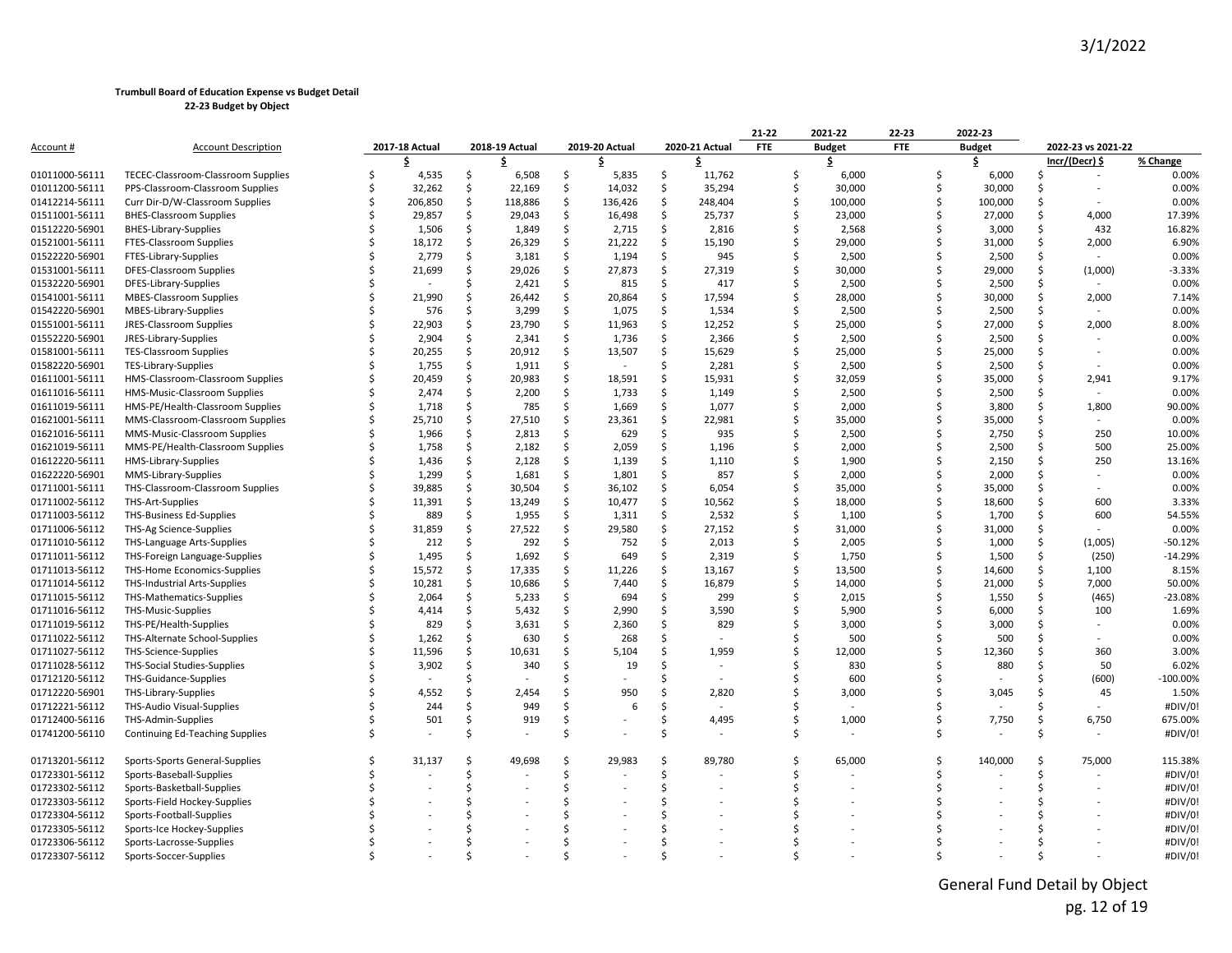|                             |                                       |    |                          |     |                |               |                |    |                | 21-22      | 2021-22       | 22-23      | 2022-23                |                          |           |
|-----------------------------|---------------------------------------|----|--------------------------|-----|----------------|---------------|----------------|----|----------------|------------|---------------|------------|------------------------|--------------------------|-----------|
| <u>Account #</u>            | <b>Account Description</b>            |    | 2017-18 Actual           |     | 2018-19 Actual |               | 2019-20 Actual |    | 2020-21 Actual | <b>FTE</b> | <b>Budget</b> | <b>FTE</b> | <b>Budget</b>          | 2022-23 vs 2021-22       |           |
|                             |                                       |    | \$                       |     | \$             |               | \$             |    | \$             |            | \$            |            | \$                     | Incr/(Decr) \$           | % Change  |
| 01723309-56112              | Sports-Tennis-Supplies                |    |                          | Ś   |                | $\zeta$       |                | Ŝ. |                | Ś          |               |            | Ś                      | $\overline{\phantom{a}}$ | #DIV/0!   |
| 01723311-56112              | Sports-Volleyball-Supplies            |    |                          | ς   |                | $\zeta$       |                |    |                | Ś          |               |            | \$                     |                          | #DIV/0!   |
| 01723312-56112              | Sports-Wrestling-Supplies             |    |                          | ς   |                | Ś.            |                |    |                | Ś          |               |            | ς                      |                          | #DIV/0!   |
| 01723313-56112              | Sports-Outdoor Track-Supplies         |    |                          |     |                | $\zeta$       |                |    |                | Ś          |               |            |                        |                          | #DIV/0!   |
| 01723314-56112              | Sports-Softball-Supplies              |    |                          |     |                | $\zeta$       |                |    |                | Ś          |               |            |                        |                          | #DIV/0!   |
| 01723316-56112              | Sports-Golf-Supplies                  |    |                          |     |                |               |                |    |                | Ś          |               |            |                        |                          | #DIV/0!   |
| 01723317-56112              | Sports-Cross Country-Supplies         |    |                          |     |                |               |                |    |                | Ś          |               |            |                        |                          | #DIV/0!   |
| 01723318-56112              | Sports-Cheerleading-Supplies          |    |                          | Ś   |                | ς.            |                |    |                | Ś          |               |            |                        |                          | #DIV/0!   |
|                             | <b>Sports Supplies Total</b>          | Ś  | 31,137                   | \$  | 49,698         | Ś.            | 29,983         | Ŝ. | 89,780         | Ś          | 65,000        |            | 140,000<br>\$.         | 75,000<br>\$.            | 115.38%   |
|                             | <b>Supplies Teaching Total</b>        | Ś. | 616,948                  | \$. | 561,540        | Ś.            | 466,647        | Ś. | 649,224        | Ś          | 601,227       |            | Ŝ<br>705,685           | Ś<br>104,458             | 17.37%    |
| <b>Supplies Office</b>      |                                       |    |                          |     |                |               |                |    |                |            |               |            |                        |                          |           |
| 01011000-56110              | <b>TECEC-Admin-Office Supplies</b>    | \$ | 4,950                    | \$  | 4,932          | \$            | 2,654          | \$ | 4,304          | \$         | 4,800         |            | Ŝ<br>4,500             | (300)<br>\$              | $-6.25%$  |
| 01011200-56110              | PPS-Admin-Office Supplies             |    | 823                      | Ś   | 531            | Ś.            | 201            | Ŝ. | 527            | Ś          | 1,000         |            | Ś<br>1,000             | Ś.                       | 0.00%     |
| 01052130-56110              | PPS-Health Services-Supplies          |    | 6,389                    | Ś   | 5,264          | Ś.            | 6,064          | Ŝ. | 8,047          | Ś.         | 6,500         |            | Ś<br>8,500             | Ś.<br>2,000              | 30.77%    |
| 01402320-56110              | Asst Super-Admin-Office Supplies      | Ś  |                          | Ś   | 401            | Ŝ.            | 1,288          | Ŝ  | 259            | Ś          | 4,000         |            | ς.<br>4,500            | 500<br>Ŝ                 | 12.50%    |
| 01412210-56110              | Curr Dir-Admin-Office Supplies        |    | 11,072                   | Ś   | 11,707         | Ŝ.            | 2,426          | Ŝ. | 2,553          | Ś          |               |            |                        |                          | #DIV/0!   |
| 01422214-56900              | Tech-L/W-Parts                        |    | 20,540                   | \$  | 13,533         | $\zeta$       | 17,348         | \$ | 4,846          | \$         | 12,500        |            | 9,500                  | (3,000)<br>Ŝ.            | $-24.00%$ |
| 01422520-56110              |                                       |    | 2,066                    | Ś   | 1,090          | Ś.            | 426            | Ŝ. | 1,197          | Ś          |               |            | Ś<br>1,300             | 50<br>Ŝ                  | 4.00%     |
|                             | Tech-Admin-Office Supplies            |    |                          |     |                |               |                |    |                |            | 1,250         |            |                        |                          |           |
| 01422520-56900              | Tech-Admin-Parts                      |    | 39                       | Ś   | 9,144          | Ś.            | 3,832          | Ŝ. | 4,254          | Ś          | 5,700         |            | 4,800                  | (900)<br>Ŝ.              | -15.79%   |
| 01512400-56110              | BHES-Admin-Office Supplies            |    | 5,182                    | Ś.  | 3,165          | Ś.            | 4,310          | Ŝ. | 2,948          | Ś          | 4,000         |            | ς.<br>4,000            | Ŝ                        | 0.00%     |
| 01522400-56110              | FTES-Admin-Office Supplies            |    | 4,272                    | Ś   | 6,188          | Ŝ.            | 3,803          | Ŝ  | 2,051          | Ś          | 4,000         |            | 4,000                  | Ŝ                        | 0.00%     |
| 01532400-56110              | DFES-Admin-Office Supplies            |    | 12,087                   | Ś   | 9,165          | Ś             | 2,268          | \$ | 3,851          | Ś          | 4,000         |            | Ś<br>4,000             |                          | 0.00%     |
| 01542400-56110              | MBES-Admin-Office Supplies            |    | 8,071                    | Ś.  | 5,967          | Ś             | 6,558          | \$ | 7,928          | Ś          | 4,000         |            | ς.<br>4,000            | Ś                        | 0.00%     |
| 01552400-56110              | JRES-Admin-Office Supplies            |    | 6,222                    | Ś   | 3,960          | <sup>\$</sup> | 3,002          | Ŝ. | 1,226          | Ś          | 4,000         |            | \$<br>4,000            | Ŝ                        | 0.00%     |
| 01582400-56110              | TES-Admin-Office Supplies             |    | 4,369                    | Ś.  | 2,216          | \$            | 4,051          | Ŝ  | 3,232          | Ś          | 4,000         |            | ς.<br>4,000            | Ŝ                        | 0.00%     |
| 01612400-56110              | HMS-Admin-Office Supplies             |    | 7,984                    | Ś   | 8,310          | Ŝ.            | 648            | Ŝ. | 2,550          | Ś          | 7,000         |            | \$<br>7,500            | Ŝ<br>500                 | 7.14%     |
| 01622400-56110              | MMS-Admin-Office Supplies             |    | 6,716                    | Ś   | 7,495          | \$            | 5,545          | Ŝ. | 5,913          | Ś          | 8,000         |            | Ś<br>8,500             | Ś.<br>500                | 6.25%     |
| 01712400-56110              | THS-Admin-Office Supplies             |    | (8, 345)                 | Ś.  | 3,823          | Ś.            | 3,721          | Ŝ. | 2,628          | Ś          | 4,000         |            | \$<br>3,500            | Ś.<br>(500)              | $-12.50%$ |
| 01712221-56900              | THS-Audio Visual-Parts & Maintenance  |    | 2,118                    | Ś   | 6,079          | Ŝ.            | 850            | Ŝ. | 500            | Ś          | 2,500         |            | 1,500                  | (1,000)<br>Ŝ.            | -40.00%   |
| 01741200-56117              | Continuing Ed-Office Supplies         |    | 1,940                    | Ś   |                | <sup>\$</sup> |                | Ŝ  |                | Ś          |               |            |                        | Ŝ                        | #DIV/0!   |
| 01802130-56110              | <b>HR-Office Supplies</b>             |    | $\overline{\phantom{a}}$ | ς   |                | Ś.            |                |    |                | Ś          |               |            | 3,250                  | 3,250<br>Ś               | #DIV/0!   |
| 01822230-56110              | Facilities-Admin-Office Supplies      |    | 1,114                    | Ś   | 8,446          |               | 2,434          |    | 7,246          | Ś          | 6,300         |            | 6,000                  | (300)<br>Ŝ               | $-4.76%$  |
| 01882700-56110              | <b>Transportation-Office Supplies</b> |    |                          | Ś   |                | ς.            |                |    |                | Ś          |               |            | 4,000                  | Ś.<br>4,000              | #DIV/0!   |
| 01902320-56110              | Super-Admin-Office Supplies           |    | 7,240                    | Ś   | 4,948          | Ś.            | 8,034          | Ŝ  | 3,201          | \$         | 5,000         |            | Ś<br>6,000             | 1,000<br>Ŝ.              | 20.00%    |
| 01912520-56110              | Bus Off-Admin-Office Supplies         |    | 10,799                   | Ś.  | 13,984         | Ŝ.            | 9,159          | Ŝ. | 9,733          | Ś          | 9,000         |            | Ś<br>4,000             | Ś.<br>(5,000)            | -55.56%   |
|                             | <b>Supplies Office Total</b>          |    | 115,648                  | \$  | 130,348        | \$            | 88,623         | Ś. | 78,995         | Ś          | 101,550       |            | Ŝ<br>102,350           | 800<br>Ŝ                 | 0.79%     |
| <b>Supplies Custodial</b>   |                                       |    |                          |     |                |               |                |    |                |            |               |            |                        |                          |           |
| 01842610-56130              | Facilities-Custodial-Supplies         | Ŝ  | 161,267                  | -\$ | 165,764        | Ś.            | 197,450        | Ŝ  | 183,848        | Ŝ          | 175,000       |            | Ŝ<br>175,000           | Ŝ                        | 0.00%     |
|                             | <b>Supplies Custodial Total</b>       | \$ | 161.267                  | \$  | 165,764        | \$            | 197,450        | \$ | 183,848        | \$         | 175,000       |            | Ŝ.<br>175.000          | \$                       | 0.00%     |
| <b>Supplies Maintenance</b> |                                       |    |                          |     |                |               |                |    |                |            |               |            |                        |                          |           |
| 01852622-56134              | Facilities-Snow Removal-Supplies      |    | 5,724                    | Ś.  | 1,945          | Ś.            | 9,311          | Ŝ. | 12,938         | Ś          | 9,000         |            | <sup>\$</sup><br>9,000 | Ś.                       | 0.00%     |
| 01852623-56133              | Facilities-Vehicles-Gas/Diesel        |    | 26,236                   | Ś.  | 42,487         | Ś.            | 26,673         | Ŝ  | 22,505         | Ŝ          | 32,000        |            | 30,000<br>Ŝ.           | \$<br>(2,000)            | $-6.25%$  |
| 01852623-56134              | Facilities-Vehicles-Supplies          |    | 9,490                    | \$  | 15,425         | Ś.            | 11,003         | Ŝ. | 29,866         | Ś          | 15,000        |            | ς.<br>15,000           | Ŝ                        | 0.00%     |
| 01852625-56134              | Facilities-Grounds-Supplies           |    | 27,081                   | \$  | 14,419         | \$            | 31,573         | Ŝ  | 12,835         | Ś          | 35,000        |            | 10,000                 | Ŝ.<br>(25,000)           | $-71.43%$ |
| 01852627-56134              | Facilities-Grounds-Supplies           |    |                          | Ś   |                | Ś.            |                | \$ |                |            |               |            | 5,000                  | Ŝ.<br>5,000              | #DIV/0!   |
|                             |                                       | \$ | 989                      | Ŝ.  |                | \$.           |                | Ŝ. |                | Ś          |               |            | $\zeta$                | Ŝ.                       | 0.00%     |
| 01852631-56134              | Facilities-Maintenance-Supplies       |    |                          |     | 894            |               | 1,073          |    | 1,382          |            | 2,000         |            | 2,000                  |                          |           |

General Fund Detail by Object pg. 13 of 19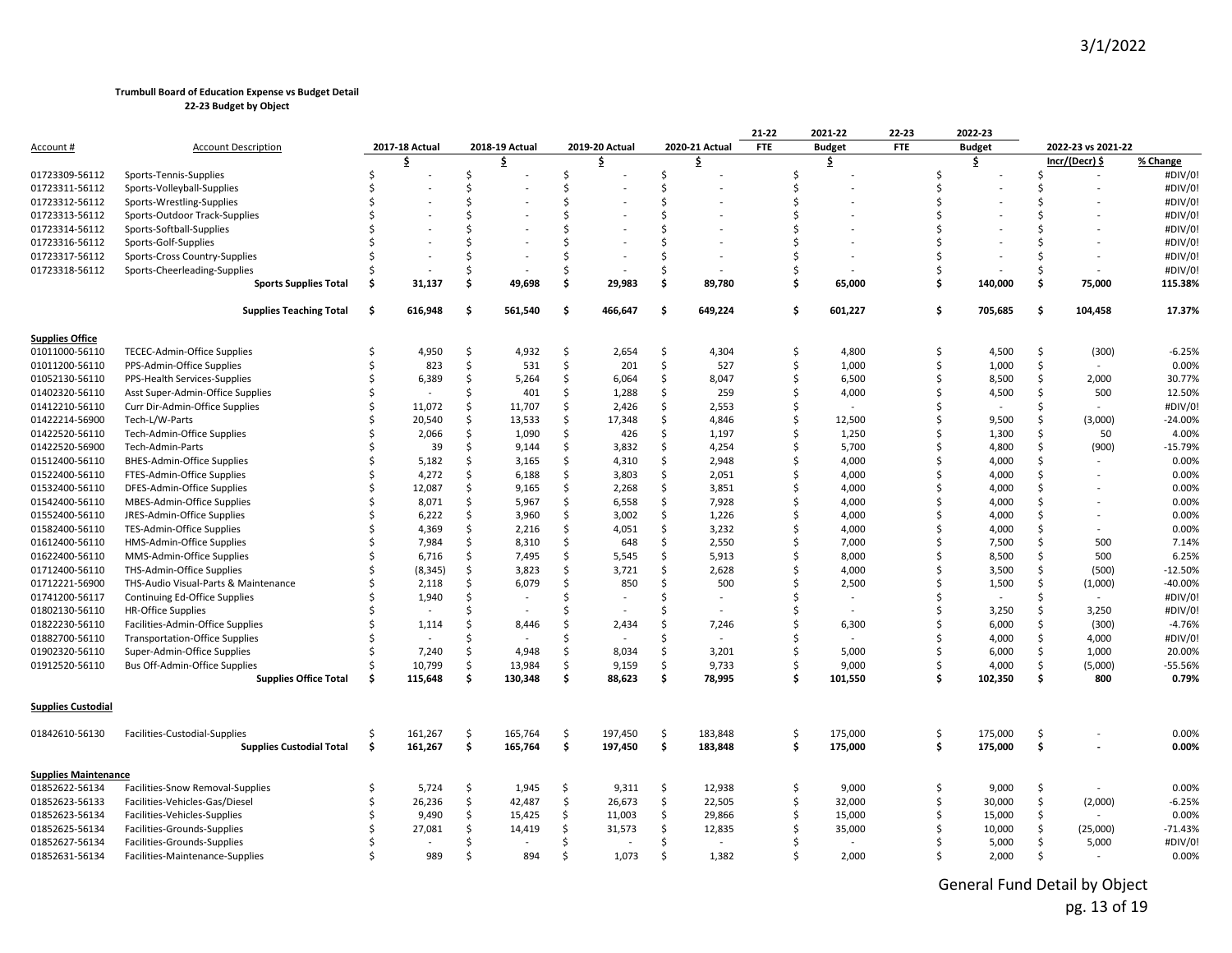|                  |                                            |    |                |    |                |               |                |    |                | 21-22      | 2021-22                  | 22-23 |    | 2022-23       |     |                    |            |
|------------------|--------------------------------------------|----|----------------|----|----------------|---------------|----------------|----|----------------|------------|--------------------------|-------|----|---------------|-----|--------------------|------------|
| Account #        | <b>Account Description</b>                 |    | 2017-18 Actual |    | 2018-19 Actual |               | 2019-20 Actual |    | 2020-21 Actual | <b>FTE</b> | <b>Budget</b>            | FTE   |    | <b>Budget</b> |     | 2022-23 vs 2021-22 |            |
|                  |                                            |    | \$             |    | \$.            |               | \$             |    | \$             |            | \$                       |       |    | \$            |     | Incr/(Decr) \$     | % Change   |
| 01852632-56134   | Facilities-Inside Maintenance-Supplies     |    | 61,424         | Ś. | 31,126         | Ŝ.            | 29,093         | Ŝ. | 34,523         | Ŝ.         | 30,000                   |       | Ŝ  | 30,000        | Ŝ   |                    | 0.00%      |
| 01852633-56134   | Facilities-Electrical-Supplies             |    | 55,922         | Ŝ. | 47,510         | Ŝ.            | 33,304         | Ŝ  | 19,931         | Ŝ.         | 55,000                   |       | Ŝ. | 33,500        | Ŝ   | (21,500)           | -39.09%    |
| 01852635-56134   | Facilities-Floor Repair-Supplies           |    |                | Ś  |                | Ŝ             |                | Ś  |                | ς          |                          |       | S, | 5,000         | \$  | 5,000              | #DIV/0!    |
| 01852637-56134   | Facilities-Glass & Putty-Supplies          |    |                | Ś  |                | Ś             |                | Ś  |                | Ś          | $\overline{\phantom{a}}$ |       |    | 1,000         | Ŝ   | 1,000              | #DIV/0!    |
| 01852638-56134   | Facilities-Hardware-Supplies               |    |                |    |                | Ŝ             |                | Ś  |                |            |                          |       |    | 5,000         | Ŝ.  | 5,000              | #DIV/0!    |
| 01852639-56134   | Facilities-HVAC-Supplies                   |    | 111,862        | Ŝ. | 51,149         | Ŝ.            | 40,939         | Ŝ  | 133,148        | Ŝ.         | 55,000                   |       |    | 55,000        | Ŝ.  |                    | 0.00%      |
| 01852642-56134   | Facilities-Painting-Supplies               |    |                |    |                |               |                |    |                |            |                          |       |    | 5,000         | Ŝ   | 5,000              | #DIV/0!    |
| 01852644-56134   | Facilities-Plumbing-Supplies               |    | 34,266         | Ŝ. | 26,197         | Ŝ.            | 31,153         | Ŝ. | 36,469         | Ŝ.         | 36,000                   |       |    | 35,000        | Ŝ.  | (1,000)            | $-2.78%$   |
| 01852645-56134   | Facilities-Roofing-Supplies                |    | 152            | Ś. | 643            | Ŝ             | 5,682          | Ŝ. | 1,576          |            | 5,000                    |       |    |               | Ŝ.  | (5,000)            | $-100.00%$ |
| 01852646-56134   | Facilities-Pest Control-Supplies           |    |                | Ś  |                |               |                | Ś  |                |            |                          |       |    | 1,000         | Ŝ.  | 1,000              | #DIV/0!    |
| 01852648-56134   | Facilities-Indoor Air Quality-IAQ-Supplies |    | 3,877          | \$ | 13,696         | Ŝ.            | 6,970          | Ŝ  | 9,627          | \$         | 10,000                   |       |    | 10,000        | Ś.  |                    | 0.00%      |
|                  | <b>Supplies Maintenance Total</b>          | .s | 337,023        | Ŝ. | 245,490        | Ŝ.            | 226,773        | Ŝ. | 314,800        | \$.        | 284,000                  |       | Ŝ  | 251,500       | \$. | (32, 500)          | $-11.44%$  |
| Text & Workbooks |                                            |    |                |    |                |               |                |    |                |            |                          |       |    |               |     |                    |            |
| 01011000-56411   | TECEC-Classroom-Text & Workbooks           |    | 436            | \$ | 236            | \$            | 699            | Ŝ  | 1,232          | \$.        | 1,000                    |       | Ŝ  | 1,300         | \$  | 300                | 30.00%     |
| 01011200-56411   | PPS-Admin-Text & Workbooks                 |    | 3,438          | \$ | 4,051          | \$            | 8,429          | \$ | 32             | Ś.         | 4,300                    |       | Ŝ  | 4,300         | Ś.  |                    | 0.00%      |
| 01412210-56411   | Curr Dir-D/W-Text & Workbooks              |    | 225,662        | \$ | 146,392        | \$            | 127,116        | \$ | 333,436        | Ś.         | 130,000                  |       |    | 197,200       | Ś.  | 67,200             | 51.69%     |
| 01511001-56411   | BHES-Classroom-Text & Workbooks            |    | 24,092         | \$ | 29,192         | Ś.            | 22,452         | \$ | 27,229         | Ŝ.         | 29,000                   |       |    | 34,000        | Ŝ.  | 5,000              | 17.24%     |
| 01521001-56411   | FTES-Classroom-Text & Workbooks            |    | 32,632         | \$ | 22,952         | Ŝ.            | 17,838         | \$ | 12,643         |            | 29,000                   |       |    | 30,000        | Ŝ   | 1,000              | 3.45%      |
| 01531001-56411   | DFES-Classroom-Text & Workbooks            |    | 31,866         | \$ | 32,898         | Ś.            | 30,296         | \$ | 35,828         |            | 29,000                   |       |    | 28,664        | Ŝ.  | (336)              | $-1.16%$   |
| 01541001-56411   | MBES-Classroom-Text & Workbooks            |    | 33,181         | \$ | 29,512         | \$            | 30,088         | \$ | 33,007         | Ŝ.         | 29,000                   |       |    | 29,000        | Ś.  |                    | 0.00%      |
| 01551001-56411   | JRES-Classroom-Text & Workbooks            |    | 23,107         | \$ | 23,826         | Ś             | 15,404         | Ś. | 11,724         | Ś          | 26,000                   |       |    | 29,000        | Ŝ   | 3,000              | 11.54%     |
| 01581001-56411   | TES-Classroom-Text & Workbooks             |    | 21,724         | \$ | 31,373         | Ś.            | 14,875         | .S | 13,797         | S,         | 29,000                   |       |    | 29,000        | .S  |                    | 0.00%      |
| 01611001-56411   | HMS-Classroom-Text & Workbooks             |    | 14,445         | Ŝ. | 13,638         | Ś.            | 11,799         | Ŝ. | 6,146          | \$         | 13,000                   |       |    | 15,000        | Ŝ   | 2,000              | 15.38%     |
| 01621001-56411   | MMS-Classroom-Text & Workbooks             |    | 11,340         | Ś  | 13,083         | \$            | 12,186         | \$ | 2,933          | Ŝ          | 13,000                   |       |    | 15,000        | Ŝ   | 2,000              | 15.38%     |
| 01621016-56411   | MMS-Music-Text & Workbooks                 |    |                | Ś  | 400            | Ś.            |                | Ś  |                |            |                          |       |    |               | Ŝ   |                    | #DIV/0!    |
| 01711003-56411   | THS-Business Ed-Text & Workbooks           |    | 11,331         | \$ | 6,305          | Ś             | 7,911          | Ŝ. | 4,267          | Ś          | 8,000                    |       |    | 9,225         | Ŝ.  | 1,225              | 15.31%     |
| 01711006-56411   | THS-Ag Science-Text & Workbooks            |    | 2,867          | Ŝ. | 55             | Ś             | 322            | Ŝ. | 254            |            | 4,000                    |       |    | 4,000         | .S  |                    | 0.00%      |
| 01711010-56411   | THS-Language Arts-Text & Workbooks         |    | 6,997          | Ŝ. | 12,693         | Ŝ.            | 6,005          | Ŝ. | 18,736         | \$         | 18,000                   |       |    | 18,000        | Ŝ   |                    | 0.00%      |
| 01711011-56411   | THS-Foreign Language-Text & Workbooks      |    | 8,333          | Ś. | 14,208         | Ŝ             | 1,540          | \$ | 8,811          | Ŝ.         | 11,516                   |       |    | 12,500        | Ŝ   | 984                | 8.54%      |
| 01711013-56411   | THS-Home Economics-Text & Workbooks        |    |                | Ś  |                | Ś             |                |    |                |            | 3,800                    |       |    |               | Ŝ.  | (3,800)            | $-100.00%$ |
| 01711015-56411   | THS-Mathematics-Text & Workbooks           |    | 2,989          | Ś  | 3,246          | Ś             | 5,165          | Ŝ. | 8,373          |            | 9,000                    |       |    | 15,100        |     | 6,100              | 67.78%     |
| 01711019-56411   | THS-PE/Health-Text & Workbooks             |    |                | Ś  |                |               |                |    |                |            | 500                      |       |    | 500           |     |                    | 0.00%      |
| 01711022-56411   | THS-Alternate School-Text & Workbooks      |    |                | Ś  |                | Ŝ             | 2,963          | Ŝ  |                |            |                          |       |    |               |     |                    | #DIV/0!    |
| 01711027-56411   | THS-Science-Text & Workbooks               |    | 4,552          | Ś  | 8,703          | -Ś            |                |    | 9.773          | ς.         | 9.800                    |       |    | 9,800         | .S  |                    | 0.00%      |
| 01711028-56411   | THS-Social Studies-Text & Workbooks        |    | 8,699          | Ŝ. | 14,173         | Ŝ.            | 16,134         | Ŝ. | 15,633         | ς.         | 10,350                   |       |    | 12,774        | Ŝ.  | 2,424              | 23.42%     |
| 01741200-56411   | <b>Continuing Ed-Textbooks</b>             |    |                | Ś  |                | <sup>\$</sup> |                | Ś  |                |            |                          |       |    |               | Ŝ.  |                    | #DIV/0!    |
|                  | <b>Text &amp; Workbooks Total</b>          | Ŝ. | 467,691        | Ŝ. | 406,936        | \$.           | 331,224        | Ś. | 543,854        | Ś          | 407,266                  |       | Ŝ  | 494,363       | \$  | 87,097             | 21.39%     |
|                  |                                            |    |                |    |                |               |                |    |                |            |                          |       |    |               |     |                    |            |
| Subscriptions    |                                            |    |                |    |                |               |                |    |                |            |                          |       |    |               |     |                    |            |
| 01011200-56425   | PPS-Admin-Periodicals                      |    | 1,378          | \$ | 1,104          | \$            | 3,435          | \$ | 1,362          | \$         | 1,000                    |       | Ŝ  | 1,000         | \$  |                    | 0.00%      |
| 01412210-56425   | Curr Dir-Admin-Periodicals                 |    |                | Ś. |                | Ś.            |                | Ś  |                | Ŝ.         | 300                      |       | Ŝ  |               | Ś.  | (300)              | $-100.00%$ |
| 01412214-56426   | Cur Dir-D/W-Online Subscriptions           |    | 65,884         | Ś. | 152,834        | \$            | 202,089        | \$ | 292,210        | Ŝ          | 300,000                  |       |    | 296,048       | Ŝ.  | (3,952)            | $-1.32%$   |
| 01422520-56425   | Tech-Admin-Periodicals                     |    |                | Ś  | 332            | Ś.            | 338            | \$ | 30             |            | 200                      |       |    | 200           | Ś.  |                    | 0.00%      |
| 01512220-56425   | BHES-Library-Periodicals                   |    | 866            | Ś  | 234            | Ŝ.            | 874            | \$ | 1,249          |            | 1,245                    |       |    | 1,300         | Ŝ   | 55                 | 4.42%      |
| 01522220-56425   | FTES-Library-Periodicals                   |    | 650            | ς. |                |               | 659            | Ŝ  | 700            |            | 1,200                    |       |    | 1,200         | .S  |                    | 0.00%      |
| 01532220-56425   | DFES-Library-Periodicals                   |    |                | Ś  | 185            | Ŝ.            |                | Ś  |                | ς          | 1,250                    |       |    | 1,200         | Ŝ   | (50)               | $-4.00%$   |
| 01542220-56425   | MBES-Library-Periodicals                   |    | 1,090          | Ś  | 1,396          |               | 955            |    | 1,047          |            | 1,200                    |       |    | 1,200         |     |                    | 0.00%      |
| 01552220-56425   | JRES-Library-Periodicals                   |    |                |    | 1,253          |               |                |    | 1,234          |            | 1,250                    |       |    | 1,250         |     |                    | 0.00%      |
| 01582220-56425   | TES-Library-Periodicals                    |    | 1,076          | Ŝ. | 1,223          | -Ś            |                |    | 1,028          |            | 1,250                    |       |    | 1,250         |     |                    | 0.00%      |
| 01612220-56425   | HMS-Library-Periodicals                    |    | 631            |    | 2,160          |               | 1.426          |    | 1,221          |            | 2,000                    |       |    | 1,750         |     | (250)              | $-12.50%$  |

General Fund Detail by Object pg. 14 of 19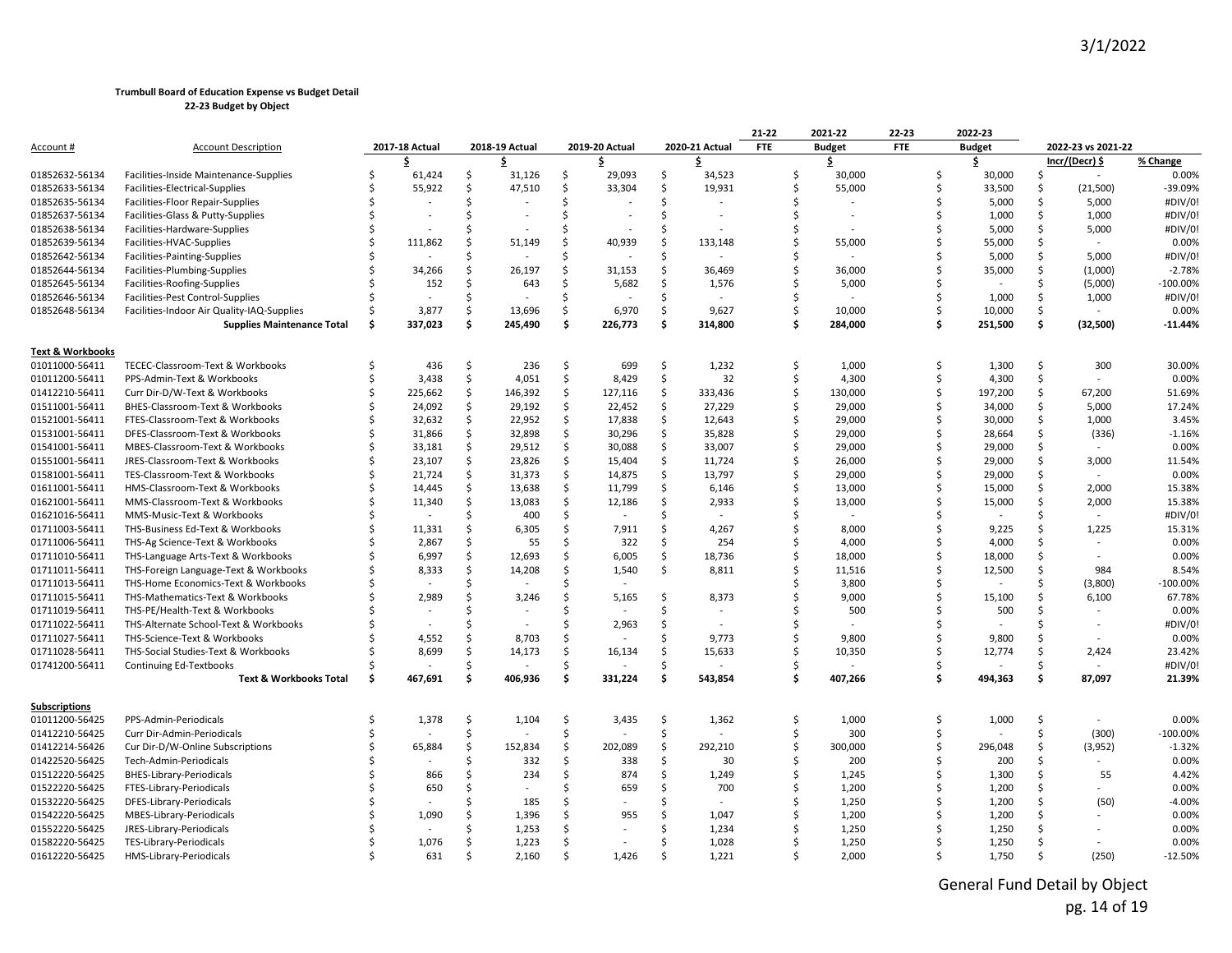|                          |                                          |     |                |               |                |    |                |     |                          | 21-22      | 2021-22       | 22-23      |    | 2022-23       |     |                    |           |
|--------------------------|------------------------------------------|-----|----------------|---------------|----------------|----|----------------|-----|--------------------------|------------|---------------|------------|----|---------------|-----|--------------------|-----------|
| <u>Account #</u>         | <b>Account Description</b>               |     | 2017-18 Actual |               | 2018-19 Actual |    | 2019-20 Actual |     | 2020-21 Actual           | <b>FTE</b> | <b>Budget</b> | <b>FTE</b> |    | <b>Budget</b> |     | 2022-23 vs 2021-22 |           |
|                          |                                          |     | \$.            |               | \$             |    | \$             |     | \$                       |            | \$            |            |    | \$            |     | Incr/(Decr) \$     | % Change  |
| 01622220-56425           | MMS-Library-Periodicals                  | Ś   | 1,383          | Ŝ.            | 1,547          | Ś. | 1,242          | Ŝ.  | 1,345                    | Ś          | 1,500         |            |    | 1,250         | ς.  | (250)              | $-16.67%$ |
| 01712220-56425           | THS-Library-Periodicals                  | Š,  | 4,799          | Ŝ.            | 6,706          | Ś. | 6,353          | Ŝ   | 2,068                    | Ś          | 2,100         |            | ς. | 2,200         | Ŝ   | 100                | 4.76%     |
| 01712400-56425           | THS-Admin-Periodicals                    |     | 20             | Ŝ.            | 437            | Ś  |                | Ŝ   |                          | Ś          |               |            |    | 750           | Ŝ   | 750                | #DIV/0!   |
| 01822230-56425           | Facilities-Admin-Periodicals             |     | 216            | Ŝ.            |                | Ŝ. | 277            | Ŝ.  | 134                      | Ś          | 350           |            |    | 350           |     |                    | 0.00%     |
| 01882700-56425           | Trans-Admin-Periodicals                  |     |                |               |                | Ŝ  |                | ς   |                          | Ś          |               |            |    |               | ς.  |                    | #DIV/0!   |
| 01902310-56425           | Super-BOE-Periodicals                    |     | 341            | $\zeta$       |                | Ŝ. |                |     | $\overline{\phantom{a}}$ | Ś          |               |            |    |               |     | $\sim$             | #DIV/0!   |
| 01902320-56425           | Super- Admin-Periodicals                 |     | 647            | Ŝ.            | 730            | Ŝ. | 685            | Ŝ   | 676                      | Ś          | 700           |            | \$ | 700           | Ŝ   |                    | 0.00%     |
|                          | <b>Subscriptions Total</b>               | \$. | 78,981         | \$            | 170,142        | Ś  | 218,333        | \$  | 304,303                  | Ś          | 315,545       |            | Ŝ. | 311,648       | \$  | (3, 897)           | $-1.24%$  |
| <b>Testing Materials</b> |                                          |     |                |               |                |    |                |     |                          |            |               |            |    |               |     |                    |           |
| 01011000-56904           | <b>TECEC-Classroom-Testing Materials</b> | -S  | 1,857          | \$            | 2,909          | \$ | 852            | \$  | 2,742                    | \$         | 2,000         |            | Ŝ. | 4,600         | \$  | 2,600              | 130.00%   |
| 01011200-56904           | PPS-L/W-Testing Materials                |     | 24,676         | \$            | 41,187         | \$ | 44,353         | Ś   | 86,692                   | \$         | 37,000        |            | \$ | 55,000        | \$  | 18,000             | 48.65%    |
| 01412210-56904           | Curr Dir-D/W-Testing Materials           |     | 60,110         | \$            | 62,053         | \$ | 71,287         | \$  | 71,260                   | \$         | 95,000        |            | \$ | 110,000       | \$  | 15,000             | 15.79%    |
| 01712120-56903           | <b>THS-Guidance-Testing Materials</b>    |     |                | Ŝ.            | 575            | Ś. | 537            | Ŝ   | 33                       | Ś          | 600           |            |    | 400           | Ŝ.  | (200)              | -33.33%   |
|                          | <b>Testing Materials Total</b>           | \$. | 86,643         | \$            | 106,724        | \$ | 117,030        | \$  | 160,728                  | Ś          | 134,600       |            | Ŝ. | 170,000       | \$  | 35,400             | 26.30%    |
| Books & A/V              |                                          |     |                |               |                |    |                |     |                          |            |               |            |    |               |     |                    |           |
| 01512220-56420           | BHES-Library-Books & Media               | Ś   | 1,371          | Ŝ.            | 9,060          | Ś. | 7,949          | Ś.  | 2,000                    | Ś          | 8,000         |            | \$ | 8.000         | Ŝ   |                    | 0.00%     |
| 01522220-56420           | FTES-Library-Books & Media               | Ś   | 6,384          | \$            | 3,757          | \$ | 2,217          | \$  | 1,820                    | Ś          | 5,000         |            | \$ | 5,000         | Ŝ.  |                    | 0.00%     |
| 01532220-56420           | DFES-Library-Books & Media               |     | 1,380          | \$            | 4,038          | Ś  | 4,834          | \$  | 6,828                    | \$         | 5,000         |            | \$ | 5,000         | Ś.  |                    | 0.00%     |
| 01542220-56420           | MBES-Library-Books & Media               |     | 6,687          | $\zeta$       | 5,317          | Ś. | 2,075          | Ŝ   | 1,998                    | \$         | 5,000         |            |    | 5,000         | Ŝ.  |                    | 0.00%     |
| 01552220-56420           | JRES-Library-Books & Media               |     | 1,249          | Ś.            | 4,682          | Ś. | 3,820          | Ŝ   | 1,997                    | Ś          | 5,000         |            |    | 5,000         | Ŝ   |                    | 0.00%     |
| 01582220-56420           | TES-Library-Books & Media                |     | 3,701          | <sup>\$</sup> | 4,156          | Ś. | 732            | Ŝ   | 1,965                    | \$         | 5,000         |            |    | 5,000         | Ś   |                    | 0.00%     |
| 01612220-56420           | HMS-Library-Books & Media                |     | 3,848          | Ś.            | 5,226          | Ś  | 4,807          | Ś.  | 2,995                    | Ś          | 2,000         |            |    | 2,000         | Ŝ.  | $\sim$             | 0.00%     |
| 01622220-56420           | MMS-Library-Books & Media                |     | 3,473          | \$            | 4,731          | \$ | 2,508          | \$  | 2,857                    | \$         | 2,000         |            | \$ | 2,250         | \$  | 250                | 12.50%    |
| 01712220-56420           | THS-Library-Books & Media                |     | 9,825          | \$            | 10,661         | Ś  | 7,120          | Ś.  | 4,803                    | Ś          | 7,040         |            | \$ | 7,040         | Ś.  | $\sim$             | 0.00%     |
|                          | Books & A/V Total                        | \$. | 37,918         | \$            | 51,629         | \$ | 36,063         | \$. | 27,263                   | Ś          | 44,040        |            | Ŝ. | 44,290        | \$. | 250                | 0.57%     |
| Software                 |                                          |     |                |               |                |    |                |     |                          |            |               |            |    |               |     |                    |           |
| 01412210-56118           | Curr Dir-D/W Software                    | Ś   | 2,118          | \$            | 2,190          | Ś. | 6,975          | Ś.  | 5,386                    | Ś          | 5,000         |            | Ŝ. | 5,000         | Ś.  |                    | 0.00%     |
| 01422214-56118           | Tech-L/W-Software                        | -Ś  | 148,042        | \$            | 171,408        | \$ | 165,814        | \$  | 225,914                  | Ś          | 114,000       |            | \$ | 188,925       | \$  | 74,925             | 65.72%    |
| 01712120-56118           | THS-Guidance-Software                    | \$  |                | <sup>\$</sup> | 13,625         | \$ |                | Ś.  |                          | Ś          |               |            | Ś  |               | Ś.  |                    | #DIV/0!   |
| Energy                   | <b>Software Total</b>                    | \$. | 150,160        | Ś.            | 187,223        | \$ | 172,789        | \$  | 231,300                  | \$         | 119,000       |            | \$ | 193,925       | \$  | 74,925             | 62.96%    |
| 01842611-56201           | Facilities-D/W-Heating Oil               | Ŝ.  |                | Ŝ.            |                | Ś. |                | Ś.  |                          | Ś          |               |            | Ś  |               | Ś.  |                    | #DIV/0!   |
| 01842611-56202           | Facilities-D/W-Natural Gas               | Ś   | 409,798        | \$            | 431,262        | \$ | 370,700        | \$  | 432,533                  | Ś          | 435,000       |            | Ś. | 485,000       | Ś.  | 50,000             | 11.49%    |
|                          |                                          | \$  | 409,798        | \$            | 431,262        | \$ | 370,700        | \$  | 432,533                  | \$         | 435,000       |            | \$ | 485,000       | \$  | 50,000             | 11.49%    |
|                          | <b>Energy Total</b>                      |     |                |               |                |    |                |     |                          |            |               |            |    |               |     |                    |           |
| <b>Other Supplies</b>    |                                          |     |                |               |                |    |                |     |                          |            |               |            |    |               |     |                    |           |
| 01422214-56117           | Tech-L/W-Computer Supplies               | Ś   | 1,110          | \$            | 714            | \$ | 569            | \$  | 651                      | \$         | 850           |            | Ŝ. | 500           | Ś.  | (350)              | $-41.18%$ |
| 01422220-56117           | Tech-Dist AV/Chan 17-Supplies            |     |                | Ś.            | 91             | Ś. |                | Ś.  | 480                      | \$         | 350           |            | Ś  | 300           | \$  | (50)               | $-14.29%$ |
| 01422220-56900           | Tech-Dist AV/Ch17-Parts                  |     | 9,562          | Ŝ.            | 5,617          | Ś. | 2,028          | Ŝ   | 17,169                   | Ś.         | 6,500         |            |    | 6,800         | Ŝ.  | 300                | 4.62%     |
| 01613202-56119           | HMS-Activities-Supplies                  |     |                | $\zeta$       | 1,419          | Ś. |                | Ŝ   | 576                      | Ś          | 2,500         |            |    | 3,000         | Ŝ.  | 500                | 20.00%    |
| 01623202-56119           | MMS-Activities-Supplies                  |     |                | <sup>\$</sup> | 2,270          | Ś  | 1,098          | Ś.  | 1,272                    | Ś          | 2,500         |            |    | 2,000         | Ś.  | (500)              | -20.00%   |
| 01712400-56270           | THS-Admin-Security Supplies              |     | 1,075          | Ś             | 559            | \$ | 1,005          | \$  | 1,306                    | \$         | 1,250         |            |    | 1,500         | Ŝ.  | 250                | 20.00%    |
| 01712400-56907           | THS-Admin-Graduation                     |     | 12,299         | \$            | 13.278         | \$ | 19.942         | Ś.  | 16,683                   | Ś          | 15,000        |            | \$ | 16,800        | Ś.  | 1,800              | 12.00%    |
| 01713203-56906           | THS-Activities-Fees, Awards & Supplies   |     | 1,407          | \$            | 1,130          | Ś. | 523            | Ŝ   |                          | Ś          | 2,700         |            | \$ | 1,500         | Ŝ.  | (1,200)            | -44.44%   |
|                          | <b>Other Supplies Total</b>              | .\$ | 25,453         | \$            | 25,078         | \$ | 25,166         | \$  | 38,136                   | Ś          | 31,650        |            | Ŝ. | 32,400        | \$  | 750                | 2.37%     |
|                          | <b>Supplies Total</b>                    | Ŝ.  | 2.487.530      | ¢.            | 2.482.135      | ¢. | 2.250.797      | ¢,  | 2.964.984                | \$.        | 2.648.878     |            |    | 2,966,161     | \$. | 317.283            | 11.98%    |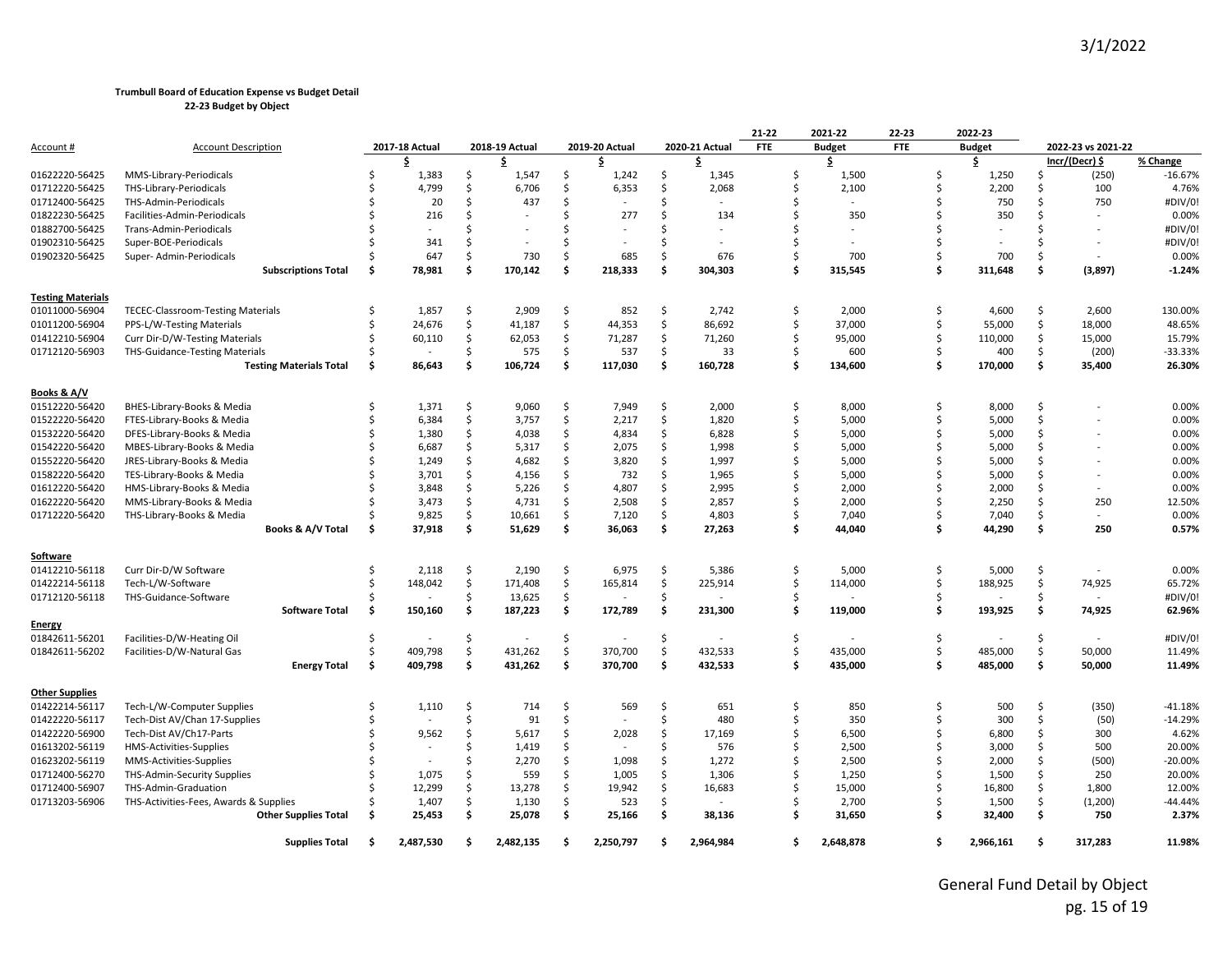**22-23 Budget by Object**

|                                  |                                              |     |                |         |                |         |                |          |                | 21-22      | 2021-22       | 22-23      |               | 2022-23      |         |                    |                 |
|----------------------------------|----------------------------------------------|-----|----------------|---------|----------------|---------|----------------|----------|----------------|------------|---------------|------------|---------------|--------------|---------|--------------------|-----------------|
| Account #                        | <b>Account Description</b>                   |     | 2017-18 Actual |         | 2018-19 Actual |         | 2019-20 Actual |          | 2020-21 Actual | <b>FTE</b> | <b>Budget</b> | <b>FTE</b> | <b>Budget</b> |              |         | 2022-23 vs 2021-22 |                 |
|                                  |                                              |     | \$             | \$      |                |         | \$             |          | \$             |            | \$            |            | \$            |              |         | Incr/(Decr) \$     | % Change        |
| <b>Property</b>                  |                                              |     |                |         |                |         |                |          |                |            |               |            |               |              |         |                    |                 |
| <b>Office Equipment</b>          |                                              |     |                |         |                |         |                |          |                |            |               |            |               |              |         |                    |                 |
| 01612400-57301                   | HMS-Admin-Equipment                          |     | 468            | \$      | 530            | Ś       | 682            | \$       |                | Ś          | 500           |            | Ŝ             | 500          | Ś.      |                    | 0.00%           |
| 01622400-57301                   | MMS-Admin-Equipment                          | Ś   |                | \$      |                | Ś       |                | \$       |                | Ś          |               |            | Ŝ.            |              | Ś.      |                    | #DIV/0!         |
| 01822230-57301                   | Facilities-Admin-Equipment                   | Ś   | 8              | Ś.      |                | Ś       |                | \$       |                | Ś          | 350           |            | Ŝ             | 350          | Ŝ.      |                    | 0.00%           |
|                                  | <b>Office Equipment Total</b>                | \$  | 476            | \$      | 530            | \$      | 682            | \$       |                | \$         | 850           |            | \$.           | 850          | \$      |                    | 0.00%           |
| Office Furniture                 |                                              |     |                |         |                |         |                |          |                |            |               |            |               |              |         |                    |                 |
| 01052130-57304                   | SPED-Health Services Furniture               |     |                | Ś       |                | Ŝ       |                | Ś        | 2,166          | Ś          |               |            | Ŝ             |              | Ŝ       |                    | #DIV/0!         |
| 01712400-57308                   | THS-Admin-Office Furniture                   | Ŝ   | 2,043          | \$      | 6,156          | Ś       |                | \$       | 700            | Ś          |               |            | Ŝ.            |              | Ŝ.      |                    | #DIV/0!         |
| 01902520-57308                   | Bus Off-Admin-Office Furniture               |     |                | \$      |                | \$      |                | \$       | $\sim$         | Ś          |               |            | Ś             |              | \$      |                    | #DIV/0!         |
|                                  | <b>Office Furniture Total</b>                | \$. | 2,043          | Ś       | 6,156          | Ś       |                | \$.      | 2,865          | Ś          |               |            | Ŝ             |              | \$      |                    | #DIV/0!         |
| <b>Classroom Equipment</b>       |                                              |     |                |         |                |         |                |          |                |            |               |            |               |              |         |                    |                 |
| 01011000-57301                   | TECEC-Classroom-Instructional Equipment      | \$  | 461            | \$      | 4,539          | \$      | 2,560          | \$       | 5,543          | \$         | 3,000         |            | \$            | 4,000        | \$      | 1,000              | 33.33%          |
| 01032130-57303                   | PPS-L/W-Equipment Instructional              | Ś   | 16,483         | \$      | 9,986          | \$      | 8,057          | \$       | 23,533         | \$         | 11,000        |            | Ŝ.            | 15,000       | Ś.      | 4,000              | 36.36%          |
| 01412210-57301                   | Curr Dir-D/W-Equipment Instructional         | Ś   | 20,148         | \$      |                | Ś       | 31,598         | \$       | 30,066         | Ś.         | 10,000        |            | Ś.            | 20,000       | Ś.      | 10,000             | 100.00%         |
| 01421001-57310                   | Tech-Classroom-Computer Equipment            | Ś   | 511,803        | \$      | 237,880        | \$      | 387,083        | \$       | 782,332        | Ś.         | 233,500       |            | <sup>\$</sup> | 262,325      | Ś.      | 28,825             | 12.34%          |
| 01422214-57301                   | Tech-L/W-Computer Equipment                  |     | 13,717         | \$      | 11,352         | Ś       | 2,928          | \$       | 14,063         | Ś          | 11,500        |            | Ŝ             | 10,500       | Ŝ.      | (1,000)            | $-8.70%$        |
| 01422220-57301                   | Tech-Dist AV/Ch17-Equipment Instructional    |     | 13,495         | \$      | 32,594         | \$      | 21,302         | \$       | 30,192         | Ś          | 28,500        |            | Ŝ.            | 22,000       | \$      | (6,500)            | $-22.81%$       |
| 01511001-57301                   | BHES-Classroom-Equipment Instructional       | Ś   |                | Ś       | 541            | \$      | 1,704          | \$       | 950            | Ś          | 2,479         |            |               | 2,500        | Ŝ.      | 21                 | 0.85%           |
| 01512220-57302                   | BHES-Library-Equipment Instructional         |     |                | Ś       | 281            | Ś.      |                | \$       | 2,118          | Ś          | 2,214         |            |               | 2,200        | Ś.      | (14)               | $-0.63%$        |
| 01521001-57301                   | FTES-Classroom-Equipment Instructional       | Ś   | 40             | Ś       | 128            | Ś.      | 234            | Ŝ.       | 644            | Ś          | 2,400         |            | Ŝ             | 2,400        | Ŝ.      |                    | 0.00%           |
| 01522220-57302                   | FTES-Library-Equipment Instructional         |     |                | Ś       | 1,237          | Ś.      | 191            | \$       | 750            | Ś          | 2,300         |            | Ŝ             | 2,300        | Ŝ       |                    | 0.00%           |
| 01531001-57301                   | DFES-Classroom-Equipment Instructional       | Ś   | 649            | Ś.      | 3,253          | Ś.      | 681            | \$       | 3,681          | Ś          | 400           |            | <sup>\$</sup> | 2,500        | Ś.      | 2,100              | 525.00%         |
| 01532220-57302                   | DFES-Library-Equipment Instructional         | Ś   |                | Ś       | 4,846          | Ś.      |                | \$       | 1,032          | Ś          | 2,400         |            |               | 2,400        | Ŝ.      |                    | 0.00%           |
| 01541001-57301                   | MBES-Classroom-Equipment Instructional       | Ś   | 384            | Ś       | 1,127          | Ś       | $\sim$         | \$       | 256            | Ś          | 1,000         |            | <sup>\$</sup> | 4,000        | Ŝ.      | 3,000              | 300.00%         |
| 01542220-57302                   | MBES-Library-Equipment Instructional         | Ś   |                | Ś       | 2,135          | Ś.      | 650            | Ś        | 2,693          | Ś          | 2,200         |            | Ŝ             | 2,200        | Ŝ       |                    | 0.00%           |
| 01551001-57301                   | JRES-Classroom-Equipment Instructional       | Ś   | 989            | \$      | 1,832          | Ś.      | 375            | \$       |                | Ś          | 2,500         |            |               | 2,500        | Ŝ.      |                    | 0.00%           |
| 01552220-57302                   | JRES-Library-Equipment Instructional         | Ś   | 1,115          | Ś.      | 2,399          | Ś.      | 1,565          | \$       | 2,052          | Ś          | 2,200         |            | Ŝ             | 2,200        | Ŝ       |                    | 0.00%           |
| 01581001-57301                   | TES-Classroom-Equipment Instructional        | Ś   | 1,924          | \$      | 497            | Ś       | 51             | \$       | 1,734          | Ś          | 2,500         |            | $\zeta$       | 2,500        | Ŝ.      |                    | 0.00%           |
| 01582220-57302                   | TES-Library-Equipment Instructional          | S   | 1,550          | \$      | 2,198          | Ś.      |                | Ś        | 1,618          | Ś          | 2,200         |            | Ŝ             | 2,200        | Ŝ       |                    | 0.00%           |
| 01611001-57301                   | HMS-Classroom-Equipment Instructional        |     | 1,827          | Ś.      | 3,908          | Ś.      | 3,383          | Ś        | 723            | Ś          | 3,400         |            |               | 3,400        | Ŝ       |                    | 0.00%           |
| 01611016-57301                   | HMS-Music-Equipment Instructional            | Ś   | 1,964          | \$      | 3,589          | \$      | 36             | \$       | 1,350          | Ś          | 3,300         |            |               | 3,300        |         |                    | 0.00%           |
| 01612220-57302                   | HMS-Library-Equipment Instructional          |     | 1,178          | Ś.      | 1,956          | Ś.      | 1,708          | \$       | 972            |            | 1,700         |            |               | 1,700        | Ŝ       |                    | 0.00%           |
| 01621001-57301                   | MMS-Classroom-Equipment Instructional        | Ś   | 3,160          | \$      | 3,712          | Ś       | 2,677          | \$       | 1,447          | Ś          | 3,400         |            | <sup>\$</sup> | 3,400        | Ś.      |                    | 0.00%           |
| 01621016-57301                   | MMS-Music-Equipment Instructional            |     | 2,820          | Ś.      | 3,900          | Ś.      | 221            | \$.      | 1,916          |            | 3,300         |            |               | 3,500        | Ŝ       | 200                | 6.06%           |
| 01622220-57302                   | MMS-Library-Equipment Instructional          |     | 1,229          | \$      | 1,091          | \$      | 715            | Ŝ        | 818            | Ś          | 1,700         |            |               | 1,700        | Ŝ       | $\sim$             | 0.00%           |
| 01711001-57301                   | THS-Classroom-Equipment                      | Ś   | 396            | \$      | 104            | Ś       |                | Ś        |                | Ś          |               |            |               |              | Ŝ       |                    | #DIV/0!         |
| 01711002-57301                   | THS-Art-Equipment Instructional              | Ś   | 2,515          | Ś.      | 1,483          | Ś.      | 500            | Ś        | 500            | Ś          | 2,000         |            |               | 8,500        | Ŝ.      | 6,500              | 325.00%         |
| 01711003-57301                   | THS-Business Ed-Equipment Instructional      | Ś   |                | \$      | 176            | Ś       |                | \$       |                | Ś          |               |            |               |              | Ŝ       |                    | #DIV/0!         |
| 01711006-57301                   | THS-Ag Science-Equipment Instructional       | Ś   | 1,200          | Ś.      |                | Ś       |                | \$       | 7,451          | Ś          | 969           |            | ς.            | 969          | Ŝ       | $\sim$             | 0.00%           |
| 01711011-57301                   | THS-Foreign Language-Equipment Instructional | Ś.  | 5,389          | \$      | 5,389          | Ś.      | 5,599          | \$       | 5,599          | Ś          | 6,200         |            | Ŝ             | 5,600        | Ŝ.      | (600)              | $-9.68%$        |
| 01711013-57301                   | THS-Home Economics-Equipment Instructional   | Ś   | 8,124          | \$      | 1,503          | Ś.      | 2,532          | \$       | 2,419          | Ś          | 2,500         |            | Ŝ             | 3,000        | Ś.      | 500                | 20.00%          |
| 01711014-57301                   | THS-Industrial Arts-Equipment Instructional  | Ś   |                | Ś<br>Ś. | 794            | Ś.<br>Ś | 697            | \$<br>Ś. | 882            | Ś<br>Ś     | 800           |            | Ŝ             | 2,000        | Ś.<br>Ŝ | 1,200              | 150.00%         |
| 01711016-57301                   | THS-Music-Equipment Instructional            |     | 18,180         | Ś.      | 802            | Ś       |                | Ś        | 4,885          |            | 1,794         |            |               | 2,500        | ς.      | 706                | 39.35%          |
| 01711019-57301                   | THS-PE/Health-Equipment Instructional        |     | 2,453          | Ś.      | 1,870          | Ś       | 4,327          | Ś        | 1,932          |            | 2,500         |            |               | 3,500        |         | 1,000              | 40.00%<br>3.00% |
| 01711027-57301<br>01712220-57302 | THS-Science-Equipment Instructional          |     | 2,484<br>649   | \$      | 7,926<br>775   | Ś       | 404            | Ś        | 530            | Ś          | 8,500<br>775  |            |               | 8,755<br>775 | Ŝ       | 255                | 0.00%           |
|                                  | THS-Library-Equipment Instructional          | \$  | 967            | \$      | 4.975          | $\zeta$ | 2.000          | $\zeta$  |                | ς          | 4.000         |            | $\zeta$       | 4.000        | $\zeta$ |                    | 0.00%           |
| 01712221-57301                   | THS-Audio Visual-Equipment Instructional     |     |                |         |                |         |                |          |                |            |               |            |               |              |         |                    |                 |

General Fund Detail by Object pg. 16 of 19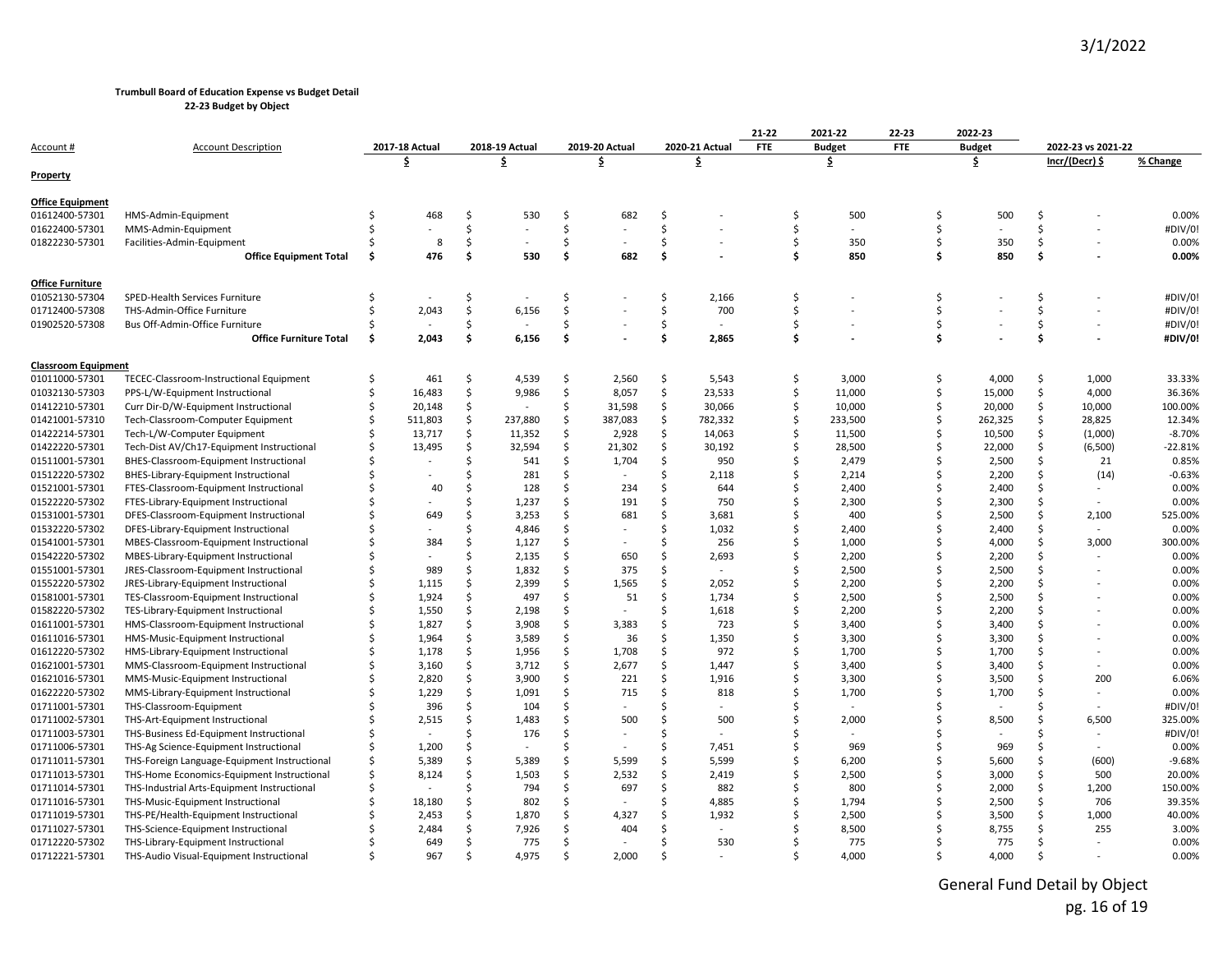|                              |                                                 |     |                |               |                |     |                |    |                | 21-22      | 2021-22       | $22 - 23$  |     | 2022-23                  |                    |                    |            |
|------------------------------|-------------------------------------------------|-----|----------------|---------------|----------------|-----|----------------|----|----------------|------------|---------------|------------|-----|--------------------------|--------------------|--------------------|------------|
| <u>Account #</u>             | <b>Account Description</b>                      |     | 2017-18 Actual |               | 2018-19 Actual |     | 2019-20 Actual |    | 2020-21 Actual | <b>FTE</b> | <b>Budget</b> | <b>FTE</b> |     | <b>Budget</b>            |                    | 2022-23 vs 2021-22 |            |
|                              |                                                 |     | \$             |               | \$             |     | \$             |    | \$             |            | \$.           |            |     | \$                       |                    | Incr/(Decr) \$     | % Change   |
| 01712400-57301               | THS-Admin-Equipment                             | Ŝ.  |                |               |                | Ś.  |                | Ŝ. | 616            | Ś.         |               |            |     |                          | Ś                  |                    | #DIV/0!    |
| 01713201-57301               | Sports-Sports General-Equipment Instructional   | Ś   | 16,954         | Ŝ.            | 37,342         | Ś   | 16,831         | Ś  | 44,118         | Ŝ.         | 40,000        |            | S   | 30,000                   | Ś                  | (10,000)           | $-25.00%$  |
| 01723307-57301               | Sports-Soccer-Equipment                         |     |                |               |                | Ś   |                | Ŝ  |                | Ś          |               |            |     |                          | Ś                  |                    | #DIV/0!    |
| 01723308-57301               | Sports-Swimming-Equipment                       |     |                |               |                | Ś   |                |    |                |            |               |            |     |                          | Ś                  |                    | #DIV/0!    |
| 01723309-57301               | Sports-Tennis-Equipment                         |     |                |               |                |     |                |    |                |            |               |            |     |                          |                    |                    | #DIV/0!    |
| 01723311-57301               | Sports-Volleyball-Equipment                     |     |                |               |                | Ś,  |                |    |                |            |               |            |     |                          |                    |                    | #DIV/0!    |
| 01723313-57301               | Sports-Outdoor Track-Equipment                  |     |                |               |                | ς.  |                |    |                | \$         |               |            |     |                          | ς                  |                    | #DIV/0!    |
| 01723315-57301               | Sports-Gymnastics-Equipment                     |     |                |               |                | Ś.  |                | Ś  |                | Ŝ          |               |            | Ŝ   |                          | Ś                  |                    | #DIV/0!    |
|                              | <b>Classroom Equipment Total</b>                | Ś   | 654,247        |               | 398,123        | Ś   | 500,609        | Ś  | 979,415        | Ŝ.         | 409,131       |            | Ŝ   | 450,324                  | Ś                  | 41,193             | 10.07%     |
| <b>Classroom Furniture</b>   |                                                 |     |                |               |                |     |                |    |                |            |               |            |     |                          |                    |                    |            |
| 01011000-57308               | SPED-Furniture                                  | Ŝ.  |                |               |                | Ś.  |                | Ś  |                | Ś          |               |            | Ś   | 3,200                    | \$                 | 3,200              | #DIV/0!    |
| 01402320-57308               | Asst. Super.-Furniture                          |     |                |               |                | Ś.  |                | Ś  |                | Ś          |               |            | Ś   |                          | Ś                  |                    | #DIV/0!    |
| 01511001-57308               | BHES-Classroom-New Furniture                    |     |                |               | 1,824          | \$  | 711            | Ŝ  |                | \$         | 1,000         |            |     | 2,000                    | Ś                  | 1,000              | 100.00%    |
| 01521001-57308               | FTES-Classroom-New Furniture                    |     |                |               | 1,545          | \$  |                | Ŝ  | 247            | \$         | 2,000         |            | S   | 2,000                    | Ś                  |                    | 0.00%      |
| 01531001-57308               | DFES-Classroom-New Furniture                    |     | 501            | ς.            | 7,989          | \$  | 455            | Ś  | 834            | Ś          | 2,000         |            |     | 2,000                    | Ś                  |                    | 0.00%      |
| 01541001-57308               | MBES-Classroom-New Furniture                    |     |                |               | 6,132          | \$. | 15,245         | Ŝ  | 247            | Ś          | 2,000         |            |     | 2,000                    | Ś                  |                    | 0.00%      |
| 01551001-57308               | JRES-Classroom-New Furniture                    |     | 1,058          | Ŝ.            | 1,495          | \$  | 1,896          | Ś  | 247            | Ś          | 2,000         |            |     | 2,000                    | Ś                  |                    | 0.00%      |
| 01581001-57308               | TES-Classroom-New Furniture                     |     | 1,400          | Ŝ.            | 9,269          | Ś.  |                | Ŝ  | 247            | Ś          | 2,000         |            |     | 2,000                    | Ś                  |                    | 0.00%      |
| 01611001-57308               | HMS-Classroom-New Furniture                     |     | 1,038          | Ŝ.            | 795            | Ś.  |                | S  |                | Ś          | 500           |            |     | 500                      | Ś                  |                    | 0.00%      |
| 01621001-57308               | MMS-Classroom-New Furniture                     |     | 27             | Ś             | 823            | \$  |                |    |                | Ś          |               |            |     |                          | Ś                  |                    | #DIV/0!    |
| 01852651-57301               | Facilities-Building Improvement-Furniture       |     |                |               |                | Ś.  |                | Ś  |                | Ś          | 1,200         |            | Ŝ   |                          | Ś                  | (1, 200)           | $-100.00%$ |
|                              | <b>Classroom Furniture Total</b>                | \$. | 4,024          | Ŝ.            | 29,871         | \$  | 18,307         | \$ | 1,823          | Ś.         | 12,700        |            | \$  | 15,700                   | \$                 | 3,000              | 23.62%     |
| <b>Building Equipment</b>    |                                                 |     |                |               |                |     |                |    |                |            |               |            |     |                          |                    |                    |            |
| 01842610-57301               | Facilities-Custodial-Equipment                  | Ŝ.  | 2,923          | S.            | 2,325          | \$  |                | \$ | 5,645          | -\$        | 5,000         |            | Ŝ   | 5,000                    | \$                 |                    | 0.00%      |
| 01852622-57307               | Facilities-Snow Removal-Equipment               |     | 4,751          | <sup>\$</sup> |                | Ś.  |                | Ŝ. | 8,452          | Ś          | 5,000         |            | ς.  | 5,000                    | \$                 | $\sim$             | 0.00%      |
| 01852623-57307               | Facilities-Vehicles-Equipment                   |     | 77             | Ŝ.            |                | Ś   | 1,150          | Ś  |                | Ŝ          | 1,000         |            | S   | 1,000                    | \$                 |                    | 0.00%      |
| 01852625-57307               | Facilities-Grounds-Equipment                    |     | 12,780         |               | 1,358          | Ś   | 7,918          | Ŝ  | 5,724          | Ŝ          | 17,000        |            |     | 20,000                   | Ś                  | 3,000              | 17.65%     |
| 01852627-57307               | Facilities-Lawn-Equipment                       |     |                |               |                | Ŝ   |                | S  |                | Ś          |               |            |     | 20,000                   | \$                 | 20,000             | #DIV/0!    |
| 01852632-57307               | Facilities-Inside Maintenance-Equipment         |     |                |               |                | Ś.  | 405            | Ś  | 113            | Ś          | 1,000         |            |     | 1,000                    | \$                 |                    | 0.00%      |
| 01852633-57307               | Facilities-Electrical-Equipment                 |     | 1,726          |               | 5,823          | Ś.  |                | Ś  | 731            | Ś          | 2,500         |            |     |                          | \$                 | (2,500)            | $-100.00%$ |
| 01852639-57307               | Facilities-HVAC-Equipment                       |     |                |               | 1,444          | \$  | 61,140         | Ś  | 12,958         | Ś          | 25,992        |            | Ś   | 25,000                   | \$                 | (992)              | $-3.82%$   |
| 01852644-57307               | Facilities-Plumbing-Equipment                   |     | 746            |               | 33             | Ś.  | 201            | Ś  | 1,802          | Ŝ.         | 1,000         |            |     | 1,000                    | \$                 |                    | 0.00%      |
| 01852648-57307               | Facilities-IAQ-Equipment                        |     | 899            | Ŝ.            |                | \$  |                | Ś  |                | Ś          | 10,000        |            | S   | 5,000                    | \$                 | (5,000)            | $-50.00%$  |
| 01852654-57340               | Facilities-Maintenance-Vehicle                  |     | 17,988         | <sup>\$</sup> | 7,436          | Ś.  | 13,622         | Ś  |                | Ś          | 80,000        |            | S   |                          | Ś.                 | (80,000)           | $-100.00%$ |
|                              | <b>Building Equipment Total</b>                 | -Ś  | 41,890         | Ŝ.            | 18,419         | \$  | 84,436         | Ś  | 35,424         | Ŝ.         | 148,492       |            | \$. | 83,000                   | \$                 | (65, 492)          | $-44.10%$  |
| <b>Building Improvements</b> |                                                 |     |                |               |                |     |                |    |                |            |               |            |     |                          |                    |                    |            |
| 01842611-57202               | Facilities-Project Lease Pymts                  | Ŝ   | 742,399        | -S            | 697,063        | \$  | 806,732        | \$ | 310,724        | Ŝ.         | 128,489       |            | S   |                          | Ŝ.                 | (128, 489)         | $-100.00%$ |
| 01852650-57200               | Facilities-Site Improvements-FF&E/Space Recap   | Ś   |                | Ŝ.            |                | \$  |                | Ś. |                | Ś          |               |            | S   | 15,000                   | $\mathsf{\hat{S}}$ | 15,000             | #DIV/0!    |
| 01852650-57202               | Facilities-Site Improvements-Portable Classroom | Ś   |                | Ŝ.            |                | Ś.  | $\sim$         | Ś. | $\sim$         | Ŝ.         |               |            |     | $\overline{\phantom{a}}$ | \$                 |                    | #DIV/0!    |
| 01852651-57202               | Facilities-Building Improvement-Projects        |     |                | Ŝ.            | 4,800          | \$  | 21,697         | \$ | 62,800         | \$         | 30,000        |            | \$  | 30,000                   | \$                 |                    | 0.00%      |
|                              | <b>Building Improvements Total</b>              | Ś.  | 742,399        | Ŝ.            | 701,863        | \$  | 828,429        | \$ | 373,524        | Ŝ.         | 158,489       |            | Ś   | 45,000                   | \$                 | (113, 489)         | $-71.61%$  |
| <b>Other Equipment</b>       |                                                 |     |                |               |                |     |                |    |                |            |               |            |     |                          |                    |                    |            |
| 01422520-57301               | Tech-Admin-WAN Equipment                        |     |                |               | 12,321         | \$  |                | Ś  |                | Ŝ.         | 3,500         |            | Ŝ   | 3,550                    | Ŝ.                 | 50                 | 1.43%      |
|                              | <b>Other Equipment Total</b>                    | Ŝ.  |                | Ŝ             | 12,321         | \$  |                | Ŝ  |                | -\$        | 3,500         |            | Ŝ   | 3,550                    | \$                 | 50                 | 1.43%      |
|                              | <b>Property Total</b>                           | \$. | 1,445,079      | S             | 1,167,282      | \$. | 1,432,463      | s  | 1,393,052      | Ŝ.         | 733,162       |            | Ŝ   | 598,424                  | Ŝ                  | (134, 738)         | $-18.38%$  |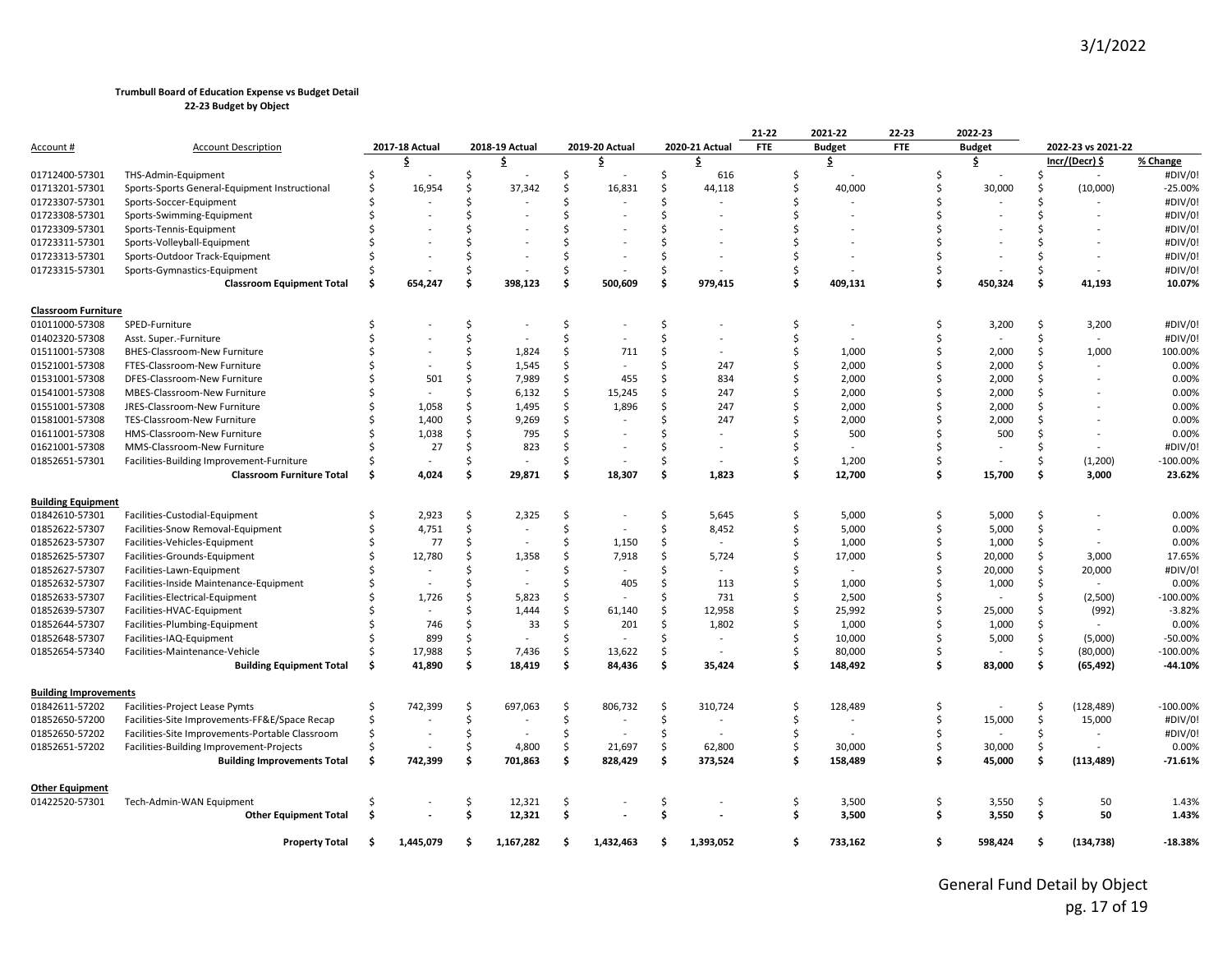**22-23 Budget by Object**

|                            |                                      |     |                          |     |                          |     |                          |    |                          | 21-22      | 2021-22                  | 22-23      |    | 2022-23       |     |                    |             |
|----------------------------|--------------------------------------|-----|--------------------------|-----|--------------------------|-----|--------------------------|----|--------------------------|------------|--------------------------|------------|----|---------------|-----|--------------------|-------------|
| Account #                  | <b>Account Description</b>           |     | 2017-18 Actual           |     | 2018-19 Actual           |     | 2019-20 Actual           |    | 2020-21 Actual           | <b>FTE</b> | <b>Budget</b>            | <b>FTE</b> |    | <b>Budget</b> |     | 2022-23 vs 2021-22 |             |
|                            |                                      |     | \$                       |     | \$                       |     | \$                       |    | £.                       |            | \$                       |            |    | \$            |     | Incr/(Decr) \$     | % Change    |
| <b>Miscellaneous</b>       |                                      |     |                          |     |                          |     |                          |    |                          |            |                          |            |    |               |     |                    |             |
|                            |                                      |     |                          |     |                          |     |                          |    |                          |            |                          |            |    |               |     |                    |             |
| Dues, Fees and Memberships |                                      |     |                          |     |                          |     |                          |    |                          |            |                          |            |    |               |     |                    |             |
| 01011000-58900             | TECEC-Admin-Dues & Fees              | Ŝ   | 760                      | \$  | 579                      | .\$ | 369                      | \$ | 721                      | Ś          | 700                      |            | \$ | 800           | \$  | 100                | 14.29%      |
| 01011200-58900             | PPS-Admin-Dues & Fees                | Ś   | 1,820                    | \$  | 1,450                    | \$  | 545                      | \$ | 693                      | \$         | 2,000                    |            | Ŝ. | 2,000         | Ŝ.  |                    | 0.00%       |
| 01402210-58900             | Instructional-Dues & Fees            |     | $\overline{\phantom{a}}$ | Ś   |                          | Ś   |                          | Ś  | $\overline{\phantom{a}}$ | Ś          |                          |            |    |               | Ŝ   |                    | #DIV/0!     |
| 01402320-58900             | Asst Super-Admin-Dues & Fees         |     | 750                      | Ś   | 990                      | Ś   | 4,650                    | Ś  | 5,469                    | Ś          | 7,000                    |            |    | 7,000         | .S  |                    | 0.00%       |
| 01412210-58900             | Curr Dir-Admin-Dues & Fees           |     | 10,395                   | Ś   | 3,325                    | Ś   | 1,936                    | Ŝ  | 2,026                    |            |                          |            |    |               | .S  |                    | #DIV/0!     |
| 01422520-58900             | Tech-Admin-Dues & Fees               |     |                          | Ś   |                          | Ś   |                          | Ś  |                          |            | 100                      |            |    |               | Ŝ   | (100)              | $-100.00\%$ |
| 01512400-58900             | BHES-Admin-Dues & Fees               |     | 818                      | Ś   |                          | \$  | 422                      | Ś  | 528                      |            | 553                      |            |    | 550           | Ŝ   | (3)                | $-0.54%$    |
| 01522400-58900             | FTES-Admin-Dues & Fees               |     | 59                       | Ś   | 209                      | Ŝ   |                          |    | 239                      |            | 553                      |            |    | 553           | Ŝ   | $\sim$             | 0.00%       |
| 01532400-58900             | DFES-Admin-Dues & Fees               |     |                          | Ś   | 577                      | Ś   | 59                       |    | 208                      | ς          | 248                      |            |    | 500           | Ŝ.  | 252                | 101.61%     |
| 01542400-58900             | MBES-Admin-Dues & Fees               |     | 527                      | Ś   |                          |     | 89                       |    | ÷                        |            | 250                      |            |    | 100           | Ŝ   | (150)              | $-60.00%$   |
| 01552400-58900             | JRES-Admin-Dues & Fees               |     | 600                      | Ś   | 158                      | Ś   | 168                      | Ś  | 89                       | Ś          | 250                      |            |    | 550           | Ŝ   | 300                | 120.00%     |
| 01582400-58900             | TES-Admin-Dues & Fees                |     | 240                      | Ś   | 578                      | ς.  | 268                      | ς  | 189                      | ς          | 550                      |            |    | 550           | ς.  |                    | 0.00%       |
| 01612400-58900             | HMS-Admin-Dues & Fees                |     | 1,655                    | Ś   | 1,049                    | Ś   | 845                      | Ŝ  | 344                      |            | 900                      |            |    | 900           | Ŝ   |                    | 0.00%       |
| 01622400-58900             | MMS-Admin-Dues & Fees                |     | 979                      | Ś   | 820                      | Ś   | 933                      | Ś  | 839                      |            | 900                      |            |    | 900           |     |                    | 0.00%       |
| 01711006-58900             | THS-Ag Science-Dues & Fees           |     | 358                      | Ś   | 166                      | Ś   | 65                       | Ś  | 645                      | Ś          | 899                      |            |    | 899           | Ŝ   |                    | 0.00%       |
| 01711019-58900             | THS-PE/Health-Dues & Fees            |     |                          | ς   |                          |     |                          |    |                          |            |                          |            |    |               | -S  |                    | #DIV/0!     |
| 01712120-58900             | THS-Guidance-Dues & Fees             |     |                          | Ś   | 60                       | Ś   | 20                       |    |                          | Ś          |                          |            |    |               |     |                    | #DIV/0!     |
| 01712220-58900             | THS-Library-Dues & Fees              |     | 268                      | Ś   | 195                      | Ś   | 198                      | Ŝ  |                          | Ś          |                          |            |    |               | -S  |                    | #DIV/0!     |
| 01712400-58900             | THS-Admin-Dues & Fees                |     | 9,494                    | Ś   | 9,853                    | Ś   | 10,063                   | Ś  | 10,844                   | Ś          | 11,225                   |            |    | 11,225        | Ŝ   | $\sim$             | 0.00%       |
| 01713201-58900             | Sports-Sports General-Dues & Fees    |     | 36,381                   | Ś.  | 33,471                   | Ś   | 35,317                   | Ś  | 23,680                   | Ś          | 35,000                   |            |    | 40,000        | Ŝ   | 5,000              | 14.29%      |
| 01741200-58900             | Cont Ed-Admin-Dues & Fees            |     |                          | Ś   |                          | \$  |                          |    |                          | Ś          | $\overline{\phantom{a}}$ |            |    |               |     | $\sim$             | #DIV/0!     |
| 01802130-58900             | HR-Admin-Dues & Fees                 |     |                          | Ś   | $\overline{\phantom{a}}$ | Ś   | $\overline{a}$           | Ś  |                          | Ś          | $\overline{\phantom{a}}$ |            |    | 1,200         | Ŝ.  | 1,200              | #DIV/0!     |
| 01822230-58900             | Facilities-Admin-Dues & Fees         |     | 885                      | Ś   | 1,193                    | Ś   | 3,133                    |    | 610                      | Ś          | 1,500                    |            |    | 1,500         | Ŝ.  | $\sim$             | 0.00%       |
| 01882700-58900             | Trans-Admin-Dues & Fees              |     | 350                      | Ś   | 325                      | Ś   | $\overline{\phantom{a}}$ |    |                          | Ś          | 375                      |            |    | 375           | Ŝ.  |                    | 0.00%       |
| 01902320-58900             | Super-Admin-Dues & Fees              |     | 28,128                   | \$  | 24,515                   | \$  | 21,769                   | \$ | 16,501                   | Ś          | 13,000                   |            | Ŝ  | 21,700        | \$  | 8,700              | 66.92%      |
| 01912520-58310             | Redemption of Principal on Loans     |     |                          | Ś   | $\overline{\phantom{a}}$ | Ś   |                          | Ś  | 1,049,289                | \$         | 673,494                  |            |    | 691,762       | Ś.  | 18,268             | 2.71%       |
| 01912520-58320             | Interest on Loans                    |     |                          | Ś   | $\overline{a}$           | Ś   |                          | Ŝ  | 134,422                  | ς          | 120,124                  |            | Ŝ  | 101,856       | Ŝ.  | (18, 268)          | $-15.21%$   |
| 01912520-58900             | Bus Off-Admin-Dues & Fees            |     | 5,491                    | \$  | 7,027                    | Ś.  | 6,656                    | Ś  | 96,209                   | Ś          | 7,000                    |            | Ŝ. | 7,000         | Ś.  |                    | 0.00%       |
|                            | Dues, Fees and Memberships Total     | Ŝ.  | 99,958                   | \$  | 86,539                   | Ś   | 87,504                   | \$ | 1,343,544                | Ŝ.         | 876,621                  |            | \$ | 891,920       | Ś   | 15,299             | 1.75%       |
| <b>Other Miscellaneous</b> |                                      |     |                          |     |                          |     |                          |    |                          |            |                          |            |    |               |     |                    |             |
| 01912520-58904             | D/W-Admin-Bad Debt Expense           | Ś   | 2,164                    | \$  | 1,723                    | \$  | 894                      | \$ | 456                      | \$         | 1,000                    |            | \$ | 1,000         | \$  |                    | 0.00%       |
|                            | <b>Other Miscellaneous Total</b>     | \$. | 2,164                    | \$  | 1,723                    | \$  | 894                      | \$ | 456                      | Ś.         | 1,000                    |            | \$ | 1,000         | \$  |                    | 0.00%       |
|                            |                                      |     |                          |     |                          |     |                          |    |                          |            |                          |            |    |               |     |                    |             |
|                            | <b>Miscellaneous Total</b>           | \$  | 102,122                  | \$. | 88,262                   | \$. | 88,398                   | Ś  | 1,344,001                | Ŝ.         | 877,621                  |            | \$ | 892,920       | \$  | 15,299             | 1.74%       |
| <b>Other Objects</b>       |                                      |     |                          |     |                          |     |                          |    |                          |            |                          |            |    |               |     |                    |             |
| 01412210-59000             | Curr-District Wide Support           | S   |                          | \$  |                          | \$  |                          | \$ |                          | \$         |                          |            | \$ |               | \$  |                    | #DIV/0!     |
| 01912520-59000             | Bus Office-Admin-Anticipated Surplus | Ś   |                          | Ś   |                          | Ś   |                          | Ś  |                          | Ŝ.         |                          |            | Ŝ. |               | Ś.  |                    | #DIV/0!     |
| 01912520-59001             | Bus Office-Excess Cost Reim          |     |                          | Ś   | (1,517,861)              | \$  |                          | Ś  |                          | Ś          |                          |            | Ŝ. |               | Ś.  |                    | #DIV/0!     |
|                            | <b>Other Objects Total</b>           | Ś   |                          | Ś   | (1,517,861)              | Ś.  |                          | Ś  |                          | Ś          |                          |            | \$ |               | \$  |                    | #DIV/0!     |
|                            |                                      |     |                          |     |                          |     |                          |    |                          |            |                          |            |    |               |     |                    |             |
|                            | <b>Calculated Total</b>              | Ŝ.  | 100,422,371              | \$  | 103,536,727              | \$  | 106,118,332              | \$ | 108,124,469              |            | \$112,296,658            |            | s. | 117,530,398   | \$. | 5,233,740          | 4.66%       |
|                            | <b>Munis Report Total</b>            |     | \$100,422,371            | \$  | 103,536,727              | \$  | 106,118,332              | Ś. | 108,124,469              |            | \$112,296,658            |            | s. | 117,530,398   | \$. | 5,233,740          | 4.66%       |
|                            | <b>Difference</b>                    | -\$ |                          | \$  | (0)                      | \$  | 0                        | \$ | (0)                      | \$         |                          |            |    |               |     |                    | 0.00%       |
|                            |                                      |     |                          |     |                          |     |                          |    |                          |            |                          |            |    |               |     |                    |             |

General Fund Detail by Object pg. 18 of 19